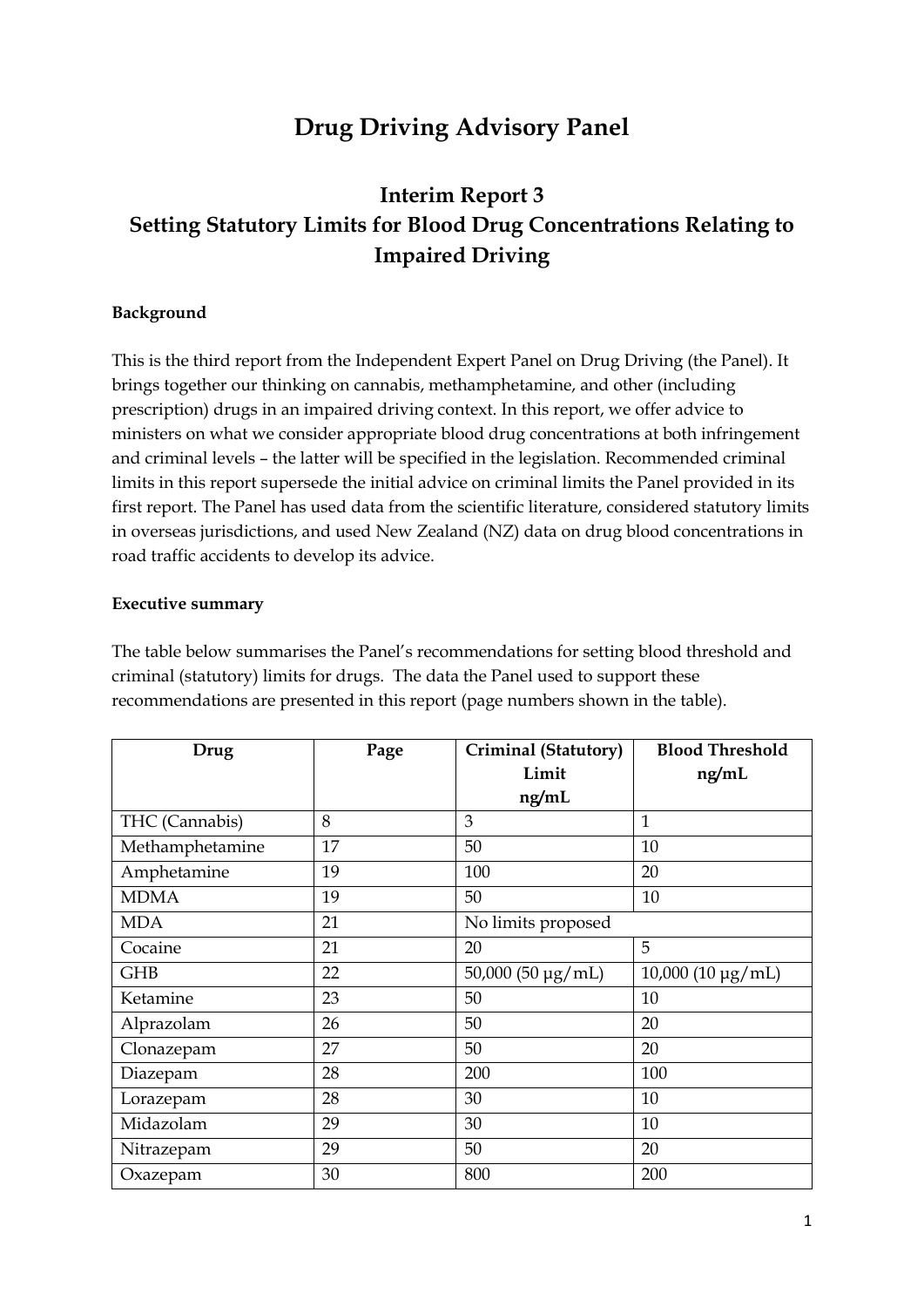| Temazepam      | 31 | 800 | 200 |
|----------------|----|-----|-----|
| Triazolam      | 31 | 4   | 4   |
| Zopiclone      | 32 | 50  | 20  |
| Buprenorphine  | 36 | 1   | 1   |
| Codeine        | 37 | 200 | 50  |
| Dihydrocodeine | 37 | 200 | 50  |
| Fentanyl       | 38 | 0.5 | 0.5 |
| Methadone      | 39 | 200 | 50  |
| Morphine       | 40 | 20  | 10  |
| Oxycodone      | 41 | 50  | 20  |
| Tramadol       | 41 | 250 | 100 |

#### **Introduction**

There are two basic types of law for dealing with impaired drivers. The first is an assessment of impairment by a qualified individual whereby a driver suspected of driving under the influence of drugs undergoes a physical test to determine if that driver is safe to drive a vehicle. Such a regime has been in place for drug impaired drivers since December 2009. The second type of law is known as *per se* law whereby it is an offence to drive a vehicle with a concentration of alcohol or other identified drugs in the blood above a specified threshold. This type of law has been in place for alcohol for decades. *Per se* concentrations for drugs are considered a more effective means of dealing with drug impaired drivers.

There are many drugs that can adversely affect driving ability whether used recreationally or medicinally. The drugs recommended by the Panel for inclusion in *per se* legislation are those widely acknowledged as having significant risk in relation to safe driving as determined by overseas studies and inclusion in *per se* legislation overseas.

The drugs recommended for inclusion in *per se* legislation in NZ include methamphetamine, amphetamine, methylenedioxymethamphetamine (MDMA), cocaine, tetrahydrocannabinol (THC, the main psychoactive constituent of cannabis), gammahydroxybutyrate (GHB) and ketamine. Additionally, some opioid and sedative medicines have been recommended. The opioids are buprenorphine, codeine, dihydrocodeine, fentanyl, methadone, morphine, oxycodone and tramadol. The sedatives are alprazolam, clonazepam, diazepam, lorazepam, midazolam, nitrazepam, oxazepam, temazepam, triazolam and zopiclone.

The Panel has been asked to provide objective advice for the Associate Minister of Transport and the Minister of Police (together Joint Ministers) and make non-binding recommendations on the following topics:

- the 'blood-drug' limits to be specified in legislation (criminal limits)
- the low-level tolerance thresholds to be applied to the detection of drugs in blood (blood thresholds)
- the cut-off thresholds to be included in oral fluid testing devices (oral fluid thresholds).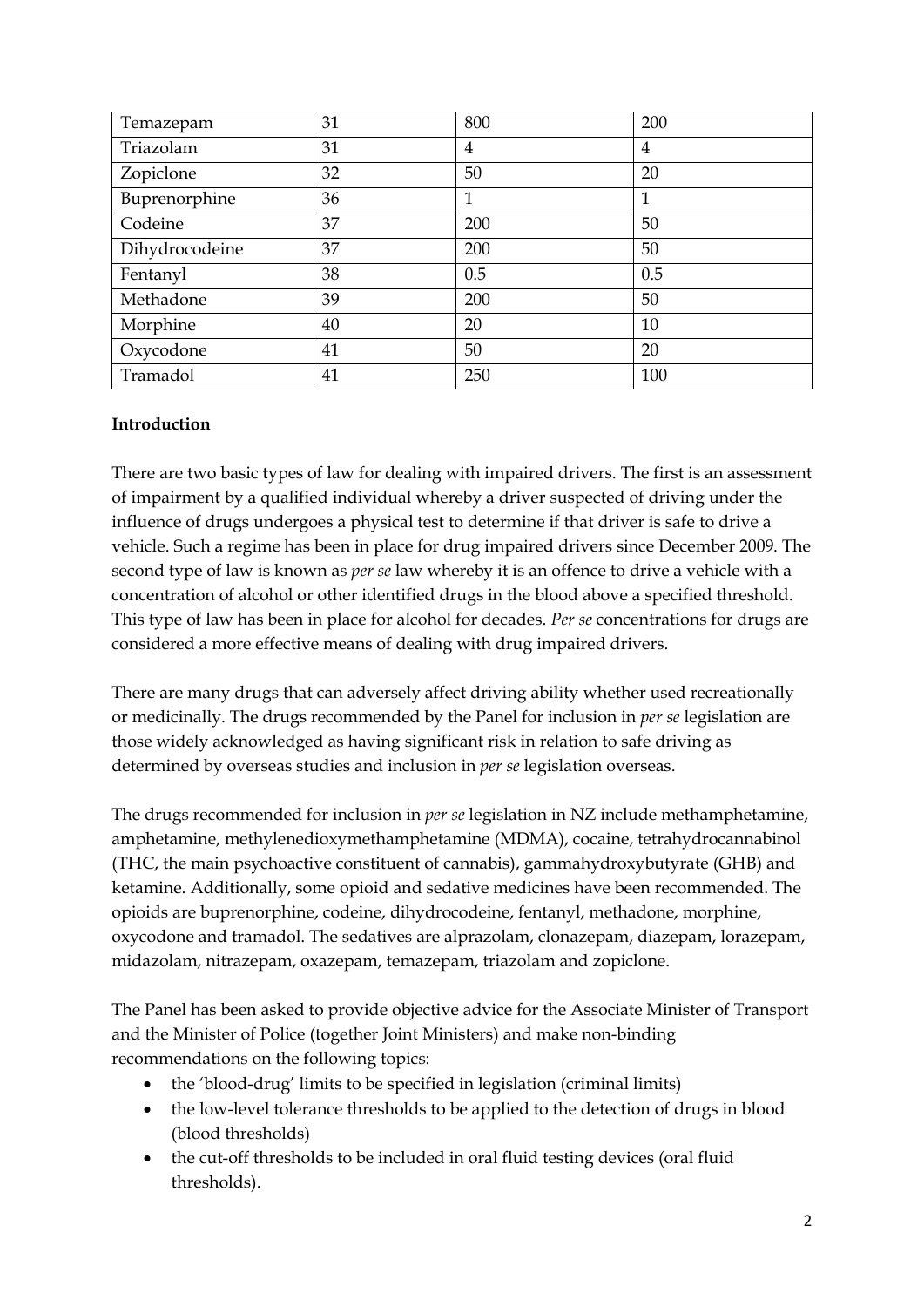In preparing advice on criminal limits, the Panel has based its recommendations for criminal limits on:

- limits set in other jurisdictions
- drug concentrations in impaired drivers in NZ
- data from the scientific literature.

The Panel has considered whether its recommendations align with the outcomes sought by Ministers whereby the criminal limits and blood and oral fluid thresholds should align with the Government's policy intent and desired outcomes for the regime:

- Criminal limits should be such that there is a high level of confidence that the individual is impaired.
- Criminal penalties are only applied where the drug is at a concentration likely to impair driving.
- The blood thresholds should be such that there is a high level of confidence that the individual has recently consumed the drug.
- The blood thresholds should not penalise drivers who have been accidentally or passively been exposed to drugs.
- The Ministers expect that drivers taking normal prescription amounts should not be detected.

However, with regard to the drugs selected for inclusion in the *per se* legislation the following should be noted:

- The opioids and sedatives will impair driving skills with normal therapeutic use and patients prescribed these drugs should be warned not to drive.
- Not all of the drugs selected can be detected by the oral fluid testing devices currently available.
- The use of any of these drugs in combination with alcohol, or in combination with each other, will likely result in enhanced impairment.
- While there are reports from overseas jurisdictions that abuse of prescription medicines such as fentanyl and ketamine is common, there is no evidence that these are being abused by NZ drivers.

The Panel has considered blood concentration limits for the drugs in a number of ways, dependent on the drug:

- Where drugs are typically used for recreational purposes, the limits have been based on data from the scientific literature, the concentrations determined in NZ drivers and the limits set in overseas jurisdictions.
- For prescription medicines, the criminal limits have been determined by considering what dose of the drug is known to impair, the maximum dose of the drug that may typically be prescribed, and the blood concentrations expected from such a dose.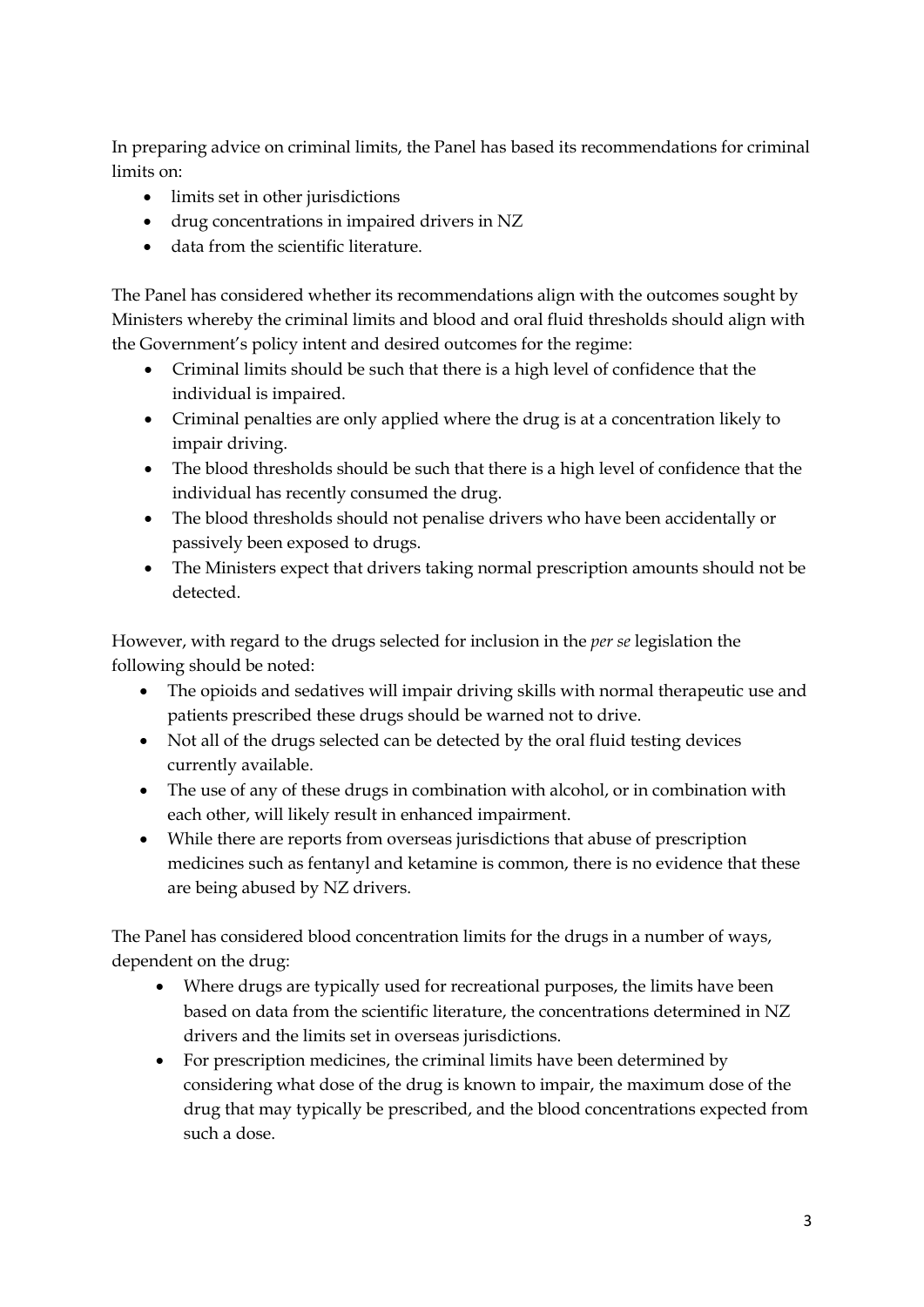Table 1 gives the recommended blood concentrations for criminal limits and blood thresholds. These are compared with the range of values used in other jurisdictions. Many jurisdictions have *per se* limits for a smaller selection of drugs than proposed by the Panel. Some jurisdictions have graduated blood drug limits that are associated with increasing penalties.

| Table 1 | Recommended blood concentration criminal limits and thresholds compared with |
|---------|------------------------------------------------------------------------------|
|         | corresponding limits for other jurisdictions.                                |

|                     | <b>Recommended Blood Concentration</b> | <b>Blood</b>              |                     |  |
|---------------------|----------------------------------------|---------------------------|---------------------|--|
|                     | ng/mL                                  | <b>Concentrations Set</b> |                     |  |
| Drug Type/Drug      |                                        |                           | by Overseas         |  |
|                     | <b>Criminal Limit</b>                  | Threshold                 | Jurisdictions*      |  |
|                     |                                        |                           | ng/mL               |  |
| <b>Recreational</b> |                                        |                           |                     |  |
| amphetamine         | 100                                    | 20                        | 20 to 250           |  |
| cocaine             | 20                                     | 5                         | 20 to 50            |  |
| <b>GHB</b>          | 50000                                  | 10000                     | 10300 to 123600     |  |
| ketamine*           | 50                                     | 10                        | 20 to 329           |  |
| <b>MDMA</b>         | 50                                     | 10                        | 10 to 48            |  |
| methamphetamine     | 50                                     | 10                        | 10 to 50            |  |
| <b>THC</b>          | 3                                      | $\mathbf{1}$              | $1$ to $9$          |  |
| Opioids             |                                        |                           |                     |  |
| buprenorphine       | $\mathbf{1}$                           | $\mathbf{1}$              | $0.5$ to $0.9$      |  |
| codeine             | 200                                    | 50                        | 10                  |  |
| dihydrocodeine      | 200                                    | 50                        | $\boldsymbol{\chi}$ |  |
| fentanyl            | 0.5                                    | 0.5                       | 0.3                 |  |
| methadone           | 200                                    | 50                        | 25 to 500           |  |
| morphine            | 20                                     | 10                        | $10$ to $80$        |  |
| oxycodone           | 50                                     | 20                        | 20                  |  |
| tramadol            | 250                                    | 100                       | 50                  |  |
| <b>Sedatives</b>    |                                        |                           |                     |  |
| alprazolam          | 50                                     | 20                        | 3 to 15             |  |
| clonazepam          | 50                                     | 20                        | 1 to 50             |  |
| diazepam            | 200                                    | 100                       | $60$ to $550\,$     |  |
| lorazepam           | 30                                     | 10                        | 15 to 100           |  |
| midazolam           | 30                                     | 10                        | 30                  |  |
| nitrazepam          | 50                                     | 20                        | 20 to 98            |  |
| oxazepam            | 800                                    | 200                       | 170 to 860          |  |
| temazepam           | 800                                    | 200                       | 1000                |  |
| triazolam           | $\overline{4}$                         | $\overline{4}$            | $\boldsymbol{\chi}$ |  |
| zopiclone           | 50                                     | 20                        | $10$ to $58\,$      |  |

\*ketamine is frequently administered by medical personnel to drivers injured in a crash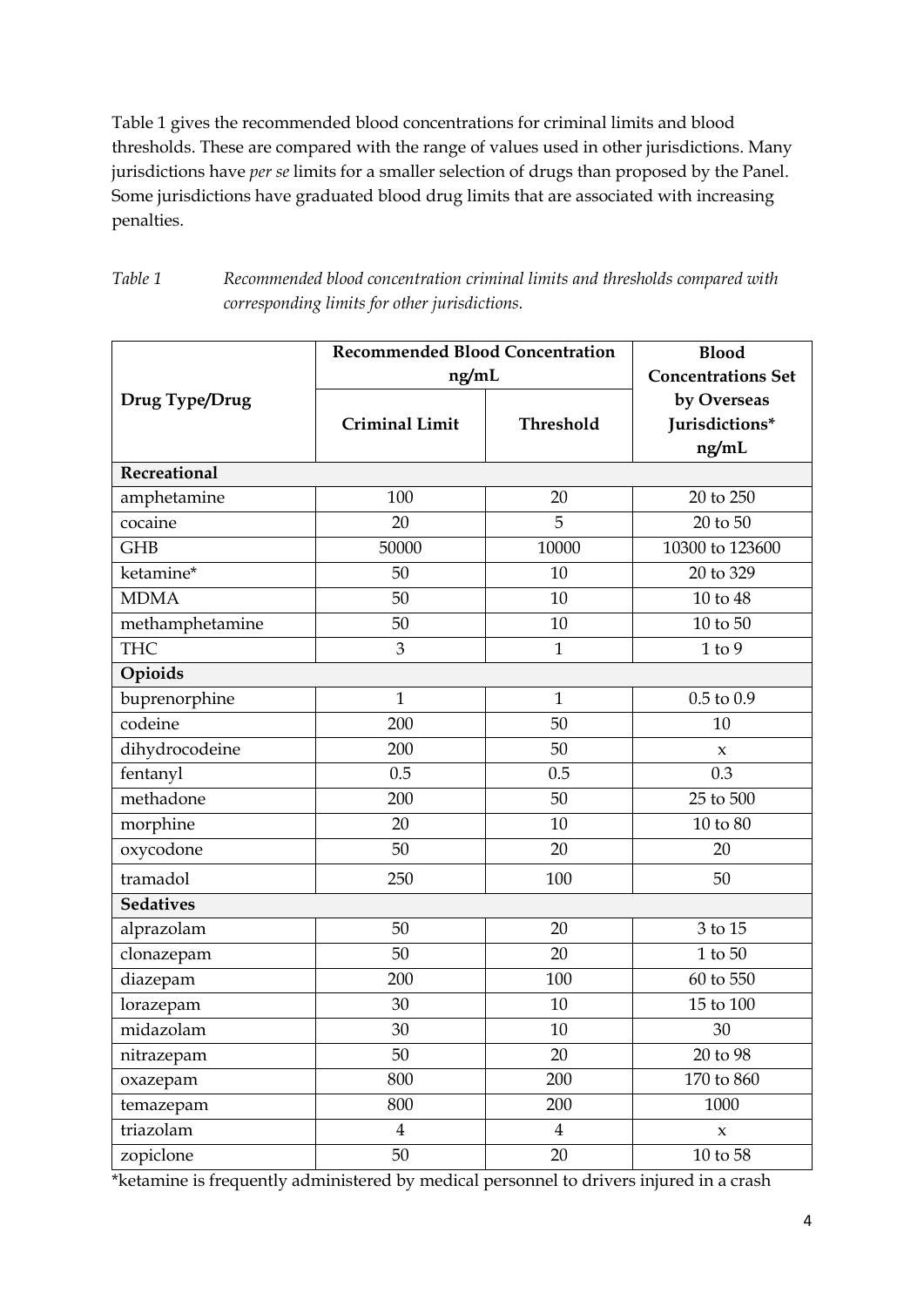$x = No$  concentration set \*Data from Norway, Denmark and the UK [1-3]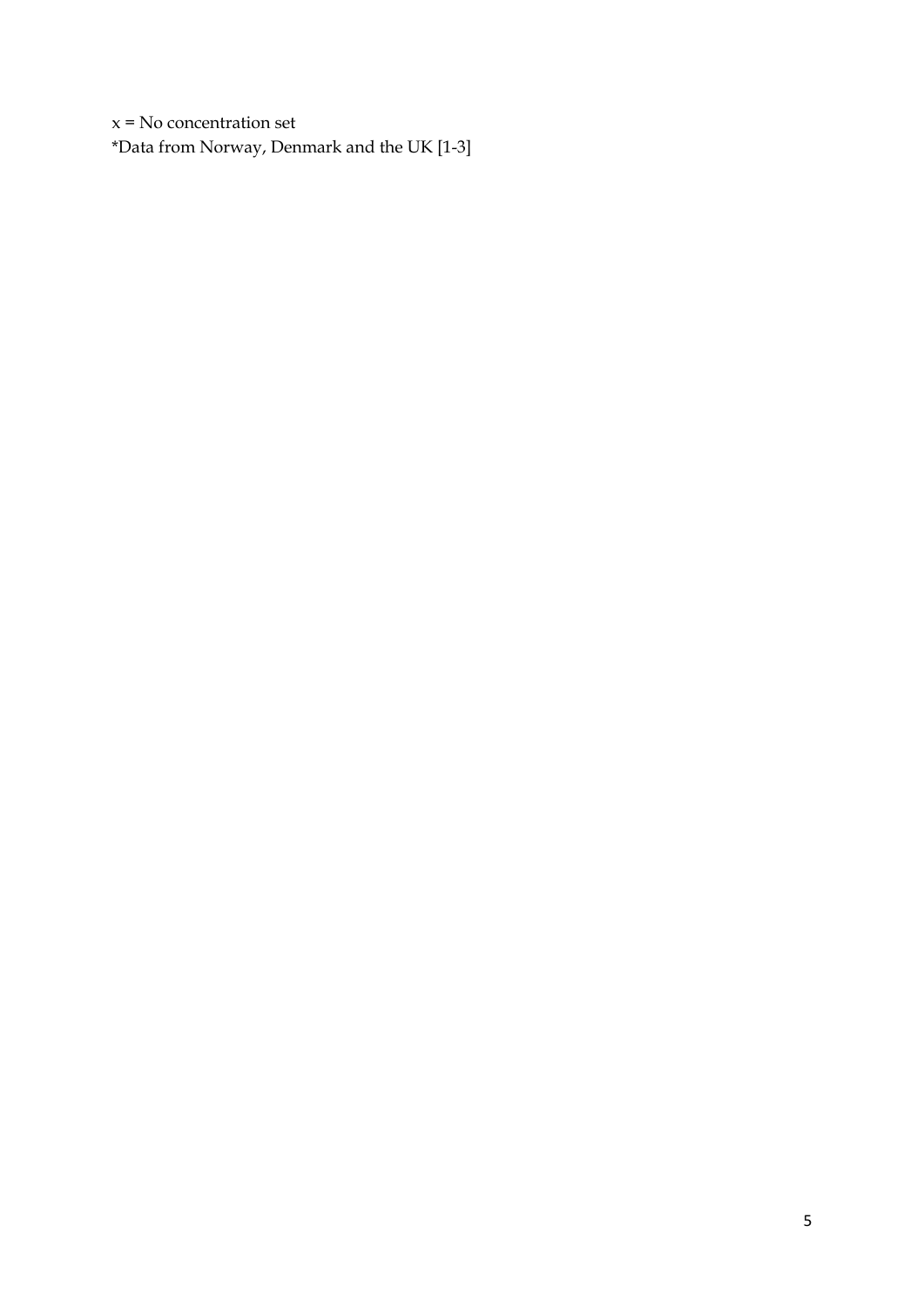#### **Overview of drug use by NZ drivers**

ESR is the main provider of forensic services for the NZ Police. This includes all of the toxicological analyses in relation to criminal, coronial and Land Transport Act 1998 (LTA) samples. Through these analyses, data on drug use by NZ drivers has been collated for many years. The data includes the prevalence of alcohol and other drug use from analyses carried out since 2004.

Over this time there have been legislative changes to the LTA, including changes to the blood alcohol limits and the introduction of drugged driving legislation.

In 2009, changes to the LTA enabled Police to stop and test suspected drug-impaired drivers, i.e. those observed to be driving poorly. The drivers are first breath tested for alcohol use. If the breath test result is negative, the drivers are asked to undergo a compulsory impairment test (CIT) conducted by a trained police officer. If the CIT cannot be completed satisfactorily, a blood sample can be taken for analysis.

The ESR Toxicology laboratory carries out analyses for the presence of alcohol and a range of other drugs in samples taken from four subsets of drivers and the results of these analyses can be used to provide evidence of drug use by a portion of the NZ driving population in the following categories:

- 1. Deceased drivers drivers who have died as a result of a motor vehicle crash. Blood samples from most drivers are sent to ESR for analysis. It is important to recognise that some drivers may have suffered a medical event that precipitated the crash and thus drugs might not be involved.
- 2. Drug impaired drivers drivers stopped by Police due to observed poor driving who have not used alcohol as determined by a breath alcohol test. These drivers have failed to satisfactorily complete a compulsory impairment test and have provided a blood sample for analysis.
- 3. Hospitalised drivers drivers in hospital following a motor vehicle crash are obliged to provide a blood sample for analysis. The blood is initially analysed for alcohol. Analysis for evidence of drug use by these drivers is carried out at the specific request of the Police. However, if the concentration of alcohol in the blood is greater than the legal limit, analyses for drugs are not generally carried out. For many reasons blood samples are not always sent for analysis.
- 4. Drunk drivers drivers who failed the evidential breath test are not obliged to provide a blood sample for analysis but may accept the evidence of the breath test. Some drivers elect to have a blood sample taken for analysis. Samples taken from these drivers are analysed to determine the concentrations of alcohol but are rarely analysed for evidence of drug use.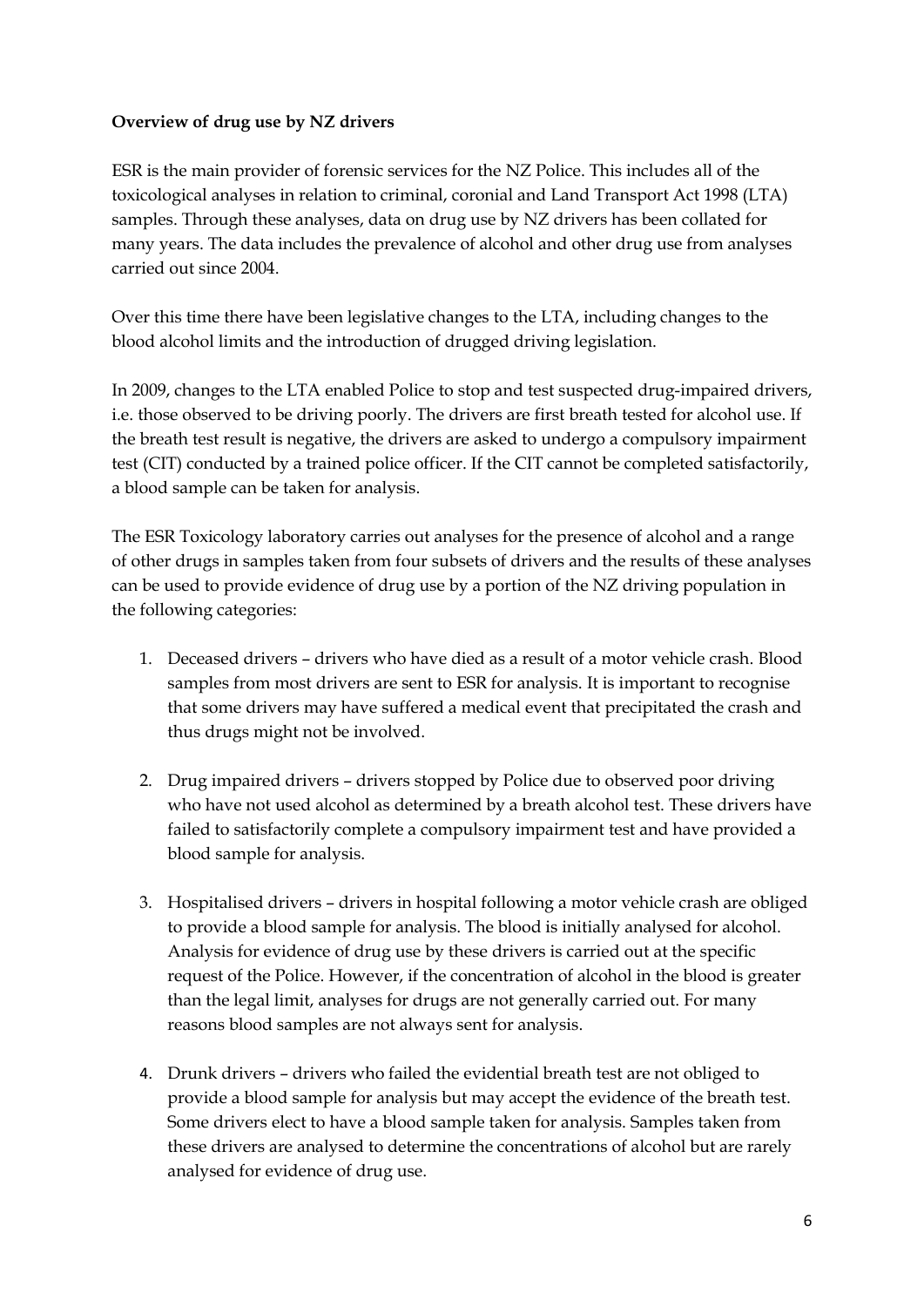## **Deceased drivers**

#### **2004 to 2009**

From July 2004 to June 2009, 1177 drivers died on the road in NZ. Blood samples from 1046 (89%) deceased drivers were analysed for the presence of a wide range of drugs.

Analysis of these samples showed:

- 48% had not used alcohol or other drugs (analytical techniques cannot detect all potentially impairing drugs),
- 32% were positive for alcohol
- 30% had used cannabis
- 13% had used both alcohol and cannabis, but no other drugs
- 4% had used methamphetamine,
- 4% had used opioid type drugs and
- 4% had used sedative type drugs.

#### **2013 to 2018**

During these five years, there were 1342 identified driver fatalities. Analyses were carried out on blood samples from 1069 (80%) of this group.

Analyses of these samples showed:

- 41% had not used alcohol or other drugs (analytical techniques cannot detect all potentially impairing drugs),
- 27% were positive for alcohol,
- 25% had used cannabis
- 7% had used both alcohol and cannabis, but no other drugs,
- 8% had used methamphetamine,
- 8% had used opioid type drugs and
- 7% had used sedative type drugs.

#### **Drug impaired (failed the CIT) drivers**

From 2013 to 2018, 1899 samples from impaired drivers who failed the CIT were submitted for analysis.

- 9% had not used alcohol or other drugs (analytical techniques cannot detect all potentially impairing drugs)
- 59% had used cannabis
- 37% had used methamphetamine,
- 22% had used opioid type drugs and
- 16% had used sedative type drugs.
- Multiple drug use was common with 36% of drivers using more than one drug.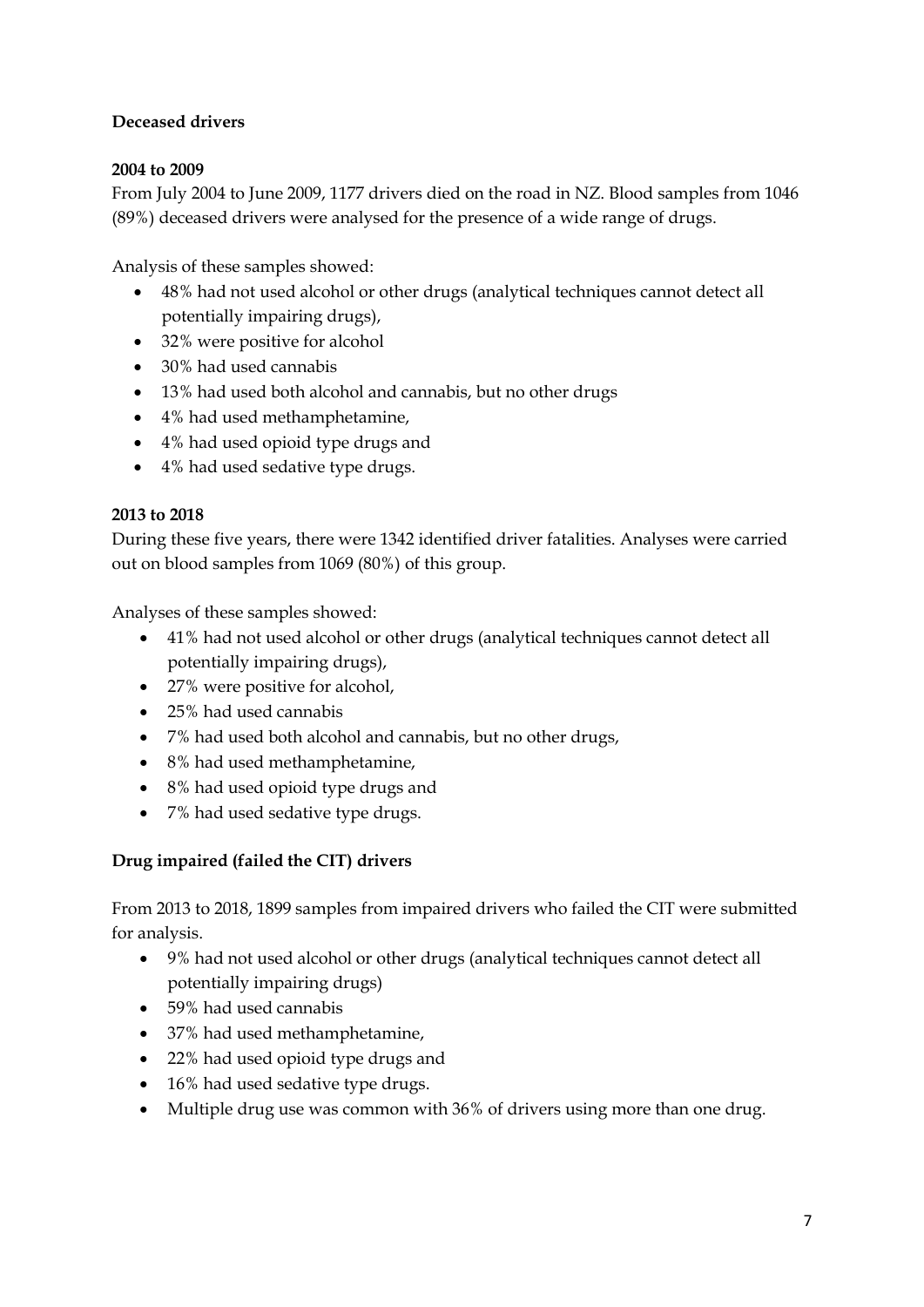### **Hospitalised drivers**

Drivers hospitalised following a crash are unable to undergo an impairment test. Hospitalised drivers may be prosecuted for drug impaired driving, without proof of actual impairment, if a Class A controlled drug is detected in their blood. The Class A drugs most likely to be encountered in NZ are methamphetamine, LSD, cocaine and heroin.

From 2013 to 2018, 1939 blood samples from drivers hospitalised following a crash have been analysed for evidence of drug use.

The number of samples submitted to ESR from hospitalised drivers is considerably more than this. All samples from hospitalised drivers are analysed for alcohol and for many cases alcohol is the only analysis requested. If a drugs analysis is requested and the BAC is above the legal limit, drugs analyses will not be carried out unless further work is requested.

Of the 1939 drivers, no drugs were detected in 33% of the samples;

- 37% had used cannabis
- 28% had used methamphetamine
- 15% had used opioid type drugs
- 14% had used sedative type drugs
- Two drivers had used cocaine
- One driver had used LSD
- No drivers had used heroin

## **Drunk drivers**

Generally, samples from drivers who have blood alcohol concentrations greater than the legal limit are not analysed for evidence of drug use. In 2011 a study was commissioned by the NZ Transport Agency (NZTA) to look at drug use by this portion of the driving population. 3050 samples received by ESR between 2011 and 2015 were analysed for a wide range of drugs. These blood samples were taken from drivers who were not in hospital but had failed a breath alcohol test and elected to have a blood sample taken.

All of these samples had blood alcohol concentrations (BAC) greater than the legal limit - 59% of the drivers had only used alcohol (i.e. no other drugs were detected). Of the remaining 41% of the drivers:

- 27% had used cannabis,
- 3.5% had used sedative type drugs
- 2.3% had used opioid type drugs
- 1.6% had used methamphetamine

Drivers who have breath alcohol concentrations equivalent to BACs between 50 and 80 milligrams per 100 millilitres (mg/100 mL) are not given the option to provide a blood sample. This breath alcohol concentration automatically incurs an infringement charge and consequently possible drug use by these drivers is unknown.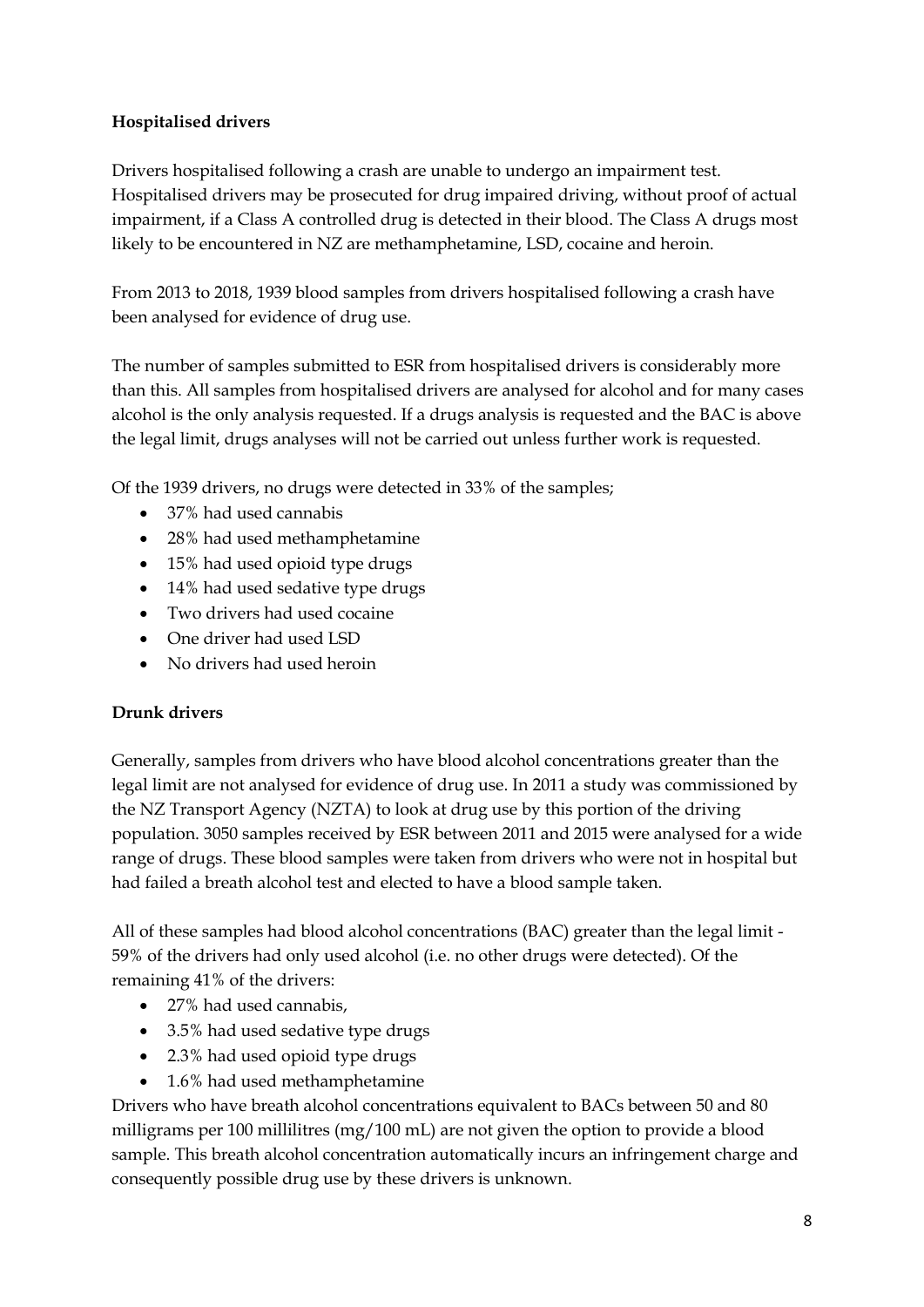## **Cannabis**

The potential impairing effects of cannabis on driving include disorientation, altered sense of time and distance, lack of concentration, difficulty in thinking, loss of coordination, increased reaction time, lateral travel and impaired sustained vigilance [4]. Cannabis plants produce a large number of compounds unique to the species, called cannabinoids. Tetrahydrocannabinol (THC; Fig. 1), is the primary psychoactive cannabinoid of the cannabis plant itself and any product made from the plant. The other cannabinoids present in the plant are generally at very low concentrations and contribute little or no psychoactive effects.



*Figure 1 Metabolism and excretion of THC showing pharmacological activity.* 

The amount of THC in cannabis plants and products may vary greatly. The concentration of THC ('potency') of cannabis plants currently being grown in NZ is largely unknown. Extracts of the cannabis plant can contain a significantly higher proportion of THC, but if plant material or extracts are included in edibles the final concentration of THC may be lower than that in the original plant.

Cannabis material may be taken in a variety of ways and is generally inhaled (smoked or vaped) or ingested for recreational purposes.

There is increased availability of cannabis-based products as foods and medicines. Food products made using hemp seeds do not contain enough THC to give a positive oral fluid screening test or detectable THC in blood samples. Cannabis based medicines may contain THC and/or cannabidiol (CBD). If medicines contain high concentrations of THC, these may cause impairment, positive oral fluid tests and blood THC concentrations. CBD-based medicines have legally restricted, low concentrations of THC that will not result in impairment, positive oral fluid tests or blood THC levels.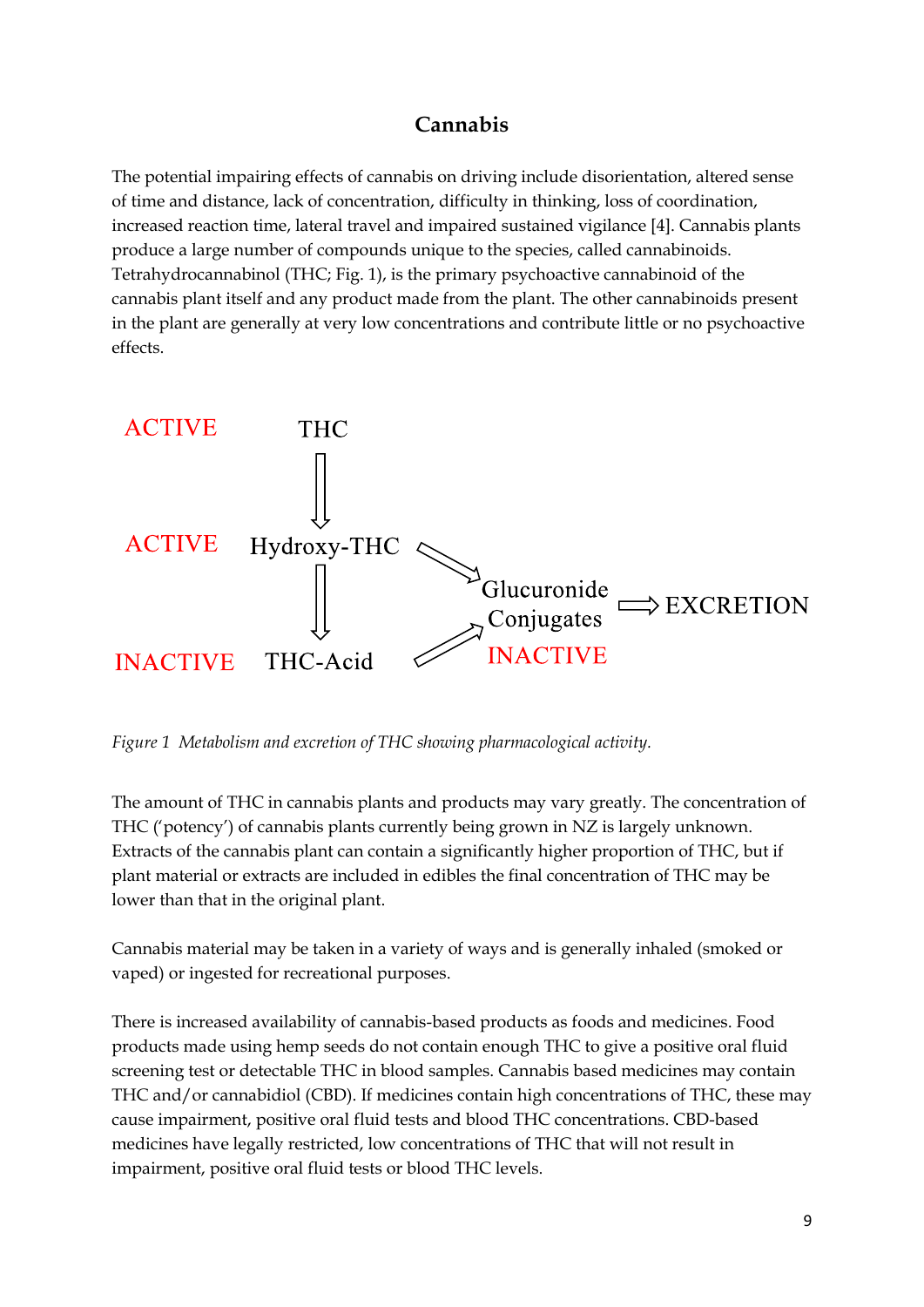Differences between products and routes of administration will affect resulting blood and oral fluid THC concentrations and their pharmacological effects.

#### **Blood THC concentrations following inhalation**

Cannabis plant material is generally smoked in the form of cigarettes. Other forms of cannabis, such as cannabis oil and hashish or extracts of the plant, may be heated and inhaled using a variety of techniques including vaping. Although the following information usually refers to 'smoking cannabis', similar findings are expected for all methods of inhalation.

When cannabis is inhaled, maximum blood THC concentrations occur within minutes of dosing, then the blood THC concentrations decrease rapidly at a rate that varies between individuals. Blood THC concentrations reach the maximum while a cannabis cigarette is being smoked. Blood THC concentrations then drop rapidly as the THC is distributed around the body, particularly into fatty tissues. THC principally acts at sites in the brain (where it interacts with receptors), consequently blood concentrations correlate poorly with the effects of the drug (because it is the concentration in the brain that determines effect).

Figure 2 shows an amalgamation of blood THC concentrations from nine smoking studies [5-13] in which experienced smokers smoked cannabis cigarettes containing 15 or 30 mg THC. Approximately 10 minutes was allowed to smoke the cigarette. Blood THC concentrations were measured over an extended time period. Maximum blood THC concentrations of approximately 100 ng/mL occurred during smoking and started declining immediately to below 10 ng/mL within 1 hour. At 3 hours the blood THC concentrations of all smokers had decreased to below 3 ng/mL and at 4 hours the blood THC concentrations were all below 2 ng/mL. These studies did not consider impairment but showed the rapid decrease and wide variability in blood THC concentrations when smoking cannabis in a standardised environment.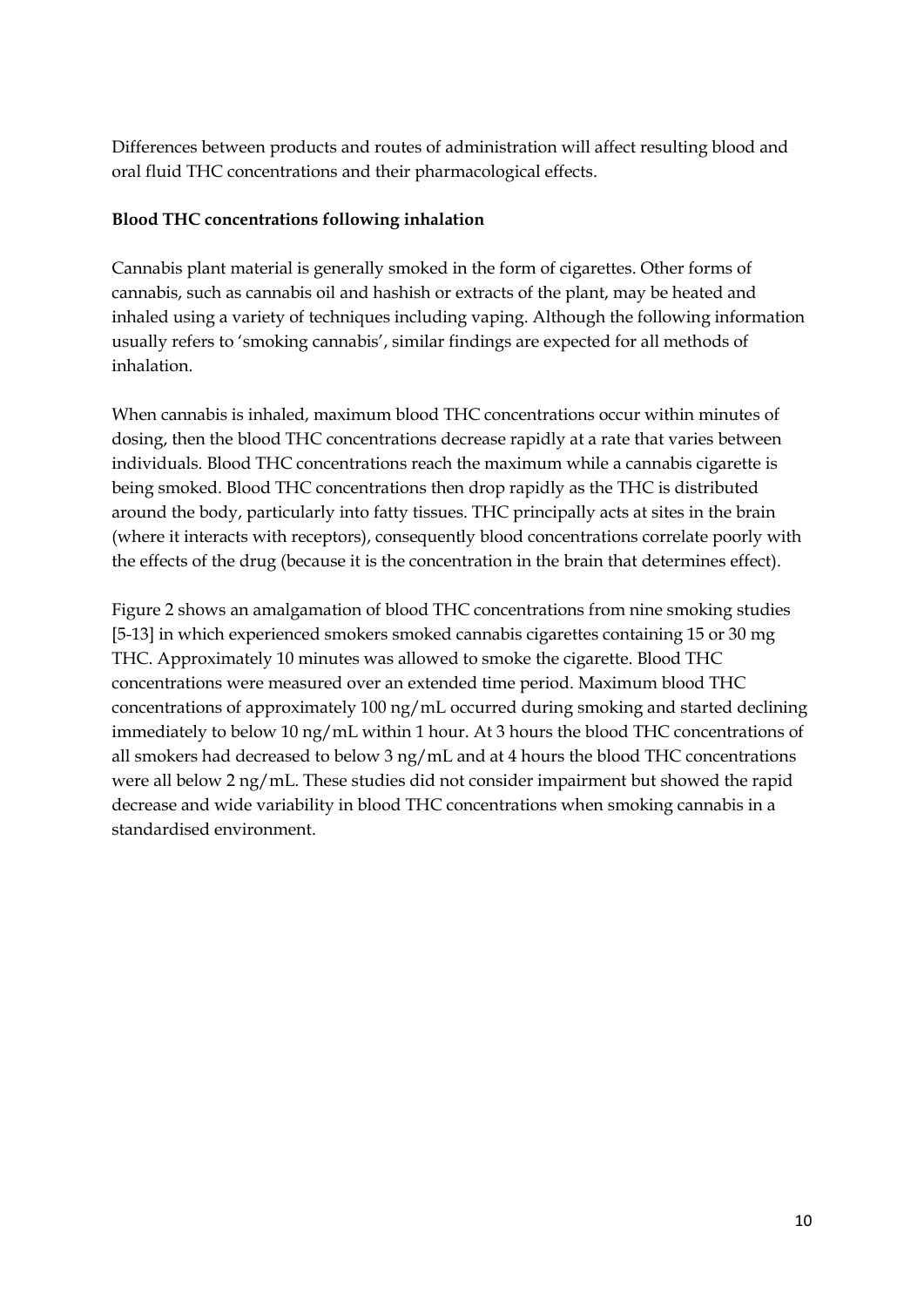

*Figure 2 Concentration of THC in blood of volunteers after inhalation (smoking) of cannabis cigarettes containing 15 or 30 mg THC where the time allowed to smoke the cigarette was 10 minutes (data from references 5-13)*

The rapid decrease in blood THC concentrations, as well as the inconsistency of this decrease between individuals, have led some scientists to state that it is not advisable to set a *per se* blood THC concentration. The delay between the time a driver is stopped at the roadside and the time a blood sample is taken can result in a significant and unpredictable decline in blood THC concentrations [14].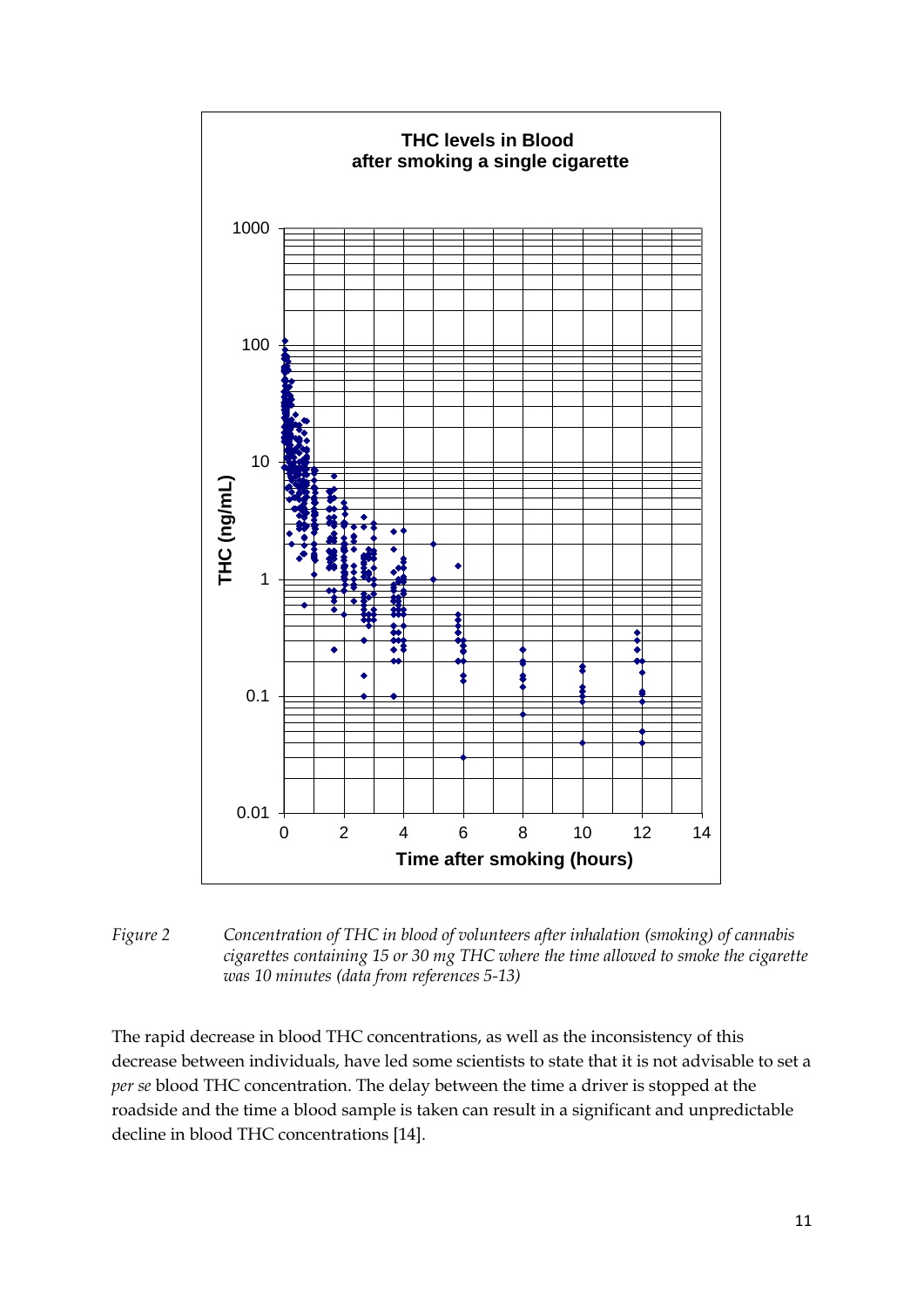#### **Blood THC concentrations and impairment**

An impairing dose of THC is considered to be approximately 5 mg. The bioavailability of THC is variable but generally higher when the drug is smoked rather than ingested. A recent study found that vaping cannabis extracts resulted in greater impairment and higher blood THC concentrations compared with smoking [15].

The greatest impairment to driving occurs 60 to 90 minutes following inhalation, a time range at which blood THC concentrations have already declined significantly [4,16]. The effects of cannabis are reported to last about 3 to 4 hours.

There have been many studies and reports trying to relate blood THC concentrations to impairment, including:

- A study of blood THC concentrations and field sobriety testing found no correlation between blood THC concentrations and the ability to perform sobriety tests [17].
- Drivers assessed as impaired had blood THC concentrations ranging from 0.3 to 45.3 ng/L (median 2.5 ng/mL). Those drivers assessed as not impaired had blood THC concentrations ranging from 0.32 to 24.8 ng/mL (median 1.9 ng/mL) [18].
- A systematic review of the literature relating cannabis effects on driving found that blood THC concentrations of 2 to 5 ng/ml were associated with substantial impairment [19].
- A study found blood THC concentrations in arrested drivers had a mean of  $5 \text{ ng/mL}$ and a median of 3 ng/mL (half the arrested drivers had blood concentrations less than 3 ng/mL) [20].
- Blood THC concentrations of 3.5 to 5 ng/mL may achieve reasonable separation of impaired from unimpaired drivers [21].

Furthermore, culpability studies are often used to determine crash risk related to a drug. For example:

- A study of Australian fatalities indicated crash risk increased at THC concentrations greater than 5 ng/mL [22].
- A study of NZ driver fatalities found a greater crash risk at blood THC concentrations less than 2 ng/mL compared with concentrations greater than 2 ng/mL [23].

## **Oral fluid and blood THC concentrations from various means of exposure**

## **Inhalation**

Like blood, maximum oral fluid concentrations occur while cannabis plant is being smoked, however the correlation between oral fluid and blood THC concentrations is poor.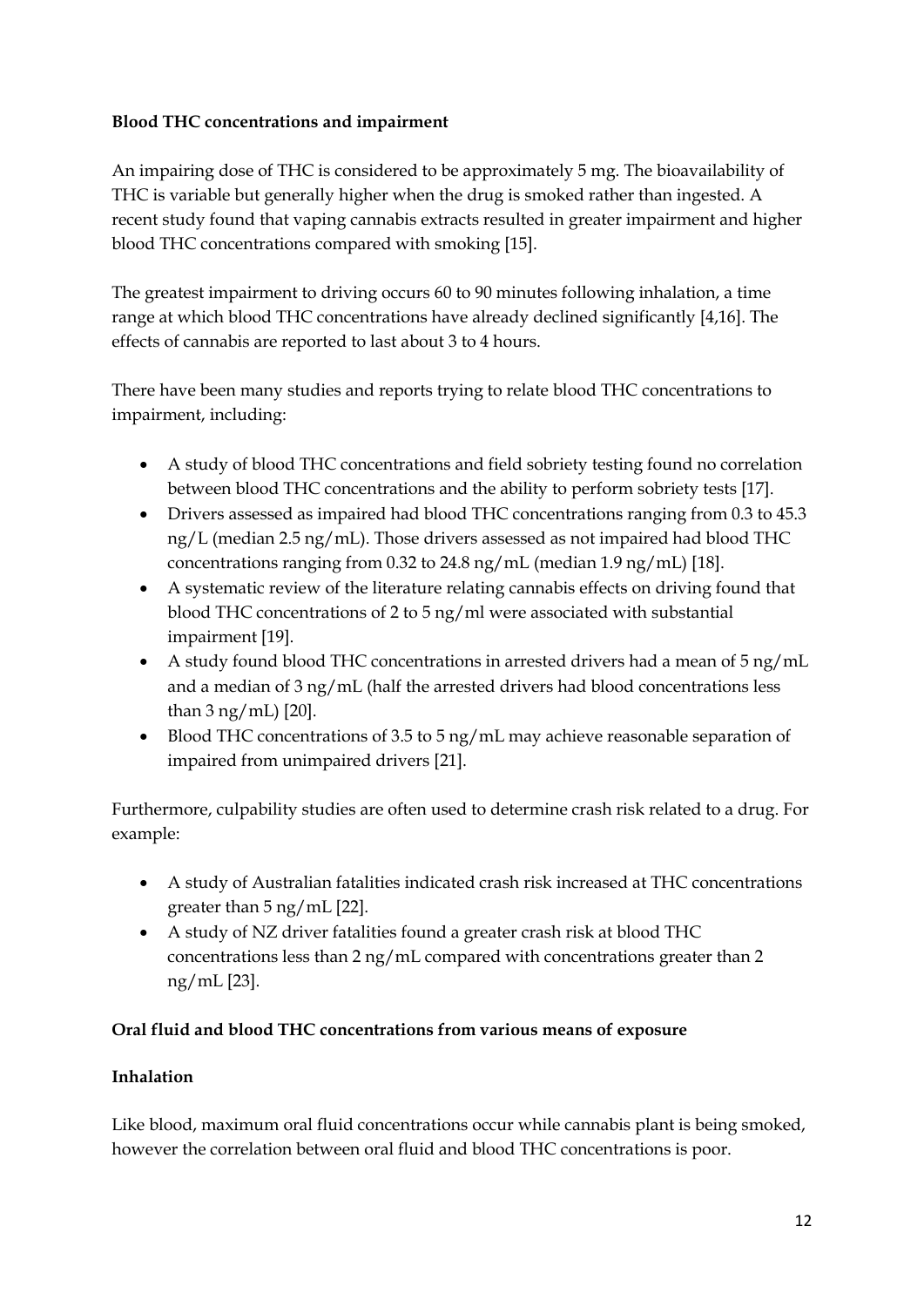Oral fluid concentrations cannot be used to predict a blood THC concentration. After smoking cannabis concentrations of THC are higher in oral fluid than in blood for several hours [24,25].

There are wide variations in oral fluid/blood THC concentration ratios between individuals, but also for an individual, following smoking or vaping cannabis [24]. One study found that, after smoking cannabis, the oral fluid/ blood THC ratio at 1 hour ranged between 0.2 to 350  $(median = 6)$  [26].

### **Passive exposure**

Smoking can expose other people in the vicinity to THC (passive exposure), thus there are concerns that passive exposure to cannabis smoke may result in a positive oral fluid roadside test. Several studies have addressed this issue directly:

In a 2005 study, four passive and four active smokers were placed in an unventilated eightseater van. Oral fluid was collected inside and outside the van [27]. When the oral fluid was collected in the contaminated environment inside the van, the highest oral fluid THC concentration was 7.5 ng/mL. After the passive smokers left the van for the testing process, oral fluid THC concentrations up to 1.2 ng/mL were detected. The oral fluid concentrations declined sufficiently to give a negative result 30 minutes after leaving the van.

In a 2011 study, participants were exposed to cannabis smoke for 3 hours in a coffee shop in the Netherlands [28]. Oral fluid specimens were collected outside after exposure for 20, 40, 60, 120 and 180 minutes, then 12 hours later. THC was detected in oral fluid but the amount varied, likely depending on the number of cannabis smokers in the coffee shop. Few of the oral fluid samples collected from the passive participants exceeded 5 ng/mL during the three hour exposure period, and all were below 5 ng/mL 1 hour after exposure.

In a 2015 study designed to produce extreme cannabis smoke exposure, six passive and six active smokers were placed in a closed chamber [29]. Two sessions were carried out with no ventilation and one session allowed ventilation of the chamber. Oral fluid concentrations greater than 5 ng/mL were detected for up to 2 hours after exposure in the unventilated environment. When the chamber was ventilated, results were variable, and only some of the passive participants achieving oral fluid concentrations greater than 5 ng/mL. THC was detected in the blood in the passively exposed participants. In the unventilated environment THC blood concentrations generally decreased to below 1 ng/mL with 1 hour. When the chamber was ventilated blood THC concentrations did not reach 1 ng/mL

Taken together, these studies indicate that it is possible for a person to test positive for THC after passive smoking, and also to achieve a concentration associated with impaired driving ability, but only under conditions where the driver was subjected to extreme and prolonged exposure, which they would unlikely do so unwittingly.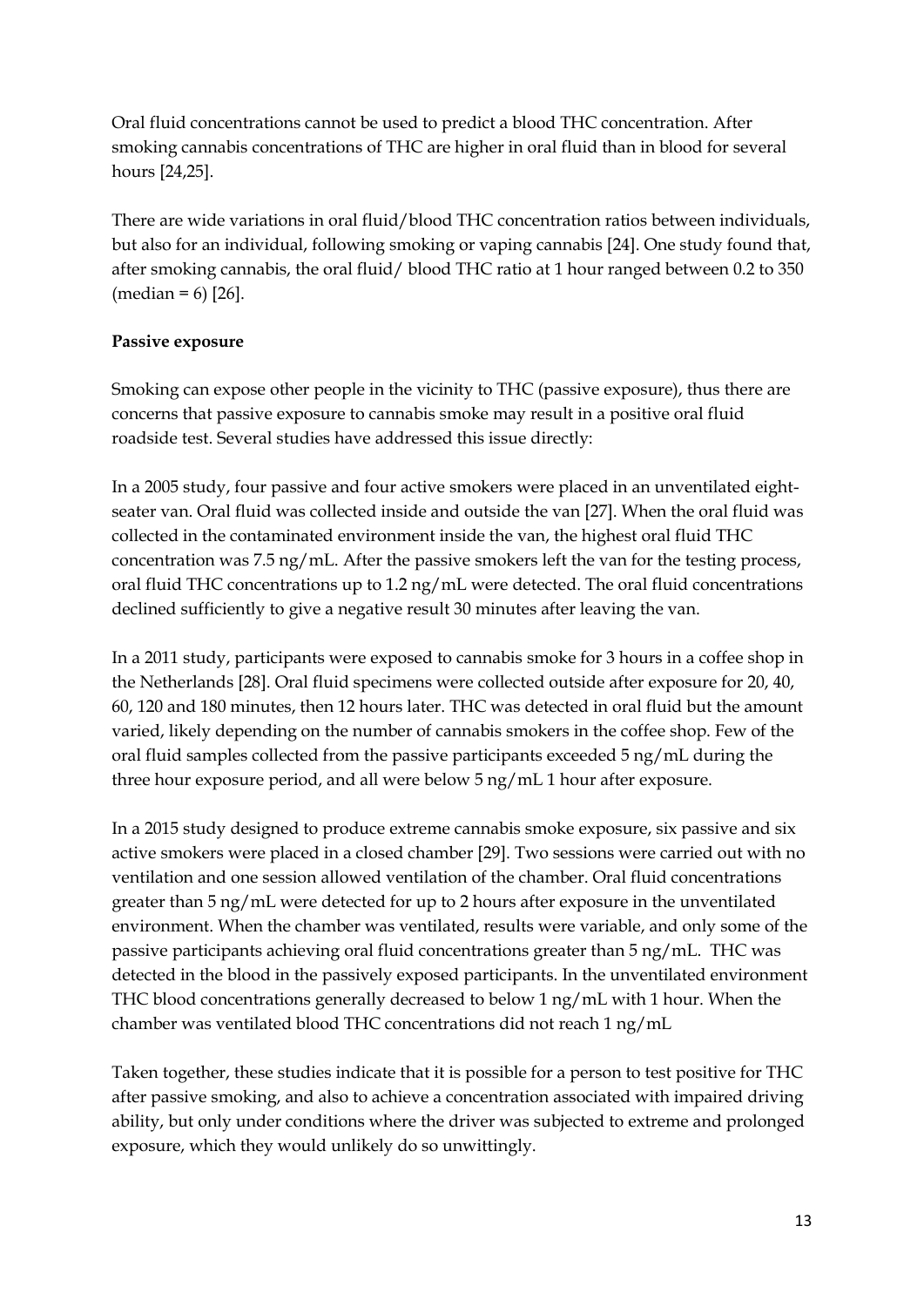The other methods used for inhalation of cannabis products are unlikely to result in similar environmental exposure to THC, but this requires further investigation.

Based on these studies, it is unlikely that passive exposure to cannabis smoke under realistic exposure conditions will result in a positive oral fluid test at the roadside.

### **Ingestion of cannabis edibles**

Both blood and oral fluid THC concentrations are lower when food containing cannabis (cannabis edibles) is ingested, when compared with smoking [30,31].

Maximum blood THC concentrations occur 2 to 4 hours after ingestion. Psychoactive effects are also delayed, although they are reported to be more intense than when the drug is smoked. One study found that the concentrations of THC in oral fluid and blood were similar when the blood THC concentration was at its maximum [32].

## **Hemp-based food ingestion**

Hemp is the common name for low potency cannabis. Hemp has been grown in NZ for over 20 years but it is only since 2018 that food products made from hemp seeds have been allowed to be sold commercially. Hemp seeds can be used to make a variety of food products: hemp seed oil, hemp milk, hulled hemp seeds, hemp protein powders and hemp seed butter (used like peanut butter).

Hemp seed oil (i.e. edible oil made from the kernels of hemp seeds) contains the most THC when compared with other hemp seed food products. As in most countries where hemp food products are sold, regulations require THC concentrations in food products to be less than 10 milligrams of THC per kilogram (mg/kg) of oil. Therefore, ingestion of 15 mL (approx. one tablespoon) of hemp seed oil containing the maximum allowed amount of THC, is equivalent to ingestion of 0.15 mg of THC.

A study carried out by Swinburne University in Melbourne Australia showed that ingestion of 5 mL (approx. one teaspoon) of spiked oil containing 10 or 20 mg/kg THC, did not result in a positive oral fluid test or detectable THC in the blood [33].

#### **Cannabis as a medicine**

Currently the only medicinal products containing high levels of THC available in NZ are the imported Sativex and Tilray products, typically administered as an oral spray. These and future medicinal products may deliver impairing doses of THC that will be detected in the oral fluid and blood.

A study compared THC blood concentrations following oromucosal administration and capsulated forms [34] of medicinal Sativex, 5 and 15 mg doses. The higher dose formulations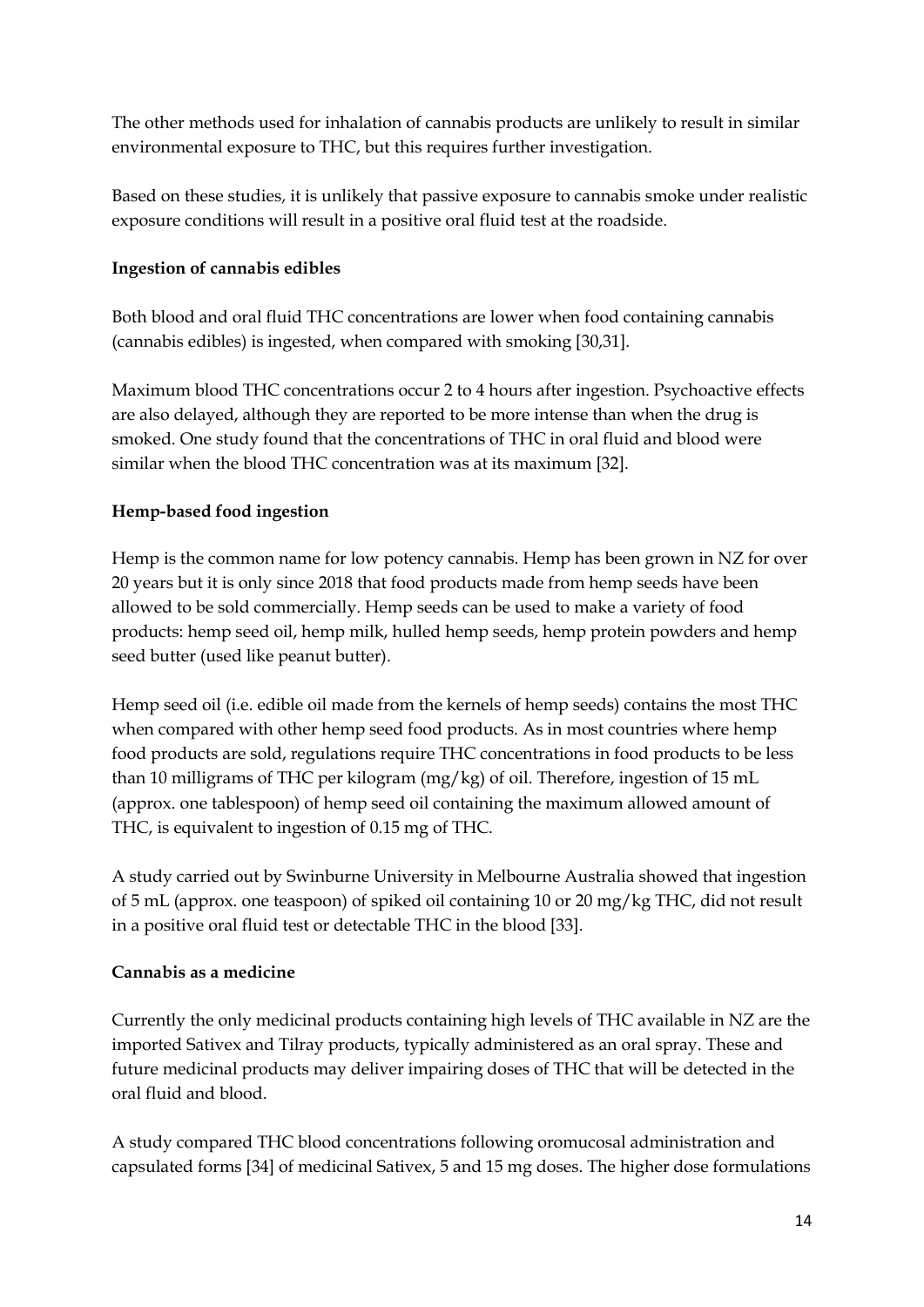resulted in maximum blood THC concentrations ranging from 1.6 to 19 ng/mL anywhere from 1.2 to 5.5 hours after administration.

Concern within the medical profession led to a review of the literature that found that most driving experiments are only carried out for 2 to 3 hours after administration, and they recommended that patients should not drive for 8 hours after use [35].

## **Chronic cannabis use**

With chronic use of cannabis, blood THC concentrations can remain elevated. Chronic use may be defined as daily use of the equivalent of several cannabis cigarettes. Chronic use of cannabis will result in elevated blood THC concentrations being detected for a longer time than following a single dose. In addition, a recent study [36] indicates that chronic cannabis users also have an extended duration of impairment.

In one study [37] 30 chronic smokers were held in a secure research unit and abstained from cannabis for one month. Blood THC concentrations on admission ranged from 0.3 to 6.3 ng/mL (median 1.4 ng/mL). The median blood THC concentration on day 1 was less than 2 ng/mL and the median concentration on day 2 was less than 1 ng/mL. However, it was only after day 10 that blood THC concentrations of all 30 participants blood fell below 2 ng/mL.

Oral fluid THC concentrations may also remain elevated following heavy use of cannabis. One study [38] found that oral fluid concentrations took between 2.5 and 30 hours to drop below 5 ng/mL and blood THC concentrations took between 2.5 and 150 hours to drop below 2 ng/mL.

A number of studies have also assessed the driving performance of chronic cannabis users, with mixed results. The findings of these studies vary, from the finding that heavy use had little effect on critical thinking or divided attention tasks [39], to finding persistent cognitive decrements after weeks of abstinence, including deficits in attention, concentration, decision making, concept formation and planning [40]. This conjecture illustrates the significant variability when attempting to link blood THC concentrations to degree of impairment.

## **Time after administration that THC might be detected in biological samples**

There is a common misconception that cannabis use can be detected for weeks after use. The time after administration for the detection of any drug will depend on which biological sample is tested. Drugs are detectable for the shortest time in oral fluid and blood, and are detectable for a longer period in urine, and even longer in hair samples.

After smoking cannabis, blood THC concentrations drop rapidly. After the use of a single cannabis cigarette, assuming the blood was clear of any previous cannabis use, THC may be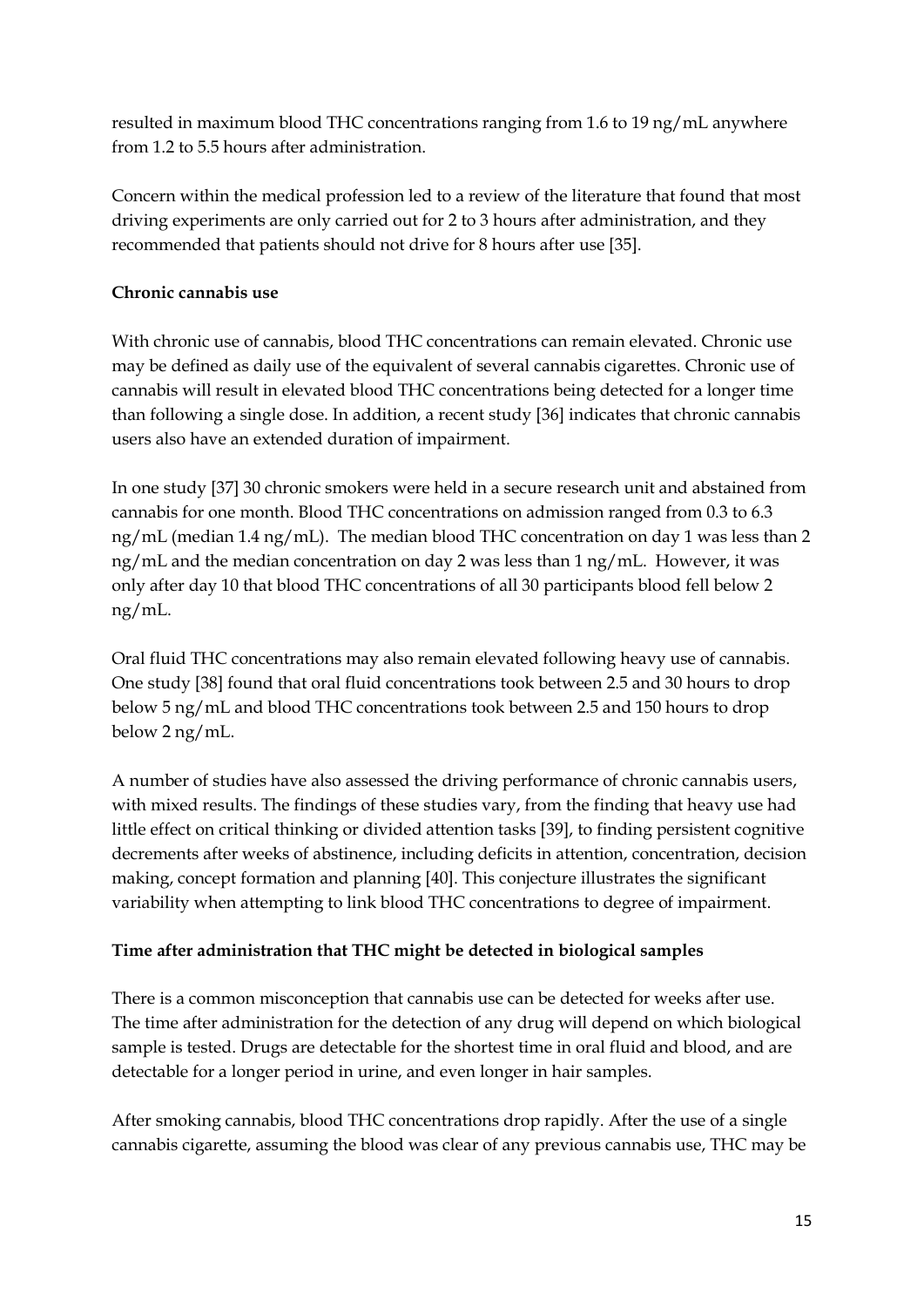detected for up to 12 hours. For some individuals blood THC concentrations may drop to below detection limits within a few hours of smoking.

Like blood, maximum oral fluid concentrations occur while cannabis is being inhaled. However, following smoking cannabis, oral fluid THC concentrations can decline more slowly and may remain higher than blood concentrations for several hours [24].

Chronic use of cannabis will result in higher THC blood concentrations that persist for longer. In line with this, one study [36] has shown that chronic users also have an extended duration of impairment.

The misconception of extended detection times of cannabis use comes from the detection of THC-acid, a metabolite of THC, in urine following use of the drug. For the infrequent cannabis user, THC-acid may be detected in urine for two or three days after the use of the equivalent of a single cannabis cigarette. Chronic use (several cigarettes daily for an extended time) results in an extended detection period of the metabolite in the urine. A study involving 22 chronic drug abusers [41] found that it took between 0 and 19 days to obtain a negative urine result after cessation of cannabis smoking.

### **Blood THC concentrations in NZ drivers**

### **Deceased drivers**

Table 2 shows occurrence of cannabis taking and THC concentrations in the blood of NZ drivers killed in road traffic accidents.

| Table 2 | Occurrence of cannabis taking and THC concentrations in deceased NZ drivers. |
|---------|------------------------------------------------------------------------------|
|---------|------------------------------------------------------------------------------|

|           |                |           | <b>THC</b>     |               |               |
|-----------|----------------|-----------|----------------|---------------|---------------|
|           |                |           | Concentration  | Mean THC      | Median THC    |
|           | Number of      | Cannabis  | Range          | Concentration | Concentration |
| Years     | <b>Drivers</b> | Positive  | ng/mL          | ng/mL         | ng/mL         |
| $2004$ to |                |           |                |               |               |
| 2009      | 1046           | 314 (30%) | $0.2$ to $44$  | 5.5           | 3             |
| 2013 to   |                |           |                |               |               |
| 2018      | 1069           | 266 (25%) | $0.2$ to $100$ | 7.2           | 4             |

It is interesting to note that:

- In the 2013 to 2018 period, 72% of deceased drivers had blood THC concentrations greater than 1 ng/mL and that 50% had blood THC concentrations greater than 3 ng/mL.
- In the 2013 to 2018 period, 38% of the drivers using cannabis had also used alcohol.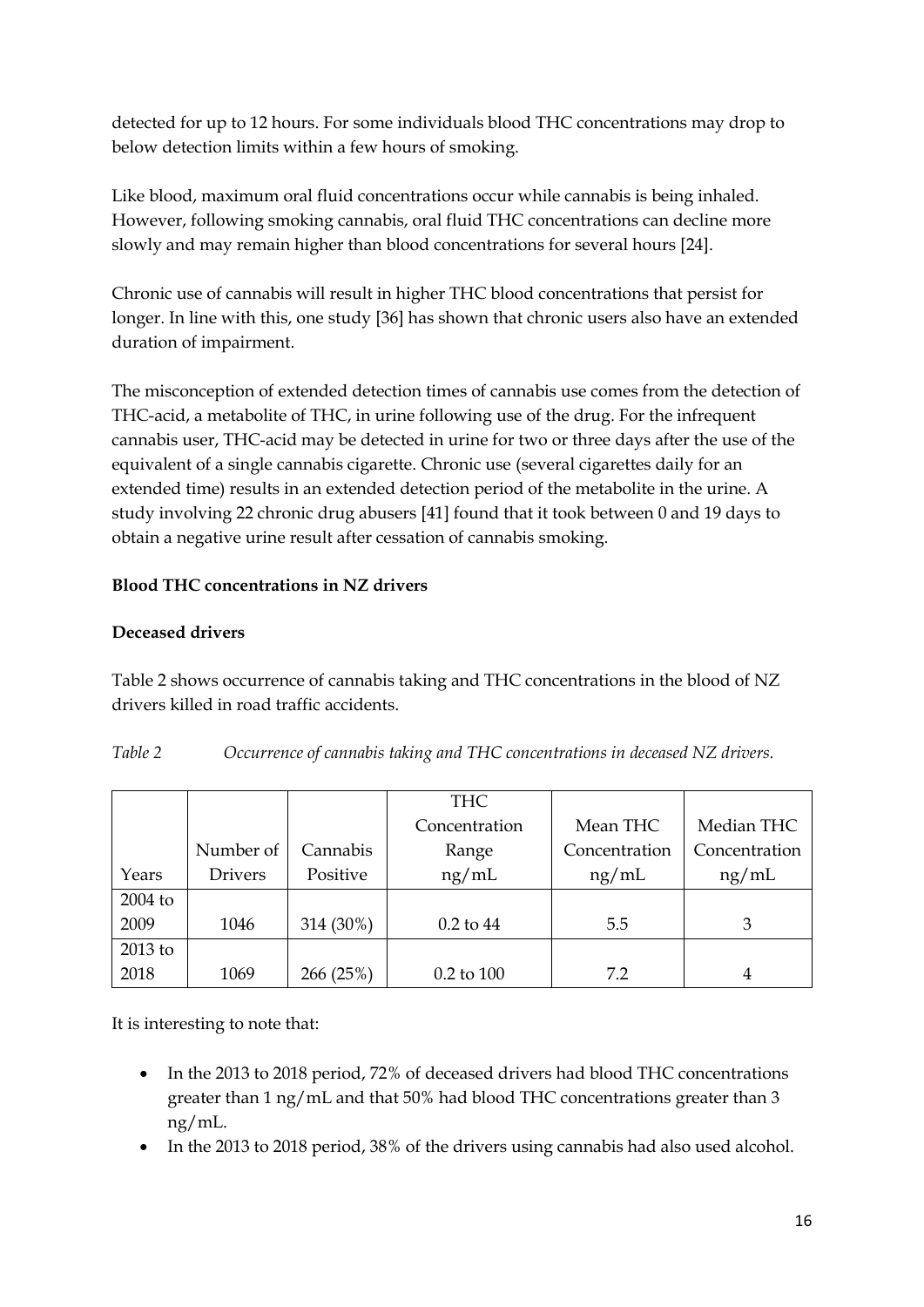## **Impaired drivers**

For the period 2017 to mid 2020, blood samples from 1679 impaired drivers were analysed. Of these drivers:

- $\bullet$  1023 (61%) had used cannabis.
- 523 (31%) had used cannabis and no other drugs. Blood THC concentrations ranged from 0.2 to 40 ng/mL (mean 9.8 ng/mL, median  $7 \text{ ng/mL}$ ).
- 52 (10%) had blood THC concentration less than 1 ng/mL.
- $\bullet$  96 (18%) had blood THC concentration less than 2 ng/mL.
- 132 (25%) had blood THC concentration less than 3 ng/mL.

### **Hospitalised drivers**

For the period 2017 to mid-2020, blood samples from 2796 hospitalised drivers were analysed. Of these drivers:

- 1036 (37%) had used cannabis.
- 426 (15%) had used cannabis and no other drugs. Blood THC concentrations ranged from 0.2 to 40 ng/mL (mean 4.4 ng/mL, median  $2.7 \text{ ng/mL}$ ).
- 110 (26%) had blood THC concentrations less than 1 ng/mL.
- 173 (41%) had blood THC concentrations less than 2 ng/mL.
- 227 (54%) had blood THC concentration less than 3 ng/mL.

## **Use of blood THC concentrations in evidence**

The following points taken from scientific literature and analysis of blood THC levels in NZ drivers killed in road traffic accidents are important when considering the use of blood THC concentrations as evidence:

- Blood THC concentrations will likely drop below 3 ng/mL within 3 hours of smoking an impairing dose.
- Impairment following the use of cannabis would be expected to last for 3 to 4 hours.
- There will inevitably be a delay between stopping a driver and obtaining a blood sample.
- Of 523 drivers found to be impaired by a police CIT test, 25% had THC blood concentrations less than 3 ng/mL, 10% had blood concentrations less than 1 ng/mL.
- Overseas jurisdictions have set *per se* limits for THC ranging from 1 to 9 ng/mL.

## *Proposed statutory limit*

Based on the findings discussed in this section, the blood drug concentrations detected in NZ drivers, our interpretation of the scientific literature and consideration of statutory limits in overseas jurisdictions, **the Panel recommends a statutory blood THC limit of 3 ng/mL and a blood threshold limit of 1 ng/mL**.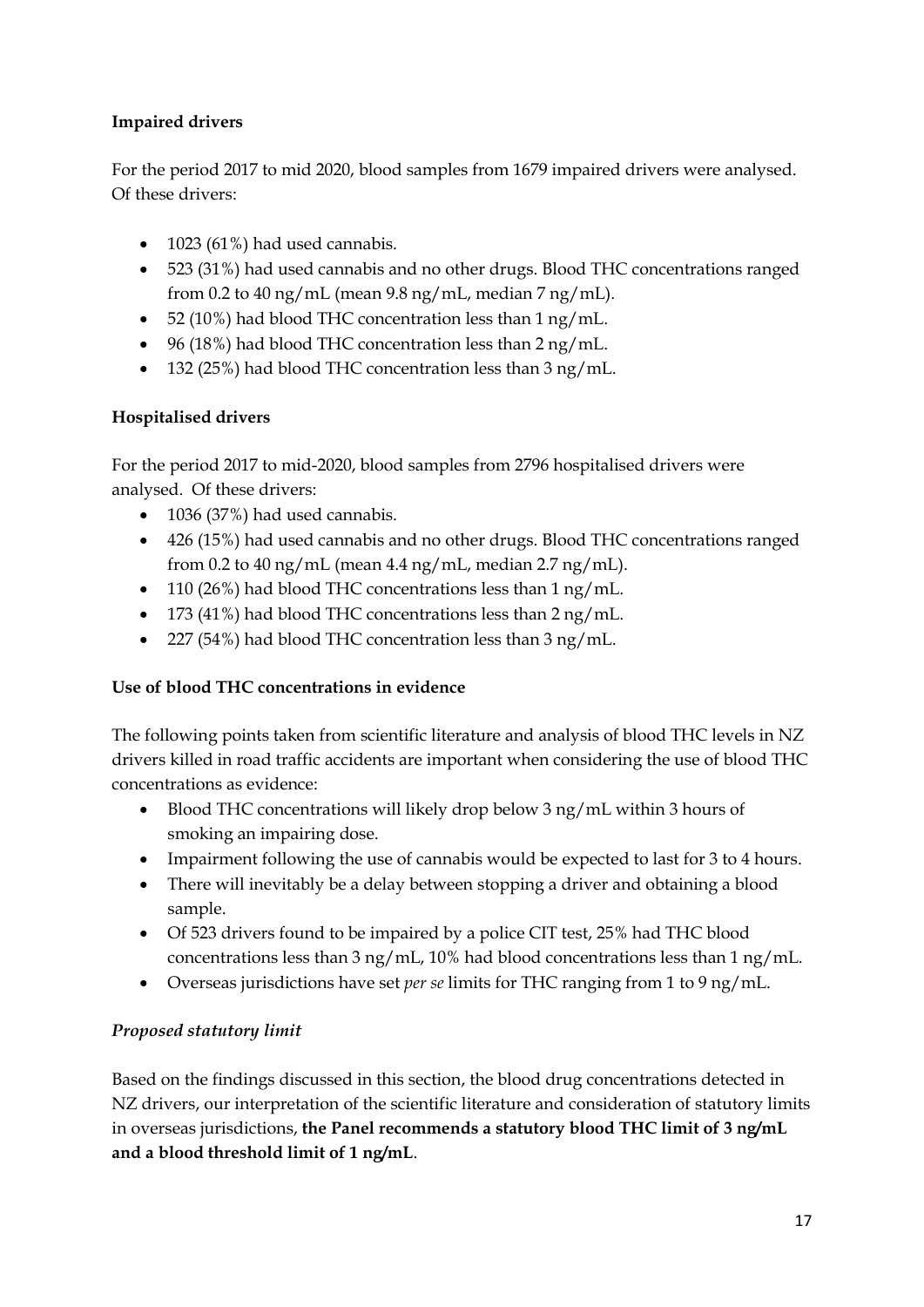## **Stimulants**

Stimulants (psychostimulants) are a class of drugs that increase activity of the central nervous system (CNS) via interactions with specific receptors in the brain; as a result of this they can increase nervous stimulation of other parts of the body resulting increased activity and performance. They are prescribed (e.g. methylphenidate for treatment of Attention Deficit Hyperactivity Disorder (ADHD)) and used illicitly (e.g. methamphetamine) as performance enhancing or recreational drugs.

It may be dangerous to drive after using psychostimulants due to:

- overconfidence in driving skill that is not supported by actual improvement in driving ability,
- propensity to take unnecessary risks,
- aggressive and dangerous driving,
- impaired ability to react appropriately,
- drivers suddenly falling asleep as the stimulant effects wear off [4].

A case controlled study [42] estimated accident risk for alcohol, medicines and illegal drugs (using data from the Driving Under the Influence of Drugs (DRUID) project) and, for single drug use, the study attempted to determine the threshold at which a significant increase in risk was observed. For amphetamine type drugs, no clear threshold could be determined; indeed, there was a similar high risk at all drug blood concentrations.

## **Methamphetamine**

Methamphetamine is a central nervous system stimulant: low dose administration increases alertness, but with increased dosing and duration of use there are disorienting effects on cognition, reasoning and psychomotor ability. After high-dose or chronic use, delusions and psychotic episodes may also occur [43].

Blood methamphetamine concentrations depend on the route of administration, the dose and the frequency that the drug is taken. Methamphetamine may be smoked, snorted, injected or ingested. The onset of effects is significantly faster for the first three routes of administration compared to the oral route.

Peak blood methamphetamine concentrations occur shortly after injection, a few minutes after smoking, and around 3 hours after oral dosing [4].

Methamphetamine blood concentrations do not decline quickly. The half-life of the drug ranges from 6 to 15 hours [44]. As a consequence, the drug can be readily detected for 24 hours or longer after use.

Onset of effects is rapid following intravenous use and smoking, while the effects are felt more slowly following oral use. Overall, the stimulatory effects typically last 4 to 8 hours but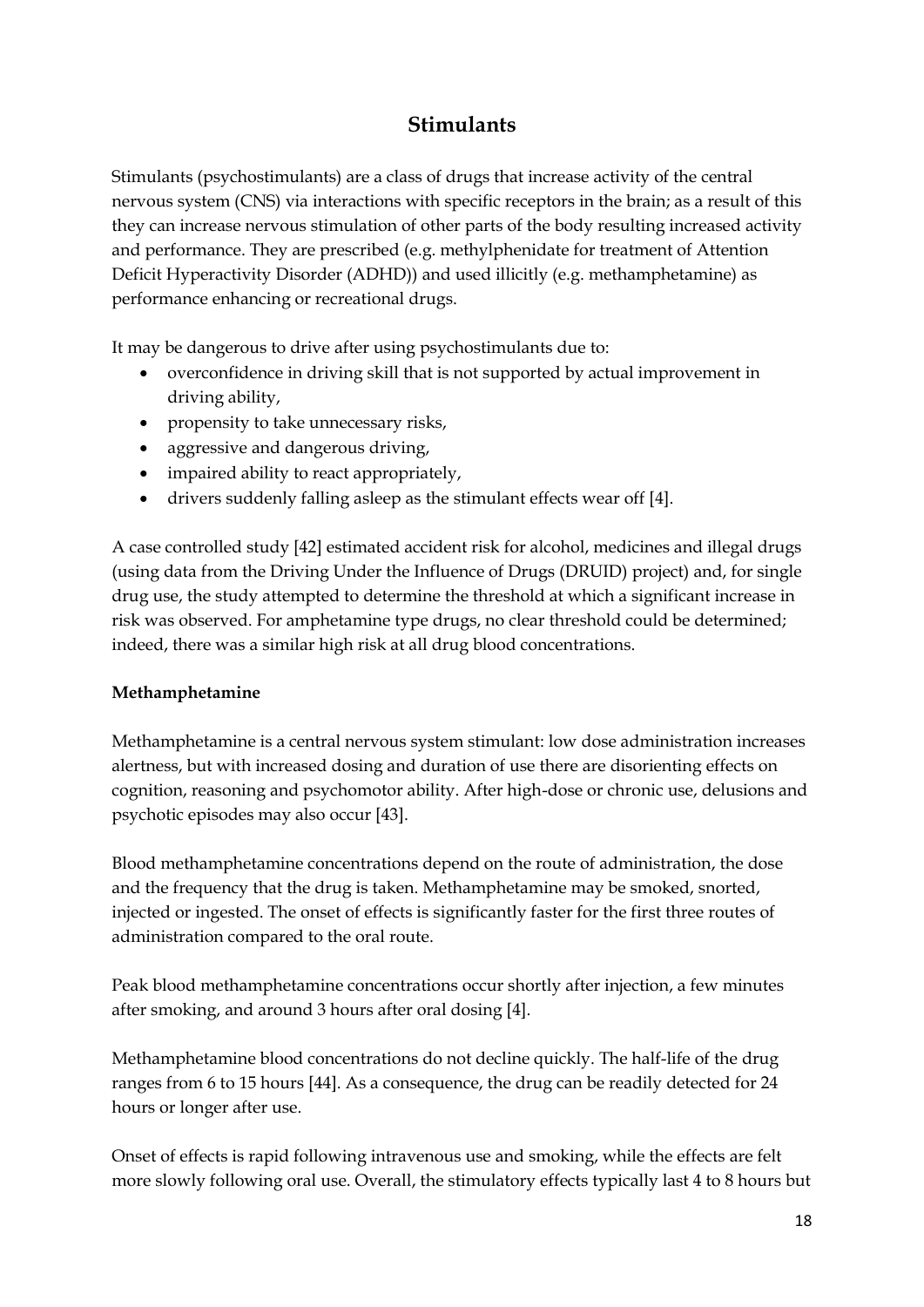residual effects can persist for up to 12 hours. Methamphetamine is known to affect the ability to drive safely. It has been suggested that low dose stimulants may improve performance. Indeed, driving simulation studies have shown increased alertness following low dose administration of methamphetamine [45]; however, such doses are not typical of recreational methamphetamine use and do not apply to drug abuse situations.

Studies have found no correlation between methamphetamine blood concentrations and increased risk of crashing because the use of methamphetamine increases crash risk at all blood concentrations determined [42].

Oral fluid devices cannot distinguish between methamphetamine and MDMA. A positive oral fluid result could be due to use of either drug [46]. The oral fluid devices can generally detect methamphetamine at concentrations from 35 to 50 mg/L.

Methamphetamine is generally detected in oral fluid at higher concentrations than is present in blood. Although there have been no controlled methamphetamine smoking studies, longterm users are likely to have detectable methamphetamine in oral fluid for several days after dosing [47].

In the years from 2017 to mid-2020, blood taken from 1679 NZ impaired drivers was analysed for evidence of drug use. Of these, 823 (49%) had used methamphetamine. Of these 823 drivers, methamphetamine was the only drug detected in 326 drivers (19% of the total impaired drivers tested). Of the 326 methamphetamine positive drivers who had used methamphetamine alone, 305 (94%) had blood methamphetamine concentrations greater than 50 ng/mL.

In the years from 2017 to mid 2020, blood taken from 2796 hospitalised drivers has been analysed for evidence of drug use. Of these 771 (28%) had used methamphetamine. The blood methamphetamine concentrations in these 771 drivers ranged from 10 to 2000 ng/mL (average 240 ng/mL, median  $170 \text{ ng/mL}$ ) and 645 (84%) of the drivers had blood methamphetamine concentrations greater than 50 ng/mL.

The UK, Norway and Denmark governments have set *per se* limits for methamphetamine at 10, 48 and 32 ng/mL respectively [1-3].

## *Proposed statutory limit*

Based on the blood drug concentrations detected in NZ drivers, our interpretation of the scientific literature and consideration of statutory limits in overseas jurisdictions, **the Panel recommends a statutory blood methamphetamine limit of 50 ng/mL and a blood threshold limit of 10 ng/mL.**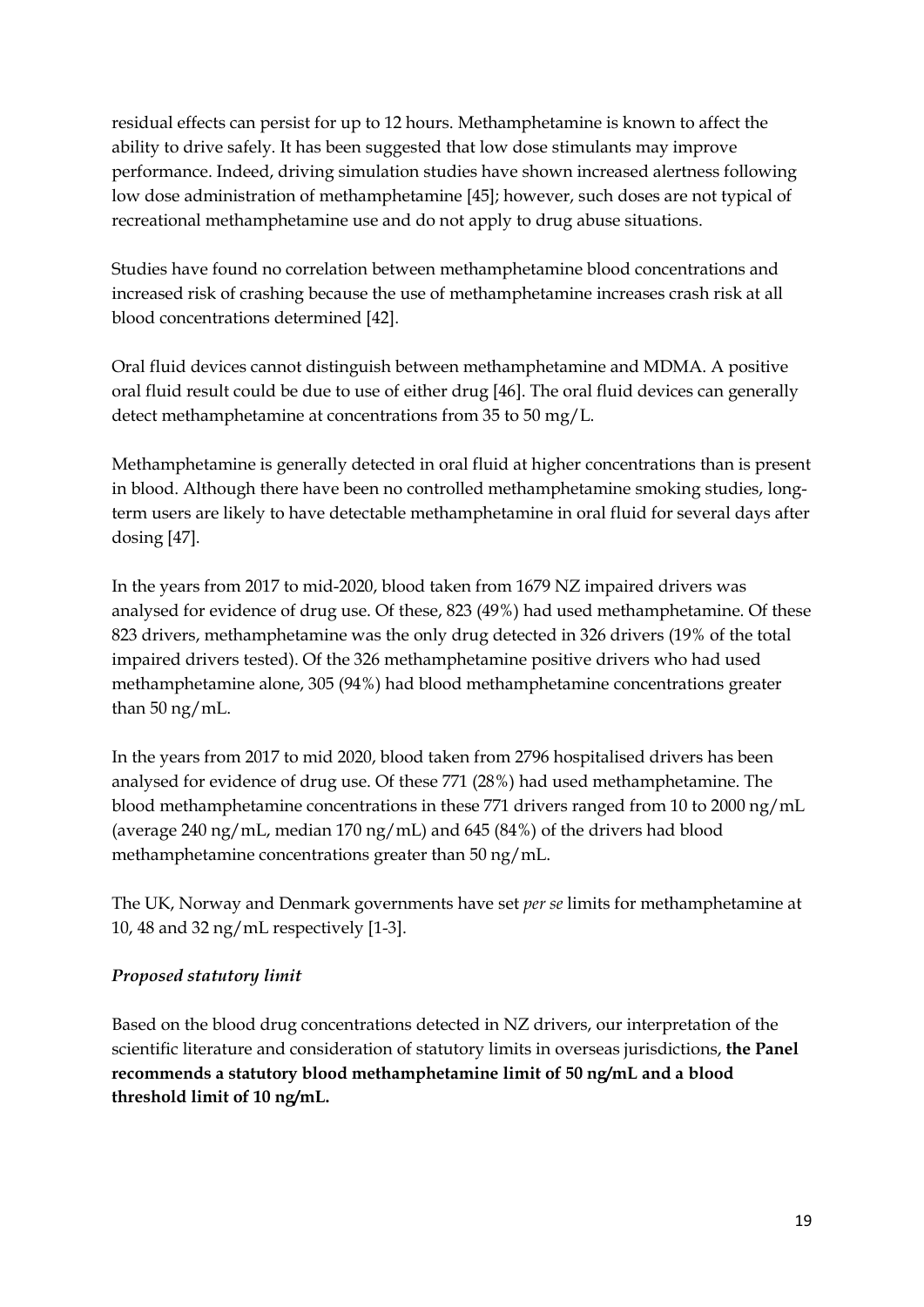#### **Amphetamine**

Amphetamine is a central nervous system stimulant with effects similar to methamphetamine albeit with lower potency [48]. Amphetamine is more commonly used than methamphetamine in many European countries but to date, amphetamine itself is not commonly used in NZ.

Amphetamine is also a metabolite of methamphetamine and is usually detected when methamphetamine is present in blood. However, blood concentrations of amphetamine from metabolism of methamphetamine are rarely greater than 10% of the blood concentration of methamphetamine itself [4], thus it is possible to distinguish the use of amphetamine itself from its presence due to methamphetamine use and its consequent metabolism.

Like other stimulants, oral fluid amphetamine concentrations are greater than blood concentrations [47]. That said, amphetamine is not detected by the same immunoassay screen as methamphetamine, so will not be detected by the methamphetamine channel on an oral fluid screening device. A separate channel is used for amphetamine. Oral fluid devices claim to detect amphetamine in oral fluid at 50 to 60 ng/mL.

From 2017 to mid 2020 amphetamine use has been detected in three impaired drivers in NZ. Blood amphetamine concentrations were 40, 70 and 170 ng/mL in these three drivers.

The UK, Norway and Denmark have set *per se* limits for amphetamine of 250, 41 and 32 ng/mL respectively [1-3].

## *Proposed statutory limit*

Based on the blood drug concentrations detected in NZ drivers, our interpretation of the scientific literature and consideration of statutory limits in overseas jurisdictions, **the Panel recommends a statutory blood amphetamine limit of 100 ng/mL and a blood threshold limit of 20 ng/mL.**

#### **Methylenedioxymethamphetamine (MDMA)**

MDMA is a mild to moderate central nervous system stimulant with hallucinogenic properties. MDMA toxicity may include symptoms of hyperthermia, seizure, tachycardia and hypertension [49].

No clear correlation exists between MDMA blood concentrations and effects [4]. Toxicity due to MDMA is variable among individuals and there is a significant overlap between concentrations associated with minimal toxicity, impairment and concentrations associated with fatal overdose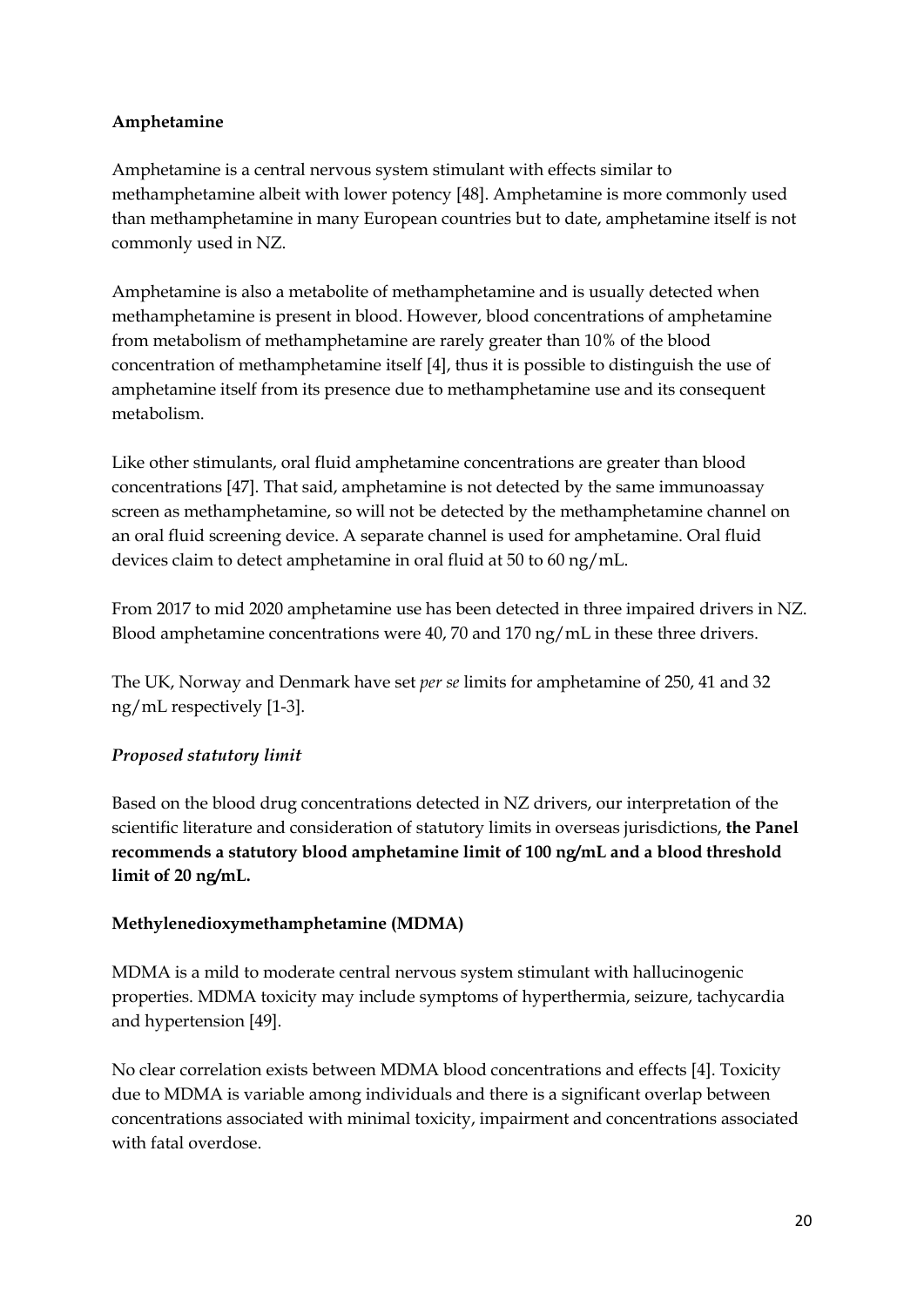An intoxicating dose of MDMA is considered to be approximately 100 mg. Such doses can cause acute changes in cognitive performance and impair information processing, which in turn impair driving ability [4]. A simulator study was carried out to determine the effect of methamphetamine and MDMA on driving [50]. Volunteers were dosed with either 100 mg MDMA or 0.42 mg/kg body weight methamphetamine. The mean peak MDMA blood concentration at 3 h was 200 ng/mL, and the mean peak methamphetamine blood concentration was 90 ng/mL. In this study MDMA drivers performed less well than methamphetamine drivers.

MDMA tablets are not commercially prepared; therefore, users/buyers do not know the MDMA content per tablet (i.e. strength of the tablet) or purchased batch. The UK expert panel [51] reported that MDMA tablets contained 40 to 75 mg. In a recent ESR study of 37 tablets seized at the border in 2019, the MDMA content ranged from 44 to 290 mg per tablet (mean 176 mg, median 168 mg).

In general, the oral fluid concentrations of stimulant type drugs are higher than blood concentrations but this depends on the route of administration. MDMA is commonly found in tablet form and may be swallowed resulting in low oral fluid concentrations.

As discussed previously, oral fluid devices cannot distinguish between methamphetamine and MDMA: a positive result could be due to use of either drug, although the sensitivity of devices is greater for methamphetamine than MDMA [46]. Information provided in relation to the Dräger device specifies this difference with detection of methamphetamine at 35 ng/mL and MDMA at 75 ng/mL.

The use of MDMA is often combined with alcohol and other drugs. Of the 44 NZ impaired drivers found with MDMA in their blood from 2017 to mid-2020, only two had not used other drugs. Similarly, of the 73 hospitalised drivers over the same time period, only nine were found with only MDMA in their blood.

Blood MDMA concentrations for the 44 impaired NZ drivers ranged from 10 to 1700 ng/mL (mean 250 ng/mL, median 80 ng/mL). Blood MDMA concentrations from the 73 hospitalised drivers ranged from 10 to 7300 ng/mL (mean 260 ng/mL, median 70 ng/mL).

The UK, Norway and Denmark governments have set *per se* limits for MDMA of 10, 48 and 21 ng/mL respectively [1-3].

## *Proposed statutory limit*

Based on the blood drug concentrations detected in NZ drivers, our interpretation of the scientific literature and consideration of statutory limits in overseas jurisdictions, **the Panel recommends a statutory blood MDMA limit of 50 ng/mL and a blood threshold limit of 10 ng/mL.**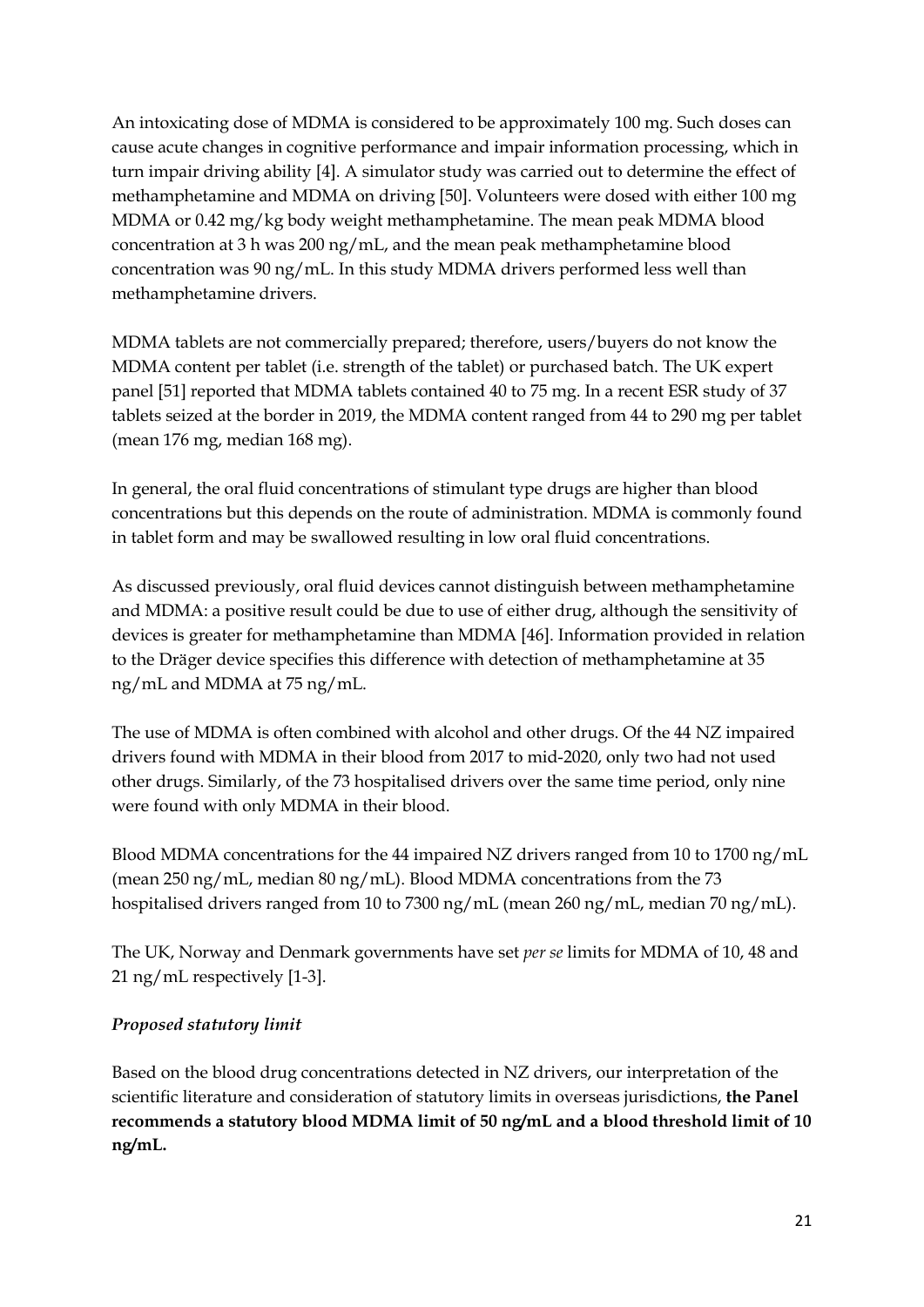#### **Methylenedioxyamphetamine (MDA)**

MDA is a drug in its own right and a metabolite of MDMA. It is a CNS stimulant with considerably greater potency [4] than MDMA. When MDMA is detected in blood, MDA is also usually detected. The finding of a metabolite in blood is not generally reported in LTA certificates, so when MDA is detected in the blood with MDMA, only MDMA is reported (this is to avoid 'double counting' of drug use). Use of the drug MDA itself can be distinguished readily from its presence due to MDMA use because the blood concentration of MDA when present as the metabolite is rarely greater than 10% of the concentration of MDMA.

In NZ, MDA itself is not a commonly used drug. It has been detected in a driver only once in the years from 2017 to mid-2020, at a concentration of 410 ng/mL.

Overseas jurisdictions have not set *per se* limits for MDA.

### **The Panel does not propose a** *per se* **limit for MDA.**

#### **Cocaine**

Cocaine is a potent CNS stimulant. The routes of administration for cocaine are dependent on its form and include snorting, smoking and injection. The onset of effects is rapid, from seconds to minutes irrespective of the route of administration [4].

Cocaine is rapidly metabolized and has a short duration in the body. Any time delay between a driver being stopped and a blood sample being taken will result in a significant reduction in the concentration of cocaine in the blood. Benzoylecgonine is an inactive metabolite and breakdown product of cocaine and its presence in blood is indicative of cocaine use.

Cocaine generally has a higher concentration in oral fluid than blood and may be detected up to 6 hours after smoking and up to 12 hours after snorting [47]. Oral fluid detection devices report detection of cocaine in oral fluid at concentrations between 10 and 30 ng/mL with one device also reported as detecting benzoylecgonine at 70 ng/mL.

Cocaine is rarely detected in NZ drivers. During the period 2017 to 2019 only one cocaineimpaired driver was detected – the person had a blood cocaine concentration of 30 ng/mL. Benzoylecgonine has been detected in the blood of some drivers but this is not generally reported as it is a metabolite, not a drug listed in the Misuse of Drugs Act 1975.

Some countries have set a *per se* limit for cocaine and benzoylecgonine. *Per se* limits for cocaine of 10, 24 and 21 ng/mL have been implemented in the United Kingdom [1], Norway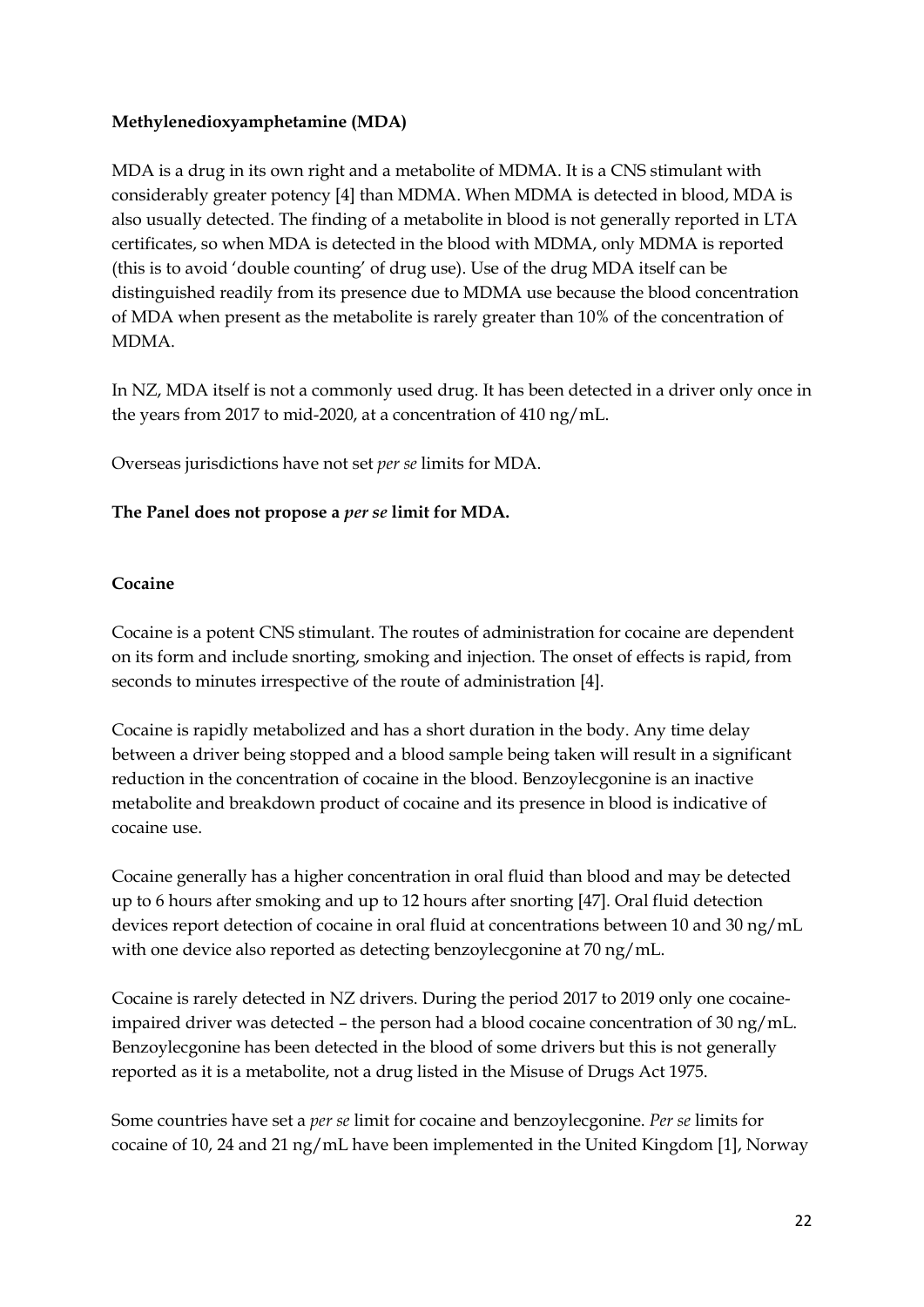[2] and Denmark [3] respectively. The UK also set a *per se* limit for benzoylecgonine of 50 ng/mL.

## *Proposed statutory limit*

Based on our interpretation of the scientific literature and consideration of statutory limits in overseas jurisdictions, **the Panel recommends a statutory blood cocaine limit of 20 ng/mL and a blood threshold limit of 5 ng/mL.**

### **Gamma-hydroxybutyrate (GHB)**

GHB is a powerful CNS depressant. At low doses, its effects are similar to alcohol's [4]. Signs of behavioural effects and impaired performance when under the influence of GHB include erratic driving, ignoring road signs, and near-collisions [4]. The onset of effects occurs within 10 to 20 minutes of dosing and they generally last for 2 to 5 hours.

Following oral administration, peak plasma concentrations are achieved within 20 to 45 minutes and the half-life of GHB in blood is in the region 20 to 40 minutes [52]. Even after high doses, GHB is swiftly eliminated, meaning that it is undetectable in the blood within 4 to 6 hours. An hour delay between the time of an infringement to the time the blood sample is taken, would mean a blood GHB concentration of 100,000 ng/mL could drop to about 10,000 ng/mL.

A Swedish study of GHB concentrations in blood taken from 473 impaired drivers over a 10 year period reported an average blood concentration of 90,000 ng/mL (maximum 340,000 ng/mL) [53].

GHB is not detected by oral fluid screening tests. Use of the drug is generally determined by observed poor driving and a failed CIT test.

It is not possible for laboratory analytical techniques to detect all drugs at once. GHB is not detected by the analytical methods usually applied to LTA samples. GHB analysis would need to be requested specifically by the police.

The blood GHB concentrations found in samples from three NZ impaired drivers since 2017 were 45,000, 70,000 and 90,000 ng/mL. In each case, use of the drug was suspected and the analysis was specifically requested by the Officer in Charge.

Anecdotal information from Australia indicating that GHB was commonly used with methamphetamine led to an ESR study of 290 drivers who had used methamphetamine. This study found 42 drivers (14%) had also used GHB. Blood GHB concentrations in these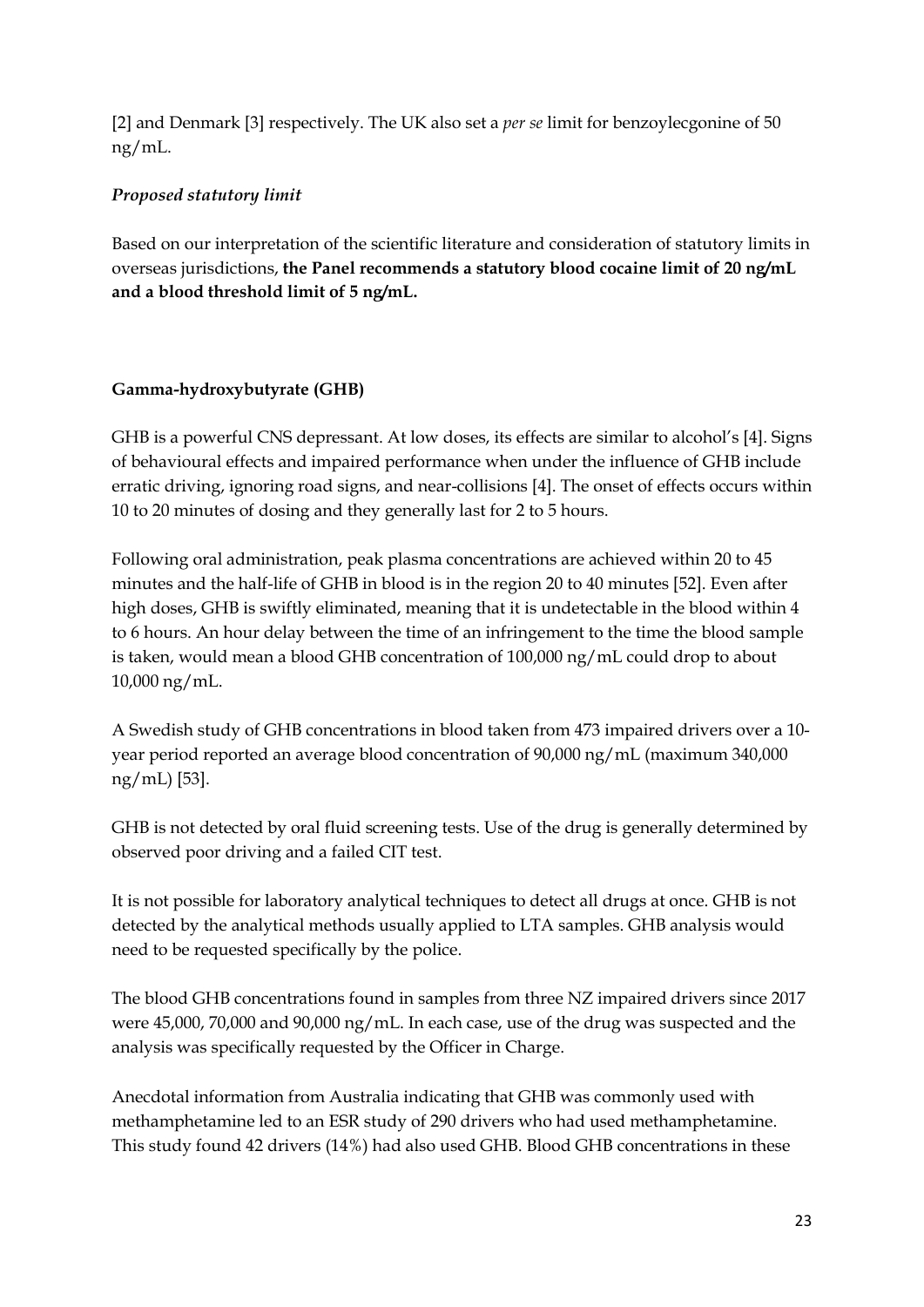drivers ranged from 15,000 to 200,000 ng/mL (mean 80,000 ng/mL). It is clear from this study that GHB use by drivers is more prevalent than previously thought.

Norway has specified a graduated *per se* limit for GHB of 10,300 to 123,600 ng/mL [2]. A *per se* limit for GHB has not been specified in the UK or Denmark.

## *Proposed statutory limit*

Based on the blood drug concentrations detected in NZ drivers, our interpretation of the scientific literature and consideration of statutory limits in overseas jurisdictions, **the Panel recommends a statutory blood GHB limit of 50,000 ng/mL and a blood threshold limit of 10,000 ng/mL.**

#### **Ketamine**

Ketamine is classified as a dissociative anaesthetic (i.e. involves catalepsy, catatonia, analgesia and amnesia, but not necessarily loss of consciousness). It is used in veterinary medicine and in human surgery to induce anaesthesia. Ketamine is also abused recreationally, when it may be administered by injection, smoking, snorting or orally [4].

There is no direct correlation between ketamine concentrations and behaviour. Drowsiness, perceptual distortions and intoxication may be dose related in a concentration range of 50 to 200 ng/mL, and analgesia begins at plasma concentrations of about 100 ng/mL [4]. The halflife of ketamine is 2 to 3 hours. This means the drug is eliminated from the body rapidly.

At this time there is no evidence that ketamine is commonly used recreationally in NZ. While it is frequently detected in blood taken under the LTA, these samples have all come from drivers who have been hospitalised following a crash and it is most likely that the drug has been administered by medical personnel.

Ketamine is not detected by oral fluid screening tests. Use of the drug will generally be determined by observed poor driving and a CIT test.

Some countries have *per se* limits for ketamine - the UK has set a limit of 20 ng/mL [1]. Norway introduced a graduated system with concentrations ranging from 55 to 300 ng/mL [2].

#### *Proposed statutory limit*

Based on our interpretation of the scientific literature and consideration of statutory limits in overseas jurisdictions, **the Panel recommends a statutory blood ketamine limit of 50 ng/mL and a blood threshold limit of 10 ng/mL.**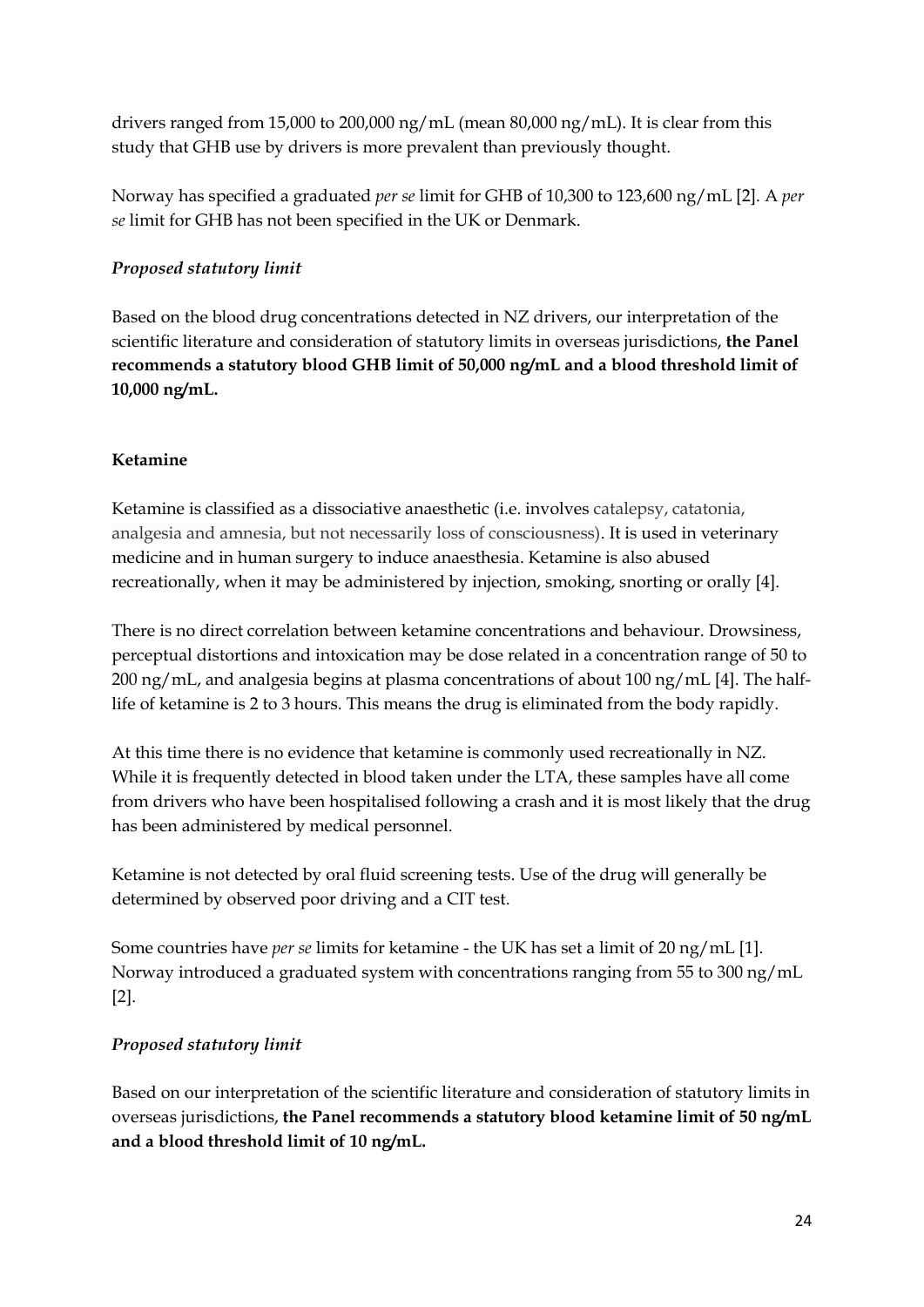## **Sedatives**

The drugs under consideration in this section are prescribed medicines used as relaxants, sleep aids, anti-anxiety and anti-spasmodic drugs. These include benzodiazepine-type drugs and zopiclone. Benzodiazepines are also frequently used recreationally particularly in combination with illicit stimulants and opioids.

Reviews of pharmacodynamic studies with healthy volunteers have generally shown that sedatives can cause severe impairment in tests designed to measure psychomotor and driving performance. Sedatives cause impairment following administration of normal therapeutic doses. In addition, performance may be adversely affected the morning after drug ingestion: this is known as the 'hangover' or 'residual' effects of benzodiazepines [49].

The magnitude of impairment is dependent on various factors, including dose, pattern of use and time of administration/intake. However, overall, the significant issues for drivers relate to the sedative effects of these drugs.

The drugs under consideration are those commonly prescribed in NZ and/or those detected in the NZ driving population: alprazolam, clonazepam, diazepam, lorazepam, midazolam, nitrazepam, oxazepam, temazepam, triazolam and zopiclone.

A combination of analytical results of blood samples taken from deceased, impaired and hospitalised drivers gives an indication of the prevalence of use of these drugs by NZ drivers (Table 3). It should be noted that when sedatives are detected in drivers' blood, they are rarely the only drug detected.

|            | <b>Number of Detections</b> |  |  |
|------------|-----------------------------|--|--|
| Drug       | in NZ Drivers               |  |  |
| Diazepam   | 298                         |  |  |
| Zopiclone  | 210                         |  |  |
| Clonazepam | 198                         |  |  |
| Lorazepam  | 102                         |  |  |
| Midazolam  | 62                          |  |  |
| Triazolam  | 49                          |  |  |
| Temazepam  | 24                          |  |  |
| Alprazolam | 13                          |  |  |
| Nitrazepam | 8                           |  |  |
| Oxazepam   | 2                           |  |  |

*Table 3 Sedative drugs detected in blood of deceased NZ drivers (n = 966) in descending order of occurrence.*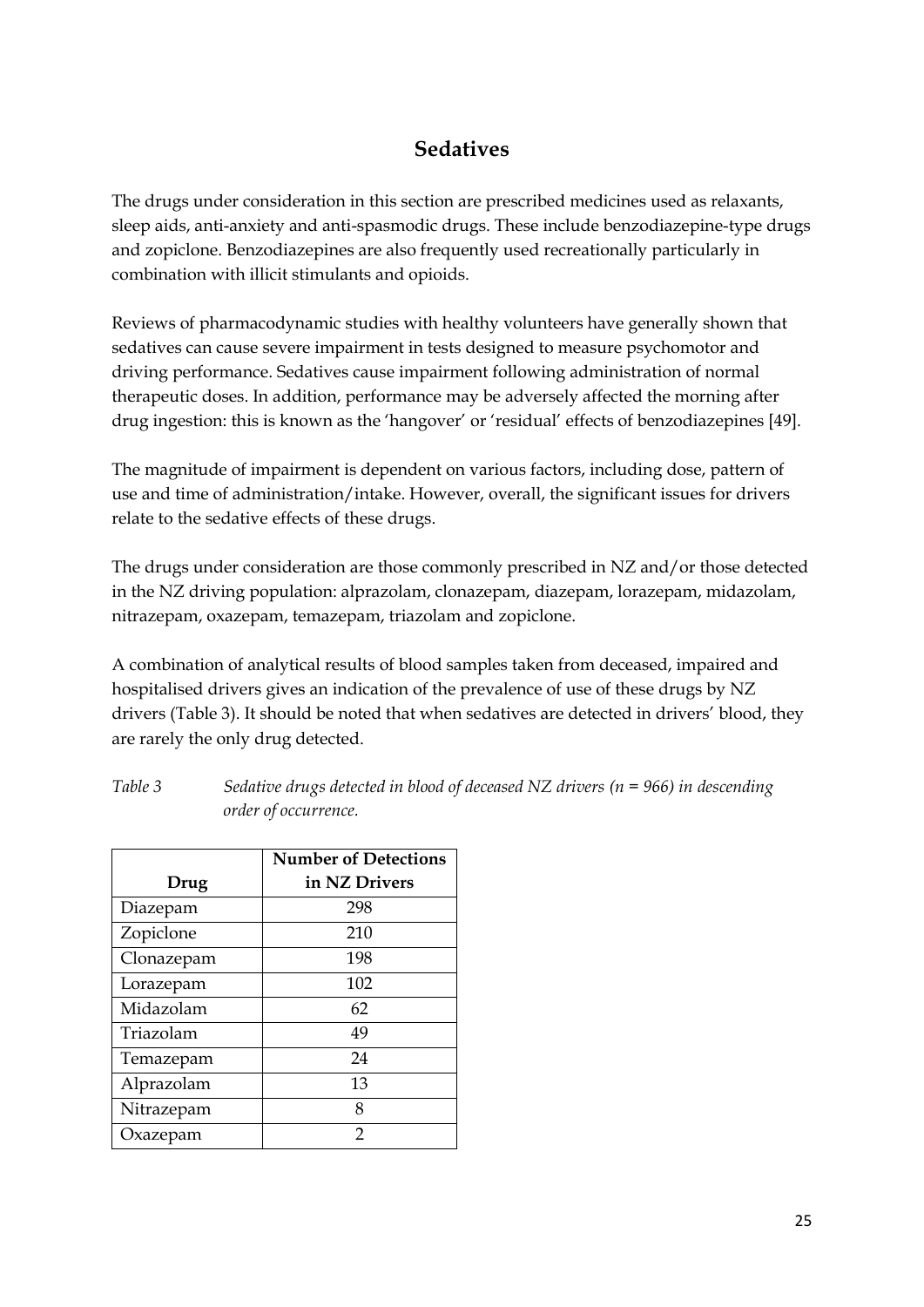The intended use (indication) of a particular sedative determines when, why and how often it is dosed. Those (nitrazepam, temazepam, triazolam and zopiclone) used to induce sleep (hypnotics) are generally only prescribed to be taken at night before sleep, which likely means that drivers' blood levels would be lower than for other sedatives because clearance from the circulatory system would occur overnight. Those generally prescribed (daytime dosing) to reduce anxiety (anxiolytics) are alprazolam, clonazepam, diazepam, lorazepam and oxazepam. Clonazepam is also prescribed to treat epilepsy. Midazolam is most commonly administered prior to surgery as a sedative.

These drugs all have different dosage strengths and will therefore be present at different concentrations in blood after use. Individual sedatives are eliminated from the body at different rates and the frequency of their administration varies.

Oral fluid concentrations of benzodiazepines are generally lower than the blood concentrations at the same time. There is not a great deal of detailed information about the oral fluid:blood ratios for these drugs other than the ratio is variable and can range from about 1:2 to over 1:10 [54].

It is important to note that a positive response to the oral fluid screen benzodiazepine channel does not determine which specific benzodiazepine(s) is(are) present.

Dräger lists benzodiazepine oral fluid screen cut-off concentrations as follows: alprazolam (10 ng/mL), clonazepam (15 ng/mL), diazepam (15 ng/mL), midazolam (40 ng/mL), nitrazepam (30 ng/mL), oxazepam (40 ng/mL), temazepam (20 ng/mL) and triazolam (40 ng/mL). This means that based on an oral fluid:blood ratio of 1:10, the oral fluid device will detect recent use of diazepam, oxazepam and temazepam, but not the other benzodiazepines. Even with a lower fluid:blood ratio the device is unlikely to detect triazolam. Furthermore, the screening panel does not detect lorazepam or zopiclone. The latter is not a benzodiazepine, but is used for similar indications and so is included in this section.

All of these drugs when taken at normal therapeutic doses have the potential to significantly impair the ability to drive safely. Patients should be advised not to drive after taking these drugs and not to combine their use with alcohol, but we have no data to indicate whether doctors and/or pharmacists routinely give such advice.

The recommended criminal limit and threshold limit for each of these drugs is based on consideration of the blood concentrations expected following recommended doses, knowledge of the pharmacodynamic properties of the drug, doses that have been shown to cause impairment, the concentrations detected in NZ impaired drivers, and limits set by overseas jurisdictions.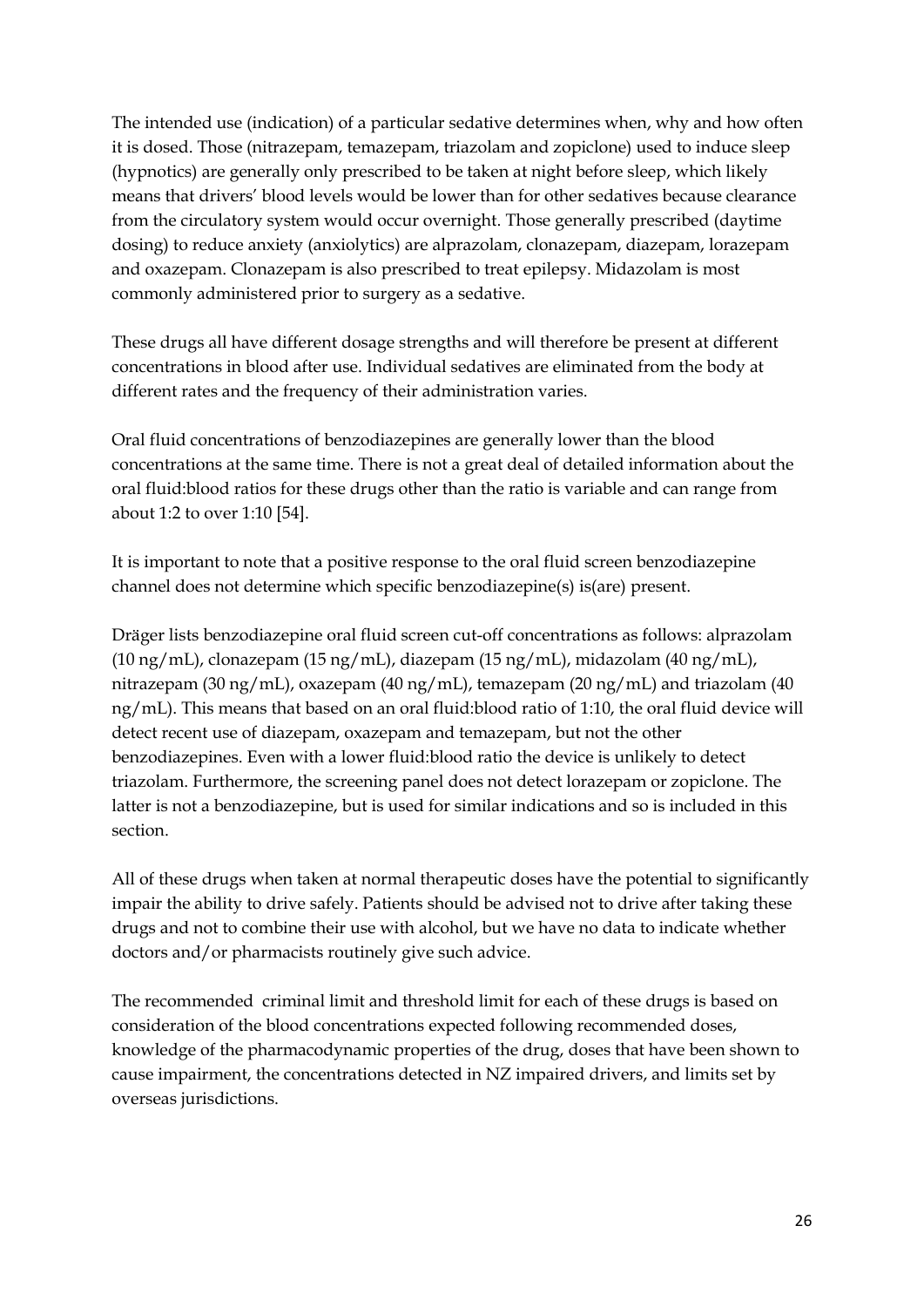In addition, it is advised that a criminal penalty should be considered for these drugs when detected at the blood threshold concentration in the presence of alcohol or in combination with other sedative/impairing drugs.

Norway, Denmark and the UK have set *per se* limits for a number of sedative drugs [1-3] (Table 4). The difference in *per se* limits for these drugs across these three jurisdictions is significant. Norway has a three-tier system with increasing blood concentrations resulting in increased penalty. The concentrations given in Table 4 are those for the maximum penalty, with the exception of midazolam, which has a single statutory concentration.

| Drug       | <b>Blood Limits Proposed in</b><br>this Report |           | <b>Limits in Other Jurisdictions</b><br>ng/mL |              |                |  |
|------------|------------------------------------------------|-----------|-----------------------------------------------|--------------|----------------|--|
|            |                                                | ng/L      |                                               |              |                |  |
|            | Criminal                                       | Threshold | <b>UK</b>                                     | Norway       | <b>Denmark</b> |  |
| Alprazolam | 50                                             | 20        | $\boldsymbol{\chi}$                           | 15           | 5.3            |  |
| Clonazepam | 50                                             | 20        | 50                                            | 8            | 5.3            |  |
| Diazepam   | 200                                            | 100       | 550                                           | 342          | 110            |  |
| Lorazepam  | 30                                             | 10        | 100                                           | $\mathbf{x}$ | 21             |  |
| Midazolam  | 30                                             | 10        | $\mathbf{x}$                                  | $33*$        | $\mathbf{x}$   |  |
| Nitrazepam | 50                                             | 20        | $\boldsymbol{\chi}$                           | 98           | 21             |  |
| Oxazepam   | 800                                            | 200       | 300                                           | 860          | 110            |  |
| Temazepam  | 800                                            | 200       | 1                                             | $\mathbf{x}$ | $\mathbf{x}$   |  |
| Triazolam  | $\overline{4}$                                 | 4         | $\boldsymbol{\chi}$                           | $\mathbf{x}$ | 3              |  |
| Zopiclone  | 50                                             | 20        | $\boldsymbol{\chi}$                           | 58           | 11             |  |

*Table 4 Statutory limits for sedatives in the UK, Norway and Denmark compared with limits proposed in this report.*

x No limit

\*Single statutory concentration

## **Alprazolam**

Alprazolam is prescribed for the treatment of anxiety; it is approximately 10 times more potent than diazepam [55]. Alprazolam is available in doses of 0.25 to 0.5 mg dosed 3 times daily with a maximum daily dose of 4.5 mg per day [55,56].

Studies have shown that a single 0.5 mg dose of alprazolam is sufficient to cause impairment [45].

Following a single 1 mg oral dose to six male patients, peak plasma concentrations averaged 19 ng/mL at 1.3 hours after dosing [44]. Steady state (blood drug concentration that does not change with time - achieved after repeat dosing) serum (blood minus blood cells) concentrations of 25 to 55 ng/mL have been reported in six patients taking daily oral doses of 1.5 to 6 mg [44].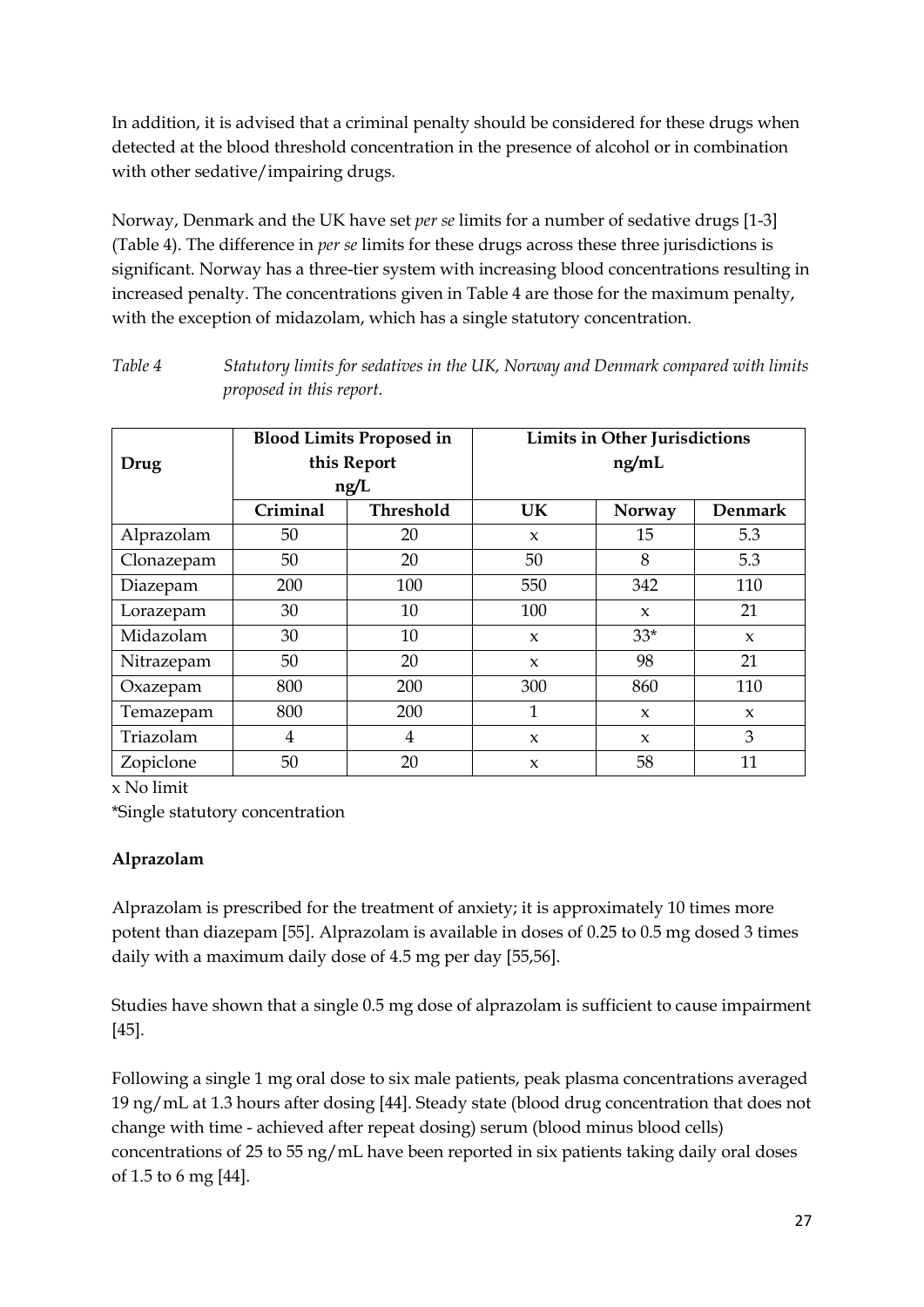Alprazolam is not commonly found in NZ driver samples. The blood concentrations found in four impaired drivers were 70, 100, 200 and 200 ng/mL.

Norway has three *per se* limits representing increasing penalties with increasing blood concentrations - 3, 6 and 15 ng/mL [2]. Denmark has a *per se* limit of 5.3 ng/mL [3].

## *Proposed statutory limit*

Based on our interpretation of the scientific literature and consideration of statutory limits in overseas jurisdictions, **the Panel recommends a statutory blood alprazolam limit of 50 ng/mL and a blood threshold limit of 20 ng/mL.**

### **Clonazepam**

Clonazepam may be prescribed as an anti-anxiety or anticonvulsant drug. It is approximately 20 times more potent than diazepam [55]. In NZ, clonazepam is available as tablets containing 0.5 or 2 mg, oral liquid at 2.5 mg/mL and an injectable formulation at 1 mg/mL. The standard dose is generally 0.5 to 2 mg as a single dose up to a maximum of 8 mg per day depending on the indication (Clonazepam has multiple uses from epilepsy treatment to anxiety, panic and combination with opiate substitution treatments). Doses above 2 mg require split dosing with dose intervals of at least 4 hours [55,56].

Studies have determined that a single dose of 1 to 2 mg clonazepam is sufficient to cause impairment [45].

Therapeutic plasma concentrations of clonazepam, observed in 25 patients undergoing continuous treatment with 6 mg of clonazepam daily for 15 to 26 days were found to range between 29 and 75 ng/mL [57]. An average 55 ng/mL is considered necessary to achieve an optimum therapeutic effect [56].

Clonazepam is one of the more common sedatives found in NZ driver samples. The blood concentrations found in 47 impaired drivers ranged from 10 to 140 ng/mL (mean 30 ng/mL, median 20 ng/mL).

Norway has three *per se* limits representing increasing penalties with increasing blood concentrations of 1.3, 3 and 8 ng/mL [2]. Denmark has a *per se* limit of 5.3 ng/mL [3].

#### *Proposed statutory limit*

Based on the concentrations detected in NZ impaired drivers, our interpretation of the scientific literature and consideration of statutory limits in overseas jurisdictions, **the Panel recommends a statutory blood clonazepam limit of 50 ng/mL and a blood threshold limit of 20 ng/mL.**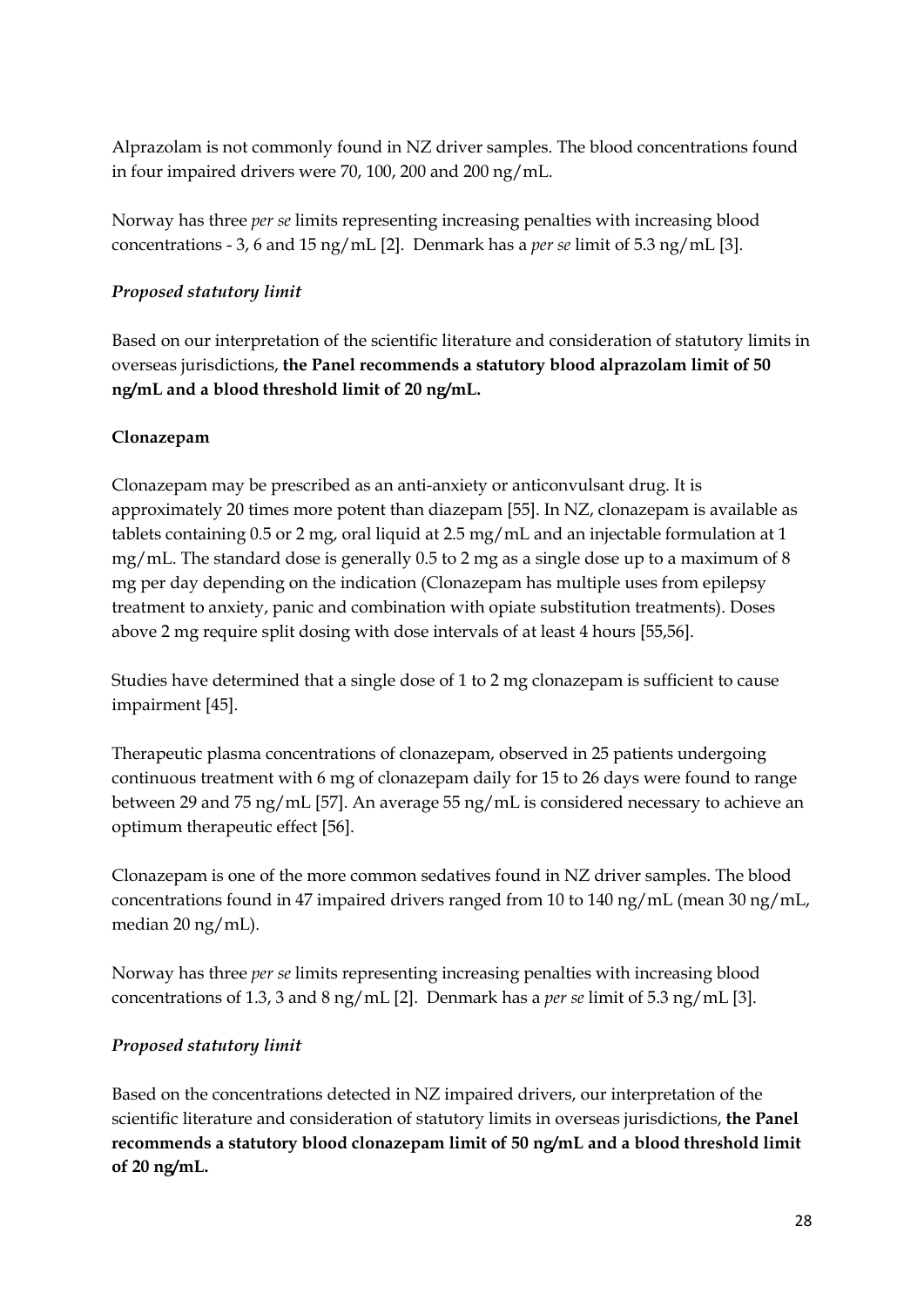## **Diazepam**

Diazepam is prescribed for the short-term relief of anxiety, acute alcohol withdrawal, epilepsy, convulsions and for the control of muscle spasms. In NZ, diazepam is available in tablets containing 2 or 5 mg, an oral liquid at 10 mg/mL an injection at 10 mg/2 mL and an enema containing 5 or 10 mg. The standard dose is 2 to 10 mg three times daily, with a maximum recommended dose of 30 mg daily (although some severe conditions require 60 mg) [55,56].

Studies have determined that doses greater than 5 mg diazepam are sufficient to cause impairment [45].

For healthy male volunteers receiving a single 10 mg diazepam dose, the peak plasma concentrations ranged from 250 to 590 ng/mL (mean 400 ng/mL) [58].

Diazepam is the most common sedative found in NZ driver samples. The blood concentrations found in 93 impaired drivers ranged from 10 to 1430 ng/mL (mean 140 ng/mL, median 60 ng/mL).

Norway has three *per se* limits representing increasing penalties with increasing blood concentrations of 57, 143 and 342 ng/mL [2]. Denmark has a *per se* limit of 110 ng/mL [3]. The UK *per se* limit is 550 ng/mL [1].

## *Proposed statutory limit*

Based on the concentrations detected in NZ impaired drivers, our interpretation of the scientific literature and consideration of statutory limits in overseas jurisdictions, **the Panel recommends a statutory blood diazepam limit of 200 ng/mL and a blood threshold limit of 100 ng/mL.**

#### **Lorazepam**

Lorazepam is prescribed for the treatment of moderate-to-severe anxiety, insomnia and perioperative use. It is approximately five times more potent than diazepam [55]. In NZ, lorazepam is available in tablets containing 1 or 2.5 mg, and an injection of 2 or 4 mg. The standard dose is 0.5 to 2.5 mg as a single dose, with a maximum dose of 4 mg daily, although in some cases a daily dose up to 8 mg (as divided doses for perioperative use) is prescribed [55,56].

Studies have determined that doses of 1 to 2 mg lorazepam are sufficient to cause impairment [45].

The peak plasma concentration of lorazepam was in the range 22 to 36 ng/mL (mean 28 ng/mL) for six healthy male volunteers given a single oral 2 mg dose [59].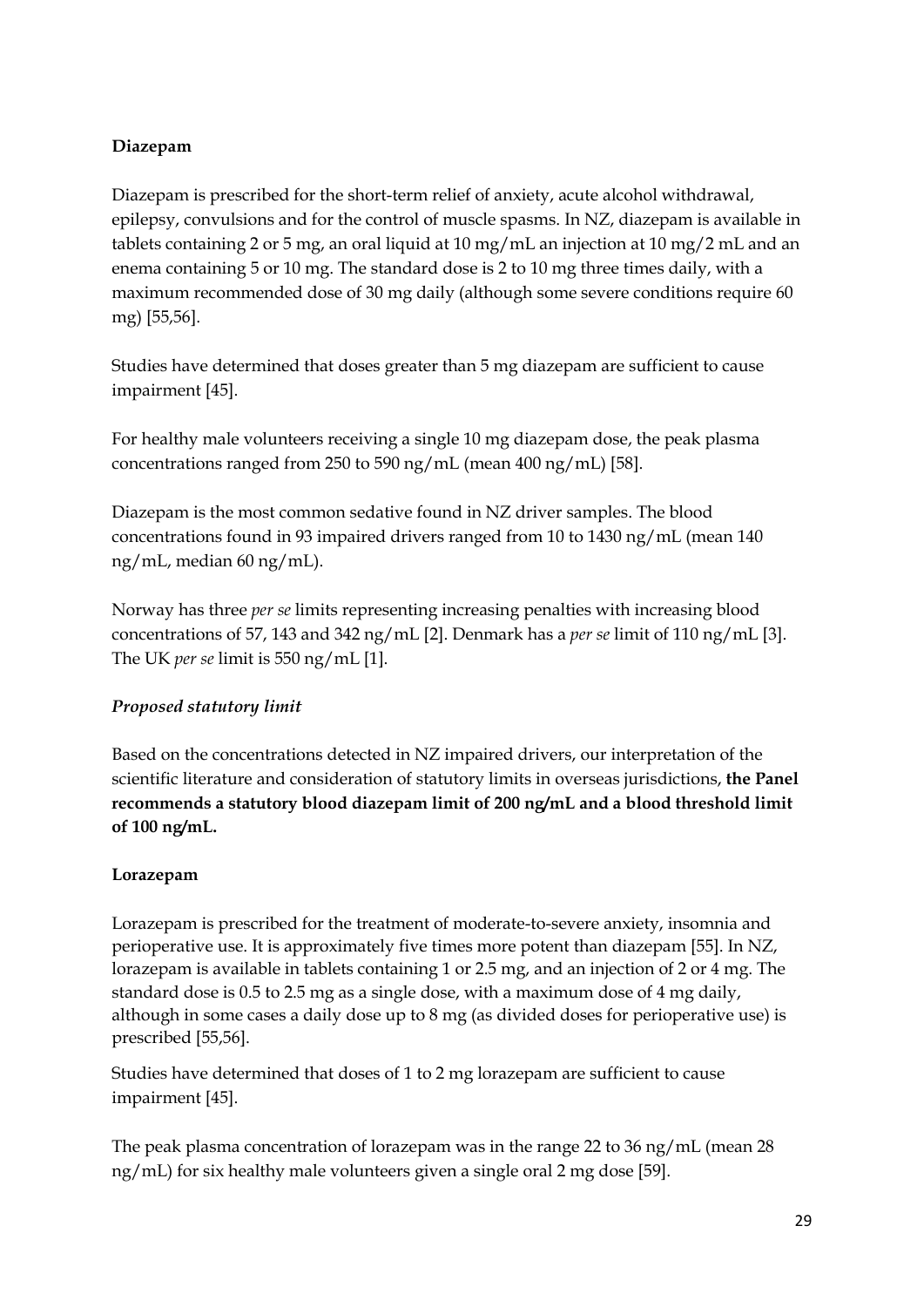Lorazepam is one of the more common sedatives found in NZ driver samples. The blood concentrations found in 34 impaired drivers ranged from 10 to 230 ng/mL (mean 50 ng/mL, median 30 ng/mL).

Denmark has a *per se* limit of 21 ng/mL [3]. The UK *per se* limit is 100 ng/mL [1].

## *Proposed statutory limit*

Based on the concentrations detected in NZ impaired drivers, our interpretation of the scientific literature and consideration of statutory limits in overseas jurisdictions**, the Panel recommends a statutory blood lorazepam limit of 30 ng/mL and a blood threshold limit of 10 ng/mL.**

### **Midazolam**

Midazolam is a sedative often used as preoperative medication for anaesthetic induction. In NZ, midazolam is available as tablets containing 7.5 mg, an injection containing 5, 15 or 50 mg, and a nasal spray containing 5 mg/mL [55]. The standard dose is 7.5 mg (oral) 1 hour prior to a procedure, with a maximum daily oral dose of 15 mg [55].

Following an oral dose of 10 mg in healthy young adults, peak plasma concentrations averaged 69 ng/mL for males and 53 ng/mL for females [44].

Patients should not drive for at least 12 hours following a 7.5 mg dose [60].

Midazolam is commonly detected in NZ driver samples when the driver has received emergency treatment following a car crash.

Blood concentrations of midazolam found in two impaired drivers were 30 and 150 ng/mL.

Norway has a *per se* limit for midazolam of 33 ng/mL [2].

## *Proposed statutory limit*

Based on our interpretation of the scientific literature and consideration of statutory limits in overseas jurisdictions, **the Panel recommends a statutory blood midazolam limit of 30 ng/mL and a blood threshold limit of 10 ng/mL.**

#### **Nitrazepam**

Nitrazepam is usually prescribed as a hypnotic for the treatment of insomnia. It is approximately two times more potent than diazepam and, in NZ, nitrazepam is available in tablets containing 5 mg. The standard dose is 2.5 to 10 mg, with a maximum daily dose of 10 mg [55].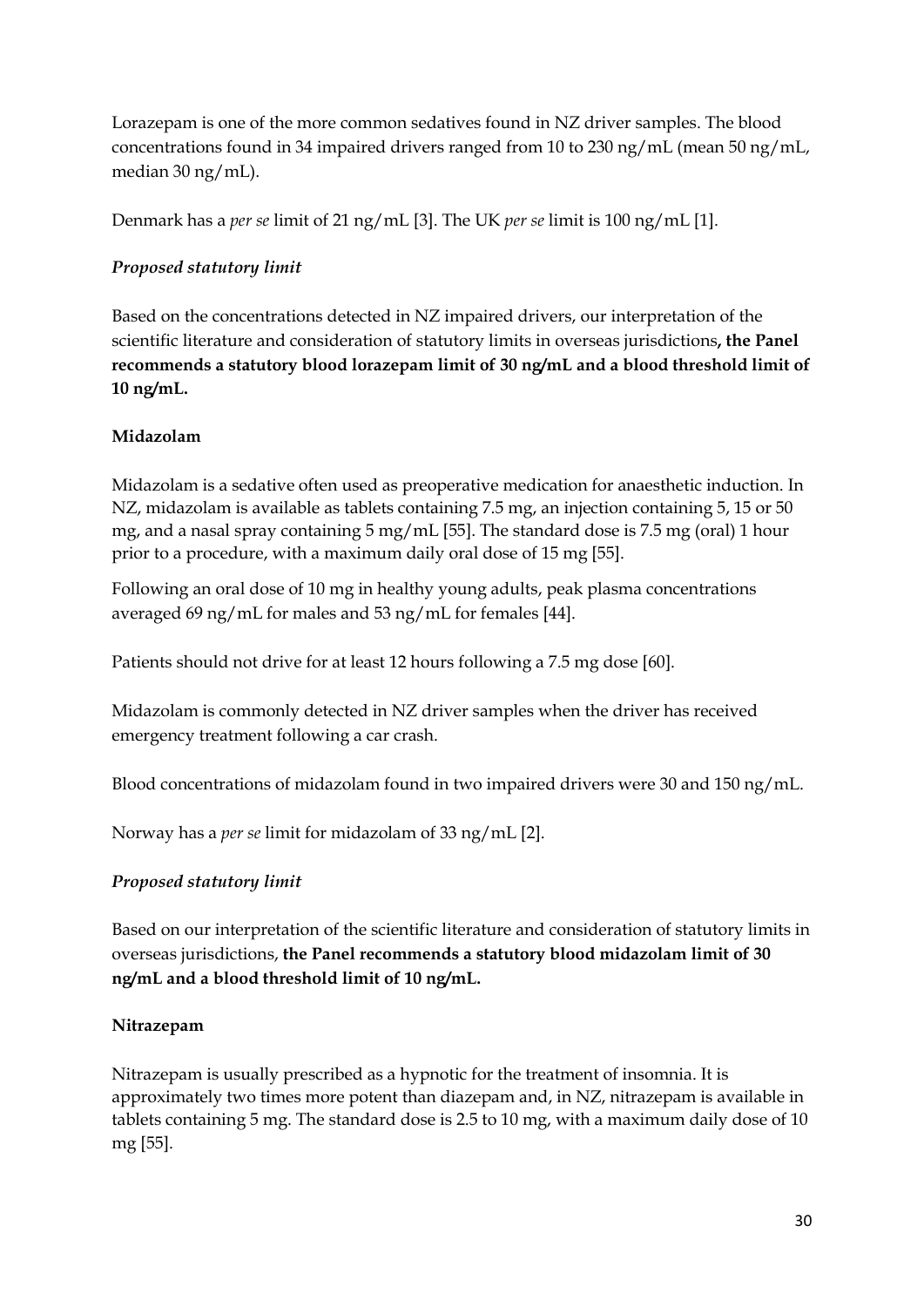Studies have determined that doses of 5 mg nitrazepam are sufficient to cause impairment [45].

Following administration of a single 5 mg dose to healthy adults, peak serum concentrations ranged from 25 to 50 ng/mL (mean 35 ng/mL) [44].

Nitrazepam is not often found in NZ driver samples. The blood concentration found in one impaired driver was 40 ng/mL.

Norway has three *per se* limits representing increasing penalties with increasing blood concentrations of 17, 42 and 98 ng/mL [2]. Denmark has a *per se* limit of 21 ng/mL [3].

## *Proposed statutory limit*

Based on our interpretation of the scientific literature and consideration of statutory limits in overseas jurisdictions, **the Panel recommends a statutory blood nitrazepam limit of 50 ng/mL and a blood threshold limit of 20 ng/mL.**

## **Oxazepam**

Oxazepam is prescribed for the treatment of anxiety, especially anxiety associated with mental depression and for the relief of acute alcohol withdrawal symptoms [55,56]. It is approximately 3 times less potent than diazepam. In NZ, oxazepam is available in tablets containing 10 or 15 mg. The standard dose is 10 to 30 mg three or four times daily, with no maximum specified [53].

Studies have determined that a dose of 15 mg oxazepam is sufficient to cause impairment [45].

The peak serum concentration found in eight volunteers given a single 45 mg oral dose ranged from 880 to 1440 ng/mL (mean 1,090 ng/mL) [61].

Oxazepam is frequently detected in NZ drivers but this is because it is a metabolite of diazepam. The presence of oxazepam due to use of diazepam itself can easily be determined by the presence of diazepam and its metabolites. The concentration of oxazepam in the blood following the use of diazepam is always much lower than diazepam. Oxazepam itself is not commonly found in NZ drivers' blood.

Norway has three *per se* limits representing increasing penalties with increasing blood concentrations of 172, 430, 860 ng/mL [2]. Denmark has a *per se* limit of 110 ng/mL [3] and in the UK it is 300 ng/mL [1].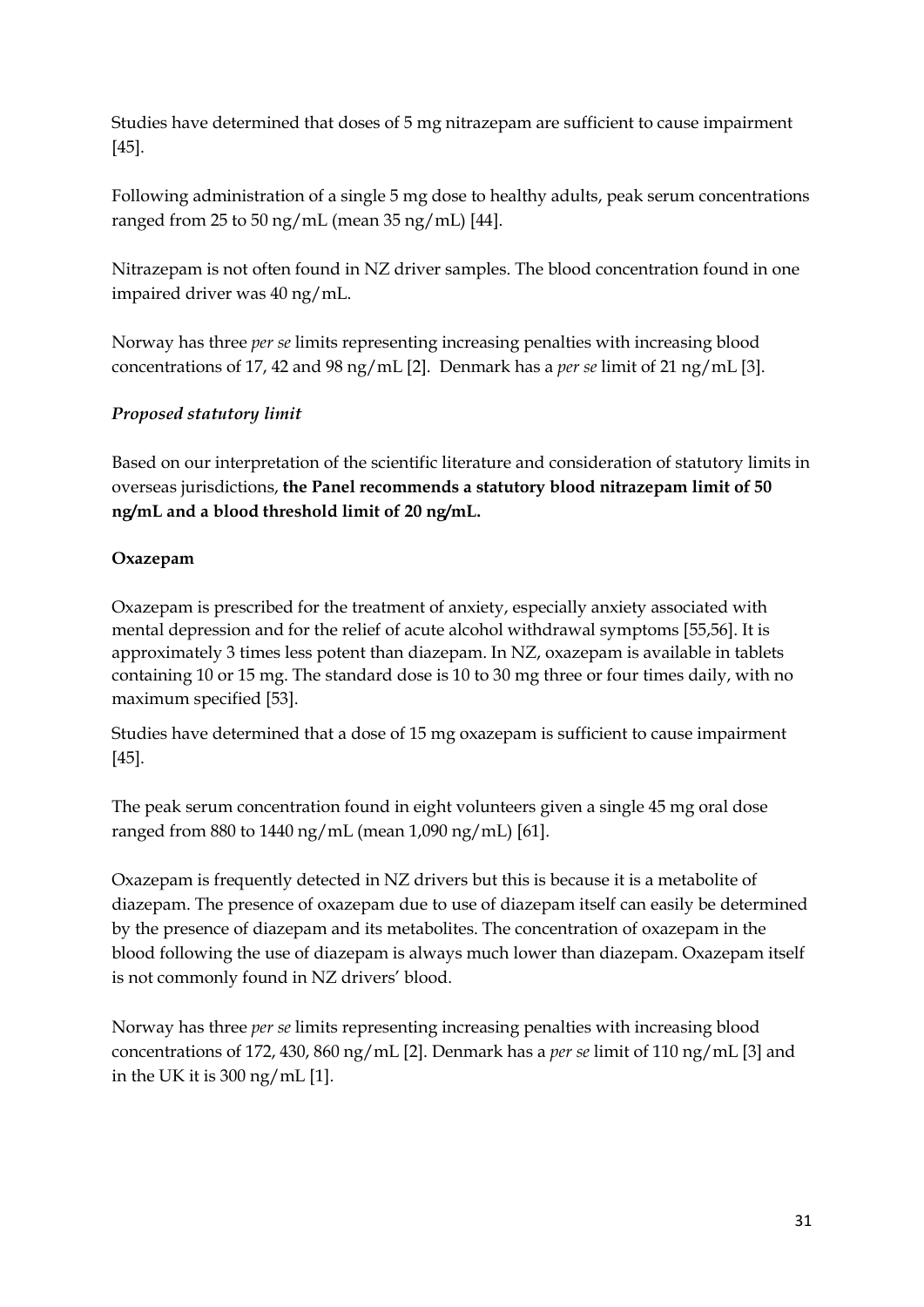#### *Proposed statutory limit*

Based on our interpretation of the scientific literature and consideration of statutory limits in overseas jurisdictions, **the Panel recommends a statutory blood oxazepam limit of 800 ng/mL and a blood threshold limit of 200 ng/mL.**

### **Temazepam**

Temazepam is prescribed for the short-term management of insomnia and as a preoperative medication. It is approximately half the potency of diazepam. In NZ, temazepam is available in tablets containing 10 mg. The standard dose is 10 to 20 mg daily, with a maximum dose of 30 mg (as either a single or daily dose) [55].

Studies have shown that doses of 10 to 20 mg temazepam are sufficient to cause impairment [45].

A single 30 mg oral dose of temazepam given to 24 subjects produced a mean peak plasma concentration of 870 ng/mL [62].

Temazepam is frequently detected in NZ drivers but this is because it is a metabolite of diazepam. The presence of temazepam due to the use of diazepam can easily be determined by the presence of diazepam and its metabolites. The concentration of temazepam in blood following administration of diazepam is always much lower than diazepam.

The use of temazepam itself is not common in NZ; therefore, its detection is not common in the blood of NZ drivers (see Table 3).

The blood concentrations found in three impaired drivers were 80, 90 and 350 ng/mL.

The UK has a *per se* limit of 1,000 ng/mL [1].

#### *Proposed statutory limit*

Based on our interpretation of the scientific literature and consideration of statutory limits in overseas jurisdictions, **the Panel recommends a statutory blood temazepam limit of 800 ng/mL and a blood threshold limit of 200 ng/mL**.

#### **Triazolam**

Triazolam is used for the treatment of severe or disabling insomnia. It is approximately 20 times more potent than diazepam. In NZ, triazolam is available in tablets containing 0.125 or 0.25 mg. The standard dose is 0.125 or 0.25 mg at bedtime, with a maximum of 0.25 mg as a single or daily dose [55,56].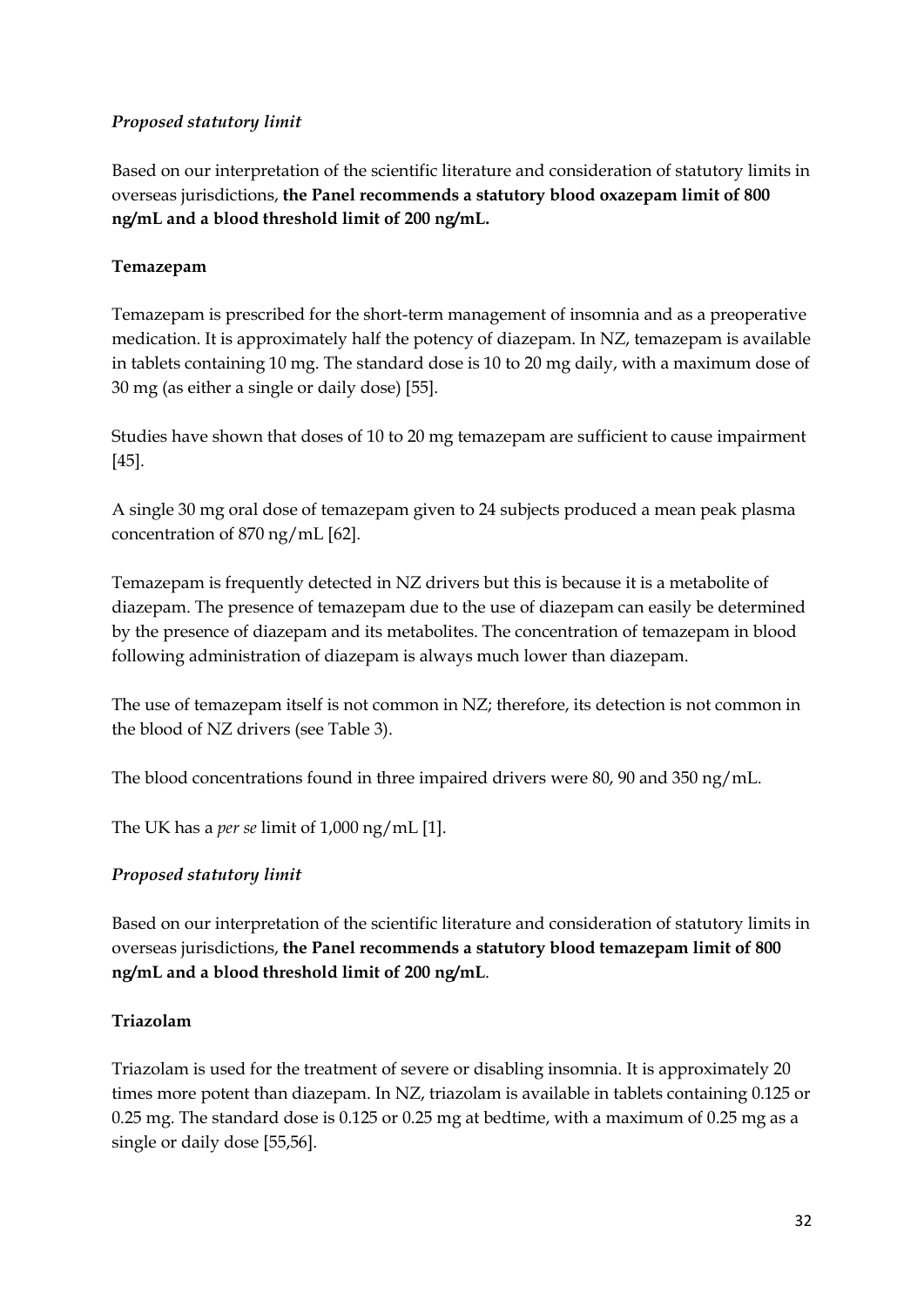Studies have determined that doses less than 0.5 mg triazolam are sufficient to cause impairment [45].

Oral administration of a single 0.25 mg dose of triazolam to 6 healthy adults resulted in peak plasma concentrations ranging from 2.3 to 3.7 ng/mL (mean 3.0 ng/mL) [63].

The blood concentrations found in nine impaired drivers ranged from 4 to 14 ng/mL (mean 7 ng/mL, median 4 ng/mL).

Other countries have not set *per se* limits for triazolam.

### *Proposed statutory limit*

Based on the concentrations detected in NZ impaired drivers and our interpretation of the scientific literature, **the Panel recommends a statutory blood triazolam limit and a blood threshold limit of 4 ng/mL.**

### **Zopiclone**

Zopiclone is a hypnotic and sedative used to treat transient, short-term and chronic insomnia. In NZ, zopiclone is available in tablets containing 3.75 or 7.5 mg. The standard dose is 7.5 mg at bedtime [55]. Although this is not recommended for long-term use, this is NZ's most continuously prescribed sleeping tablet. While the recommended maximum dose is 7.5 mg [55,56], anecdotally some patients are prescribed 15 mg per night long-term.

Studies have shown that a dose of 7.5 mg zopiclone is sufficient to cause impairment [45].

In a study of 12 subjects who received 15 mg of zopiclone (i.e. twice the recommended therapeutic dose), a mean peak plasma concentration of 130 ng/mL was found [64].

A study investigating concentrations of zopiclone detected in impaired drivers reported a mean blood concentration of 100 ng/mL (maximum 410 ng/mL) [65].

Zopiclone is one of the more common sedatives found in NZ driver samples (see Table 3). The blood concentrations found in 52 impaired drivers ranged from 10 to 600 ng/mL (mean 100 ng/mL, median 54 ng/mL).

The use of zopiclone is not detected by current roadside oral fluid tests.

Norway has three *per se* limits representing increasing penalties with increasing blood concentrations of 12, 23 and 58 ng/mL [2]. Denmark has a *per se* limit of 11 ng/mL [3].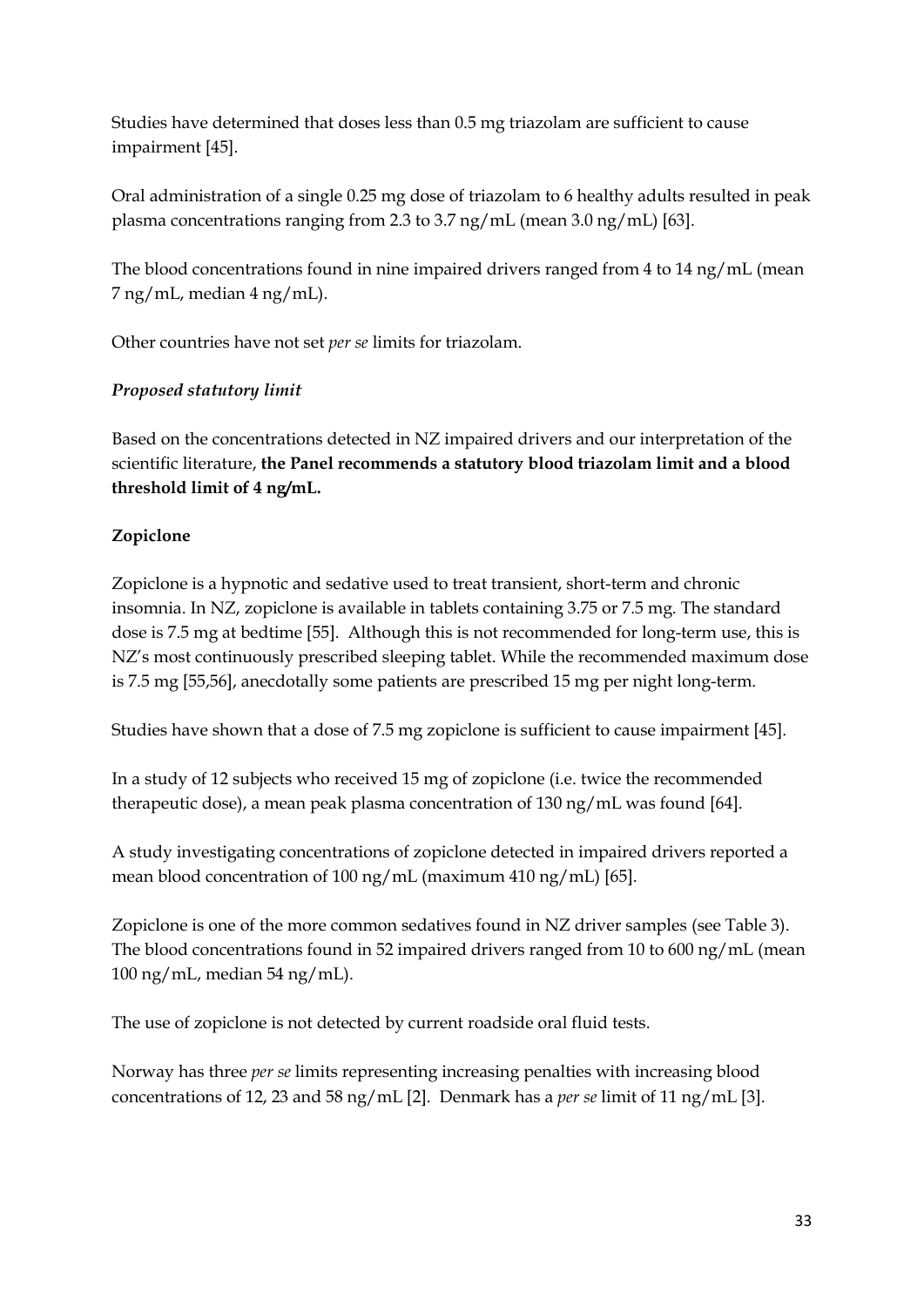#### *Proposed statutory limit*

Based on the concentrations detected in NZ impaired drivers, our interpretation of the scientific literature and consideration of statutory limits in overseas jurisdictions, **the Panel recommends a statutory blood zopiclone limit of 50 ng/mL and a blood threshold limit of 20 ng/mL.**

## **Opioids**

Opioid drugs can be broadly classified as natural opiates (morphine and codeine), semi‐ synthetic opioids (heroin, oxycodone and dihydrocodeine) or as synthetic opioids (methadone, buprenorphine, tramadol and fentanyl). Although opioid drugs are used globally for analgesia, many have a significant potential for misuse. Methadone is commonly used to treat opioid addiction.

All medicinal and illicit opioids are CNS depressants and universally cause drowsiness and lethargy.

All medicinal and illicit opioids are characterised by the onset of tolerance with regular dosing and a well‐defined withdrawal syndrome upon cessation of dosing. The development of tolerance results in the need for administration of larger doses to achieve the required result. The degree of tolerance that an individual achieves following daily dosing with opioid drugs is quickly lost if dosing is interrupted.

There is mounting epidemiological evidence linking the therapeutic use of opioids to increased crash risk, but there is inconsistency in the literature [51, 66-70].

Most available oral fluid testing devices have an opiate channel. This channel detects 6 monoacetylmorphine (6MAM; Fig. 3) a major metabolite of heroin, it also detects codeine, morphine and dihydrocodeine, but cannot distinguish between these drugs. None of the other opioids (buprenorphine, fentanyl, oxycodone or tramadol) are detected by current oral fluid testing devices. Some oral fluid testing device manufacturers include a separate methadone testing channel.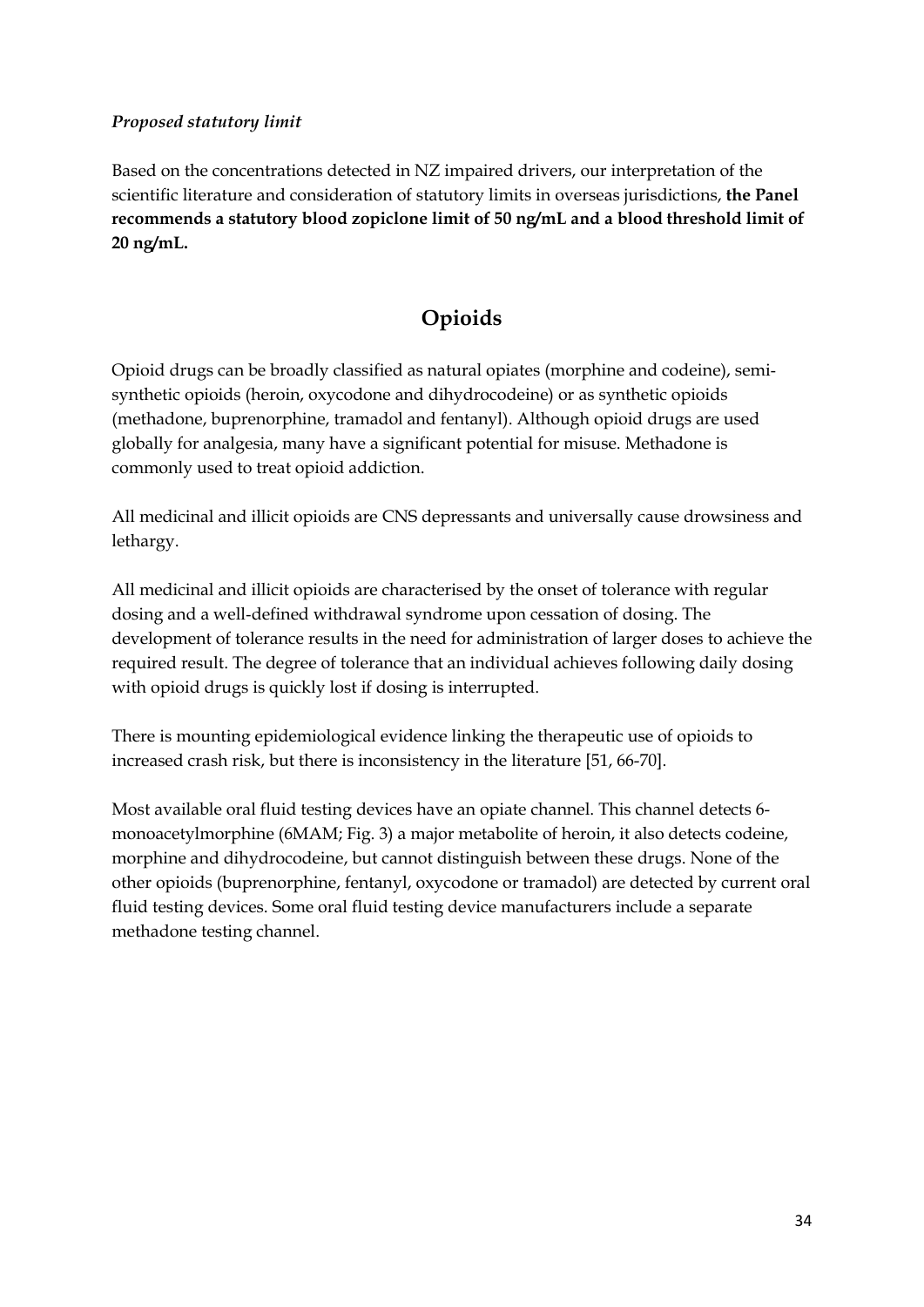



### **Opioid use by NZ drivers**

Detection of opioids in the blood of deceased drivers has increased in NZ. For the period 2004 to 2009 opioids were detected in 4% of deceased drivers, this increased to 9% for 2013 to 2018.

Opioid use in impaired and hospitalised drivers for the years 2017 to mid-2020 is shown in Table 5. The prevalence of morphine and fentanyl in hospitalised drivers is not given because these drugs are frequently administered for pain relief by medical personnel either *en route* to the hospital or at some stage during admission.

| Drug           | Number of impaired | Number of hospitalised |  |
|----------------|--------------------|------------------------|--|
|                | drivers            | drivers                |  |
| Buprenorphine  |                    |                        |  |
| Codeine        | 19                 | 66                     |  |
| Dihydrocodeine | 7                  | 13                     |  |
| Fentanyl       | $\mathcal{P}$      | $\mathbf{x}$           |  |
| Methadone      | 69                 | 50                     |  |
| Morphine       | 23                 | $\boldsymbol{\chi}$    |  |
| Oxycodone      | 7                  | 6                      |  |
| Tramadol       | 40                 | 164                    |  |

*Table 5 Detected opioids in impaired and hospitalised drivers in NZ.*

x Data not included because these drugs are used for pain relief following traffic crash injury.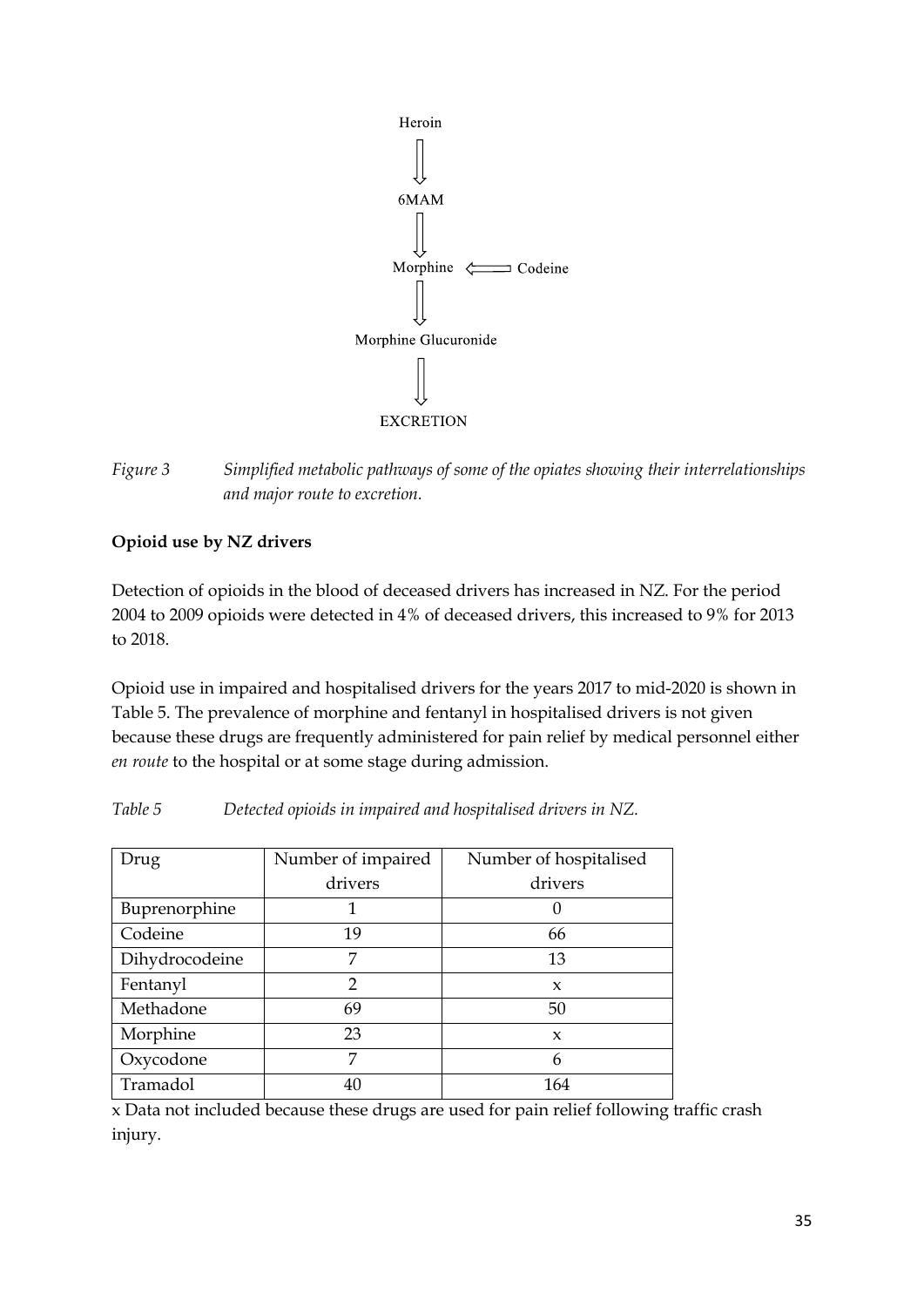It should be noted that when opioids were detected in impaired drivers, it was common to find evidence of other drug use as well. Combinations including cannabis, methamphetamine and/or sedatives were detected in the blood of most of these drivers.

The recommended criminal limit and blood threshold limit for each of these drugs is based on the consideration of concentrations expected in the blood following ingestion of the recommended doses, knowledge of the pharmacodynamic properties of the drug, doses that are known to cause driving impairment, the concentrations detected in NZ impaired drivers and limits set in overseas jurisdictions. Recommending limits for these drugs is complex due to the wide range of doses that may be prescribed and the variety of methods of administration.

In addition, it is advised that a criminal penalty should be considered for these drugs when detected at the blood threshold concentration in the presence of alcohol or in combination with other impairing drugs.

Norway, Denmark and the UK have specified *per se* limits for some of the opioid drugs [1-3]. The difference in *per se* limits for these drugs across these three countries is significant. Norway has a three tier system with increasing blood concentrations resulting in increased penalty, but this has only been applied to morphine.

The criminal and blood threshold limits proposed in this report together with the *per se* limits used by Norway, Denmark and the UK are shown in Table 6.

|                            | <b>Limits Proposed in This Report</b> |                        |              | <b>Limits in Other Jurisdictions</b> |                |  |
|----------------------------|---------------------------------------|------------------------|--------------|--------------------------------------|----------------|--|
|                            | ng/mL                                 |                        | ng/mL        |                                      |                |  |
| Drug                       | <b>Criminal limit</b><br><b>Blood</b> |                        |              |                                      |                |  |
|                            |                                       | <b>Threshold limit</b> | <b>UK</b>    | Norway                               | <b>Denmark</b> |  |
|                            |                                       |                        |              |                                      |                |  |
| Buprenorphine              | $\mathbf{1}$                          | $\mathbf{1}$           | $\mathbf{x}$ | 0.9                                  | 0.53           |  |
| Codeine                    | 200                                   | 50                     | $\mathbf{x}$ | 9                                    | $\mathbf x$    |  |
| Dihydrocodeine             | 200                                   | 50                     | $\mathbf{x}$ | $\mathbf{x}$                         | $\mathbf{x}$   |  |
| Fentanyl                   | 0.5                                   | 0.5                    | $\mathbf{x}$ | 0.34                                 | $\mathbf{x}$   |  |
| Methadone                  | 200                                   | 50                     | 500          | 25                                   | 53             |  |
| Morphine                   | 20                                    | 10                     | 80           | 61                                   | 10             |  |
| Oxycodone                  | 50                                    | 20                     | $\mathbf{x}$ | 16                                   | $\mathbf{x}$   |  |
| Tramadol                   | 250                                   | 100                    | $\mathbf{x}$ | 53                                   | $\mathbf{x}$   |  |
| $\sim N_{\odot}$ limit ont |                                       |                        |              |                                      |                |  |

Table 6 Statutory limits for opioids in the UK, Norway and Denmark compared with limits proposed in this report.

x No limit set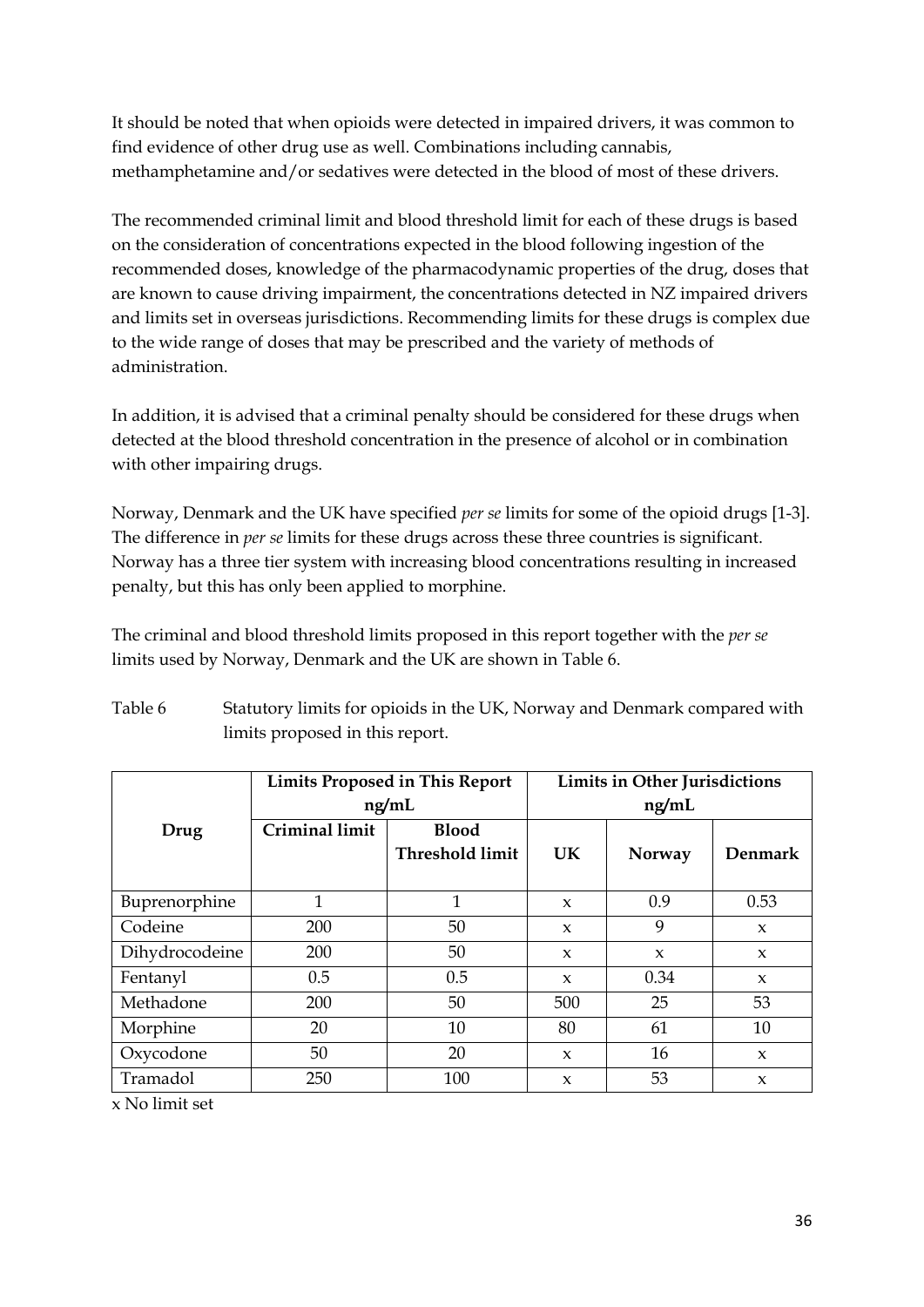## **Heroin**

Heroin is a powerful euphoriant and regardless of the route of administration (intravenous or intranasal (snorting)) - it decreases alertness and motor activity [51]. It is approximately five times more potent than morphine. Heroin itself is not detected in blood samples due to its extremely rapid metabolism to 6MAM, which is then further metabolised to morphine. 6MAM can be used to provide evidence that heroin has been used but due to its short halflife (6 to 25 minutes), it may not be detected in blood even as little as 2 hours after heroin use.

In NZ, 6MAM has been detected in one impaired and one hospitalised driver since 2017.

## **The Panel does not recommend a** *per se* **limit for 6MAM as the use of heroin will be covered by the** *per se* **limit for morphine.**

### **Buprenorphine**

In recent years, buprenorphine has become an increasingly popular choice in clinical practice as an alternative to methadone for the treatment of opioid dependence. It is less commonly used in the treatment of moderate to severe pain. In NZ, it is dispensed in combination with naloxone as sublingual tablets that contain 2 mg buprenorphine and 0.5 mg naloxone, or 8 mg buprenorphine and 2 mg naloxone for opioid dependence. For the treatment of pain, it is used as transdermal patches, delivering 5, 10, or 20 micrograms  $(\mu$ g)/hour, or as a 300  $\mu$ g/mL injection [55,56].

The standard opioid substitution maintenance dose is 4 to 24 mg buprenorphine daily as a single sublingual dose, with a maximum dose of 32 mg daily. For treatment in moderate to severe pain doses of 300 to 600 μg may be administered by intramuscular injection or slow intravenous injection every 6 to 8 hours. Alternatively transdermal patches delivering 5  $\mu$ g/hour increasing up to a maximum of 40  $\mu$ g/hour may be used [55,56].

A single 4 mg sublingual dose of buprenorphine resulted in a mean peak plasma concentration of 3.3 ng/mL [44].

Sublingual or intravenous administration of 0.4 mg or less of buprenorphine has been found to impair driving skills [45].

Buprenorphine is not detected by currently available roadside oral fluid testing devices.

Buprenorphine is not often found in NZ driver samples possibly due to the low concentrations of the drug in blood and its rapid elimination half-life. The blood concentration found in one impaired driver was 3 ng/mL.

Norway has a *per se* limit of 0.9 ng/mL [2] and Denmark has a *per se* limit of 0.53 ng/mL [3]. These concentrations are below the detection limit of the current ESR technology.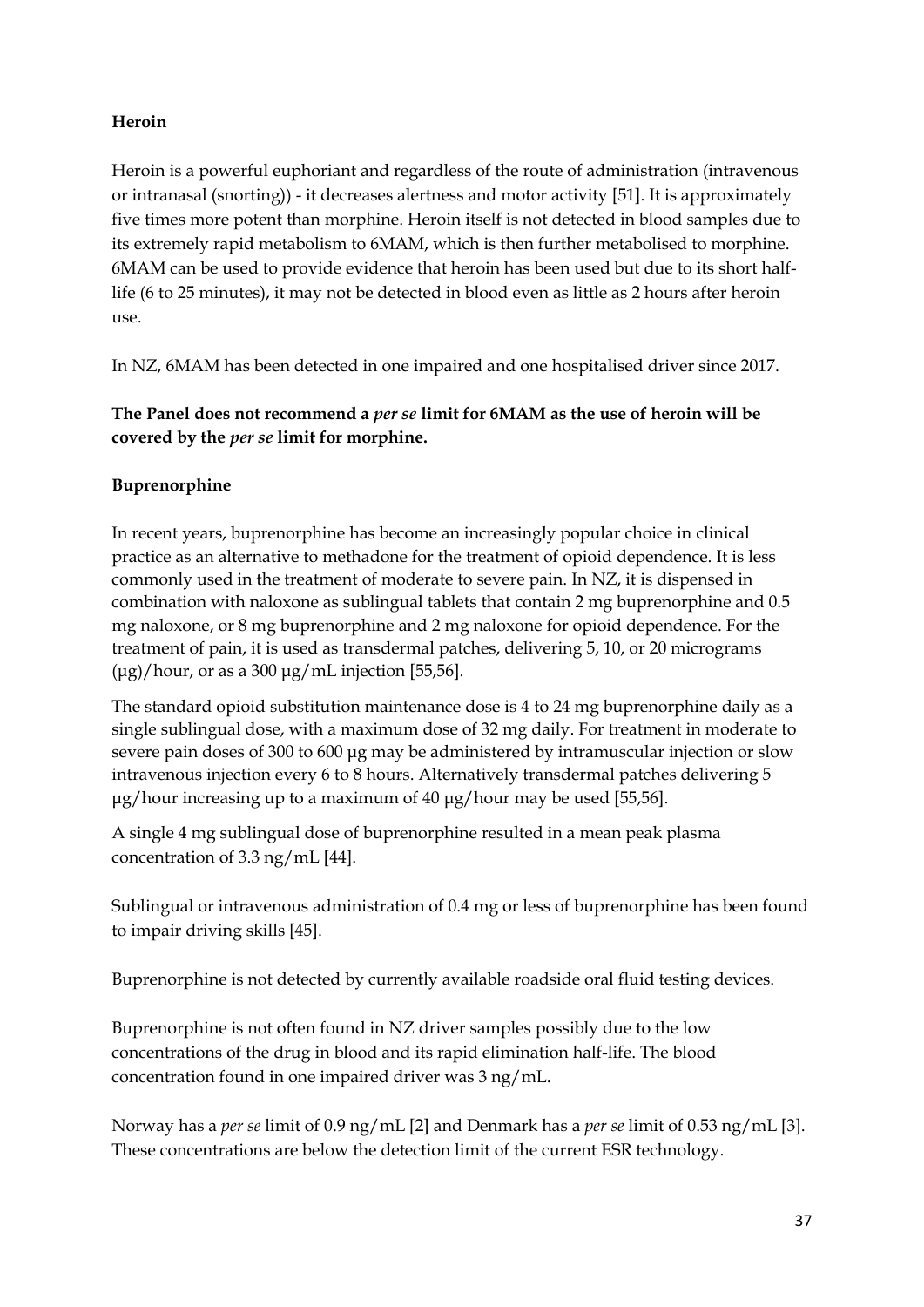## *Proposed statutory limit*

Based on our interpretation of the scientific literature, with consideration of statutory limits in overseas jurisdictions, and acknowledging the current technological limitations, **the Panel recommends a statutory blood buprenorphine limit and a blood threshold limit of 1 ng/mL.**

## **Codeine**

Codeine is indicated for treatment of mild to moderate pain (and occasionally for diarrhoea or suppression of non-productive cough). It can cause sedation, drowsiness and depress breathing. It has approximately one-tenth the potency of morphine. In NZ codeine is available in tablets containing 15, 30 or 60 mg (it is also available as paracetamol 500 mg + codeine 8 mg combination). The standard dose is 15 to 60 mg up to four times a day, with a maximum daily dose of 240 mg [55].

Oral administration of 60 mg of codeine per 70 kg body weight resulted in peak plasma concentrations ranging from 66 to 413 ng/mL (mean 214 ng/mL) [71]. Similarly, administration of a 120 mg dose resulted in blood concentrations ranging from 184 to 1,158 ng/mL (mean 474 ng/mL) [71].

Since 2017, codeine has been detected in the blood of 19 impaired drivers at concentrations ranging from 10 to 330 ng/mL (mean 98 ng/mL, median 80 ng/mL). Very few of these drivers had used codeine alone. Sedatives, cannabis and/or methamphetamine were commonly detected in the blood of drivers using codeine. The blood codeine concentrations found in 66 hospitalised drivers ranged from 10 to 1,200 ng/mL (mean 100 ng/mL, median 50 ng/mL).

Norway has a *per se* limit of 9 ng/mL [2]. Denmark and the UK have not set *per se* limits for codeine.

## *Proposed statutory limit*

Based on our interpretation of the scientific literature and the concentrations found in NZ impaired drivers, **the Panel recommends a statutory blood codeine limit of 200 ng/mL and a blood threshold limit of 50 ng/mL.**

#### **Dihydrocodeine**

Dihydrocodeine is chemically similar to codeine and has approximately one-tenth the potency of morphine. In NZ, dihydrocodeine is prescribed for the treatment of mildmoderate pain. It is available as modified release tablets containing 60 mg dihydrocodeine. The standard dose is 60 to 120 mg every 12 hours, with a maximum daily dose of 240 mg [53].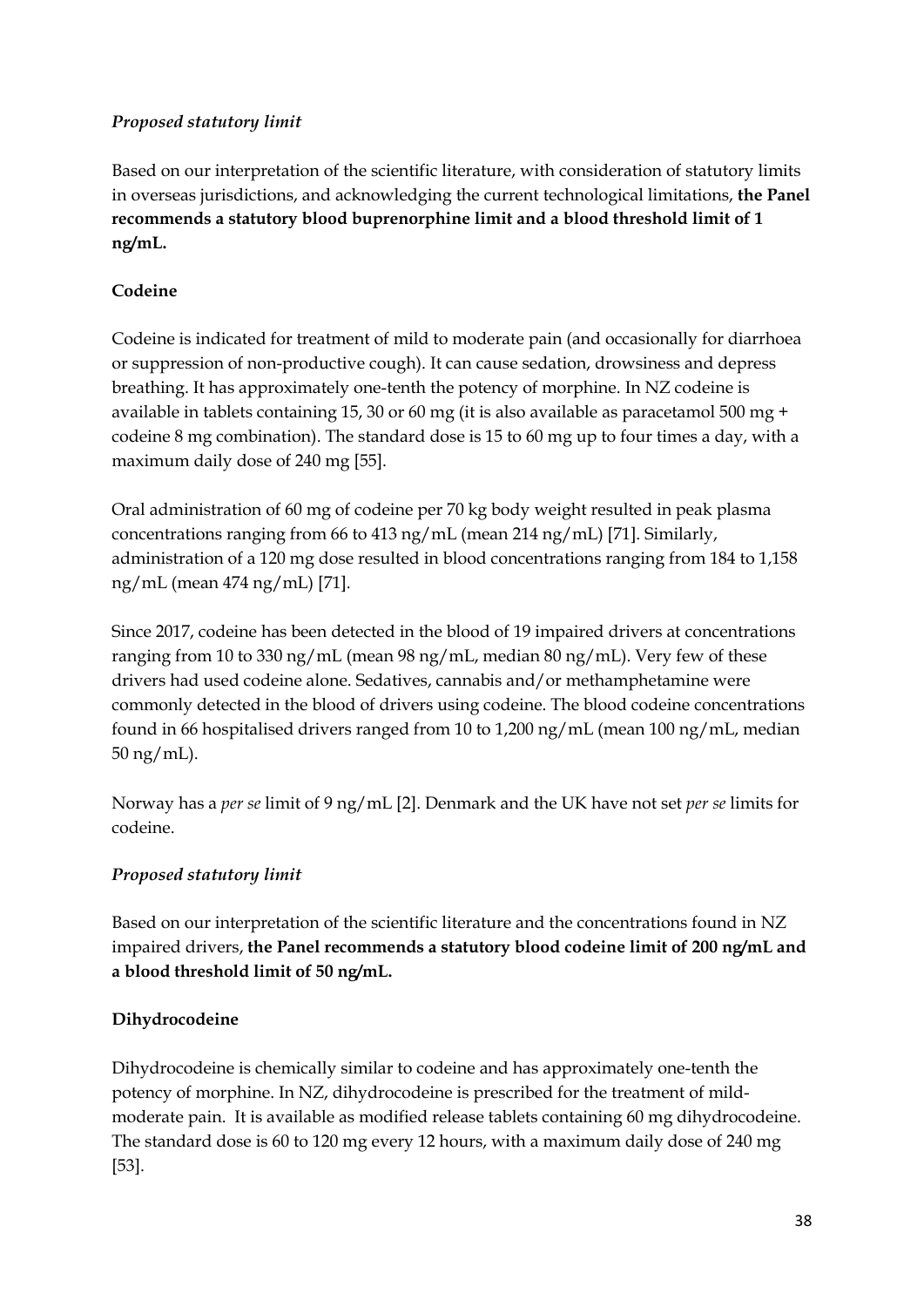Following a single oral dose of 60 mg in 12 adult volunteers, peak plasma dihydrocodeine concentrations ranged from 90 to 110 ng/mL (mean 100 ng/mL). Twice daily oral doses of 60, 90 and 120 mg given to the same volunteers resulted in mean peak plasma concentrations of 150, 220 and 280 ng/mL respectively [72].

Since 2017, dihydrocodeine has been detected in the blood of 7 impaired drivers at concentrations ranging from 10 to 420 mg/mL (mean 160 ng/mL, median 130 ng/mL). Very few of these drivers had used dihydrocodeine alone. Sedatives, cannabis and/or methamphetamine were commonly detected in the blood of drivers using dihydrocodeine. The blood dihydrocodeine concentrations found in 13 hospitalised drivers ranged from 10 to 2000 ng/mL (mean 330 ng/mL, median 120 ng/mL).

Other countries have not set *per se* limits for dihydrocodeine. This could relate to low prescribing frequency for the drug in those countries.

## *Proposed statutory limit*

Based on our interpretation of the scientific literature and the concentrations found in NZ impaired drivers, **the Panel recommends a statutory blood dihydrocodeine limit of 200 ng/mL and a blood threshold limit of 50 ng/mL**.

#### **Fentanyl**

Fentanyl is a powerful opioid estimated to be 80 times more potent than morphine. Fentanyl is generally used in medical settings as an anaesthetic agent or for postoperative pain [55,56]. In NZ, fentanyl is available as transdermal patches containing 0.0125, 0.025, 0.05 or 0.1 mg fentanyl and as injections containing 0.01, 0.020, 0.1, 0.5 or 1 mg. The standard dose range is 0.0125 to 0.025 mg per hour released transdermally or by injection, with a maximum dose of 0.3 mg per hour. Fentanyl is also used off-label as a nasal spray for palliative care [55].

Studies have determined that intravenous doses of 0.1 mg fentanyl are sufficient to cause impairment [45].

For a fentanyl transdermal patch (delivery 0.025 mg per hour), serum concentrations ranged from 0.3 to 1.2 ng/mL within 24 hours of patch application [44]. Buccal fentanyl tablets containing 0.4 mg fentanyl taken by healthy volunteers for six days produced a mean serum concentration of 1.8 ng/mL following the final dose [44].

Fentanyl is not be detected by current roadside oral fluid testing devices.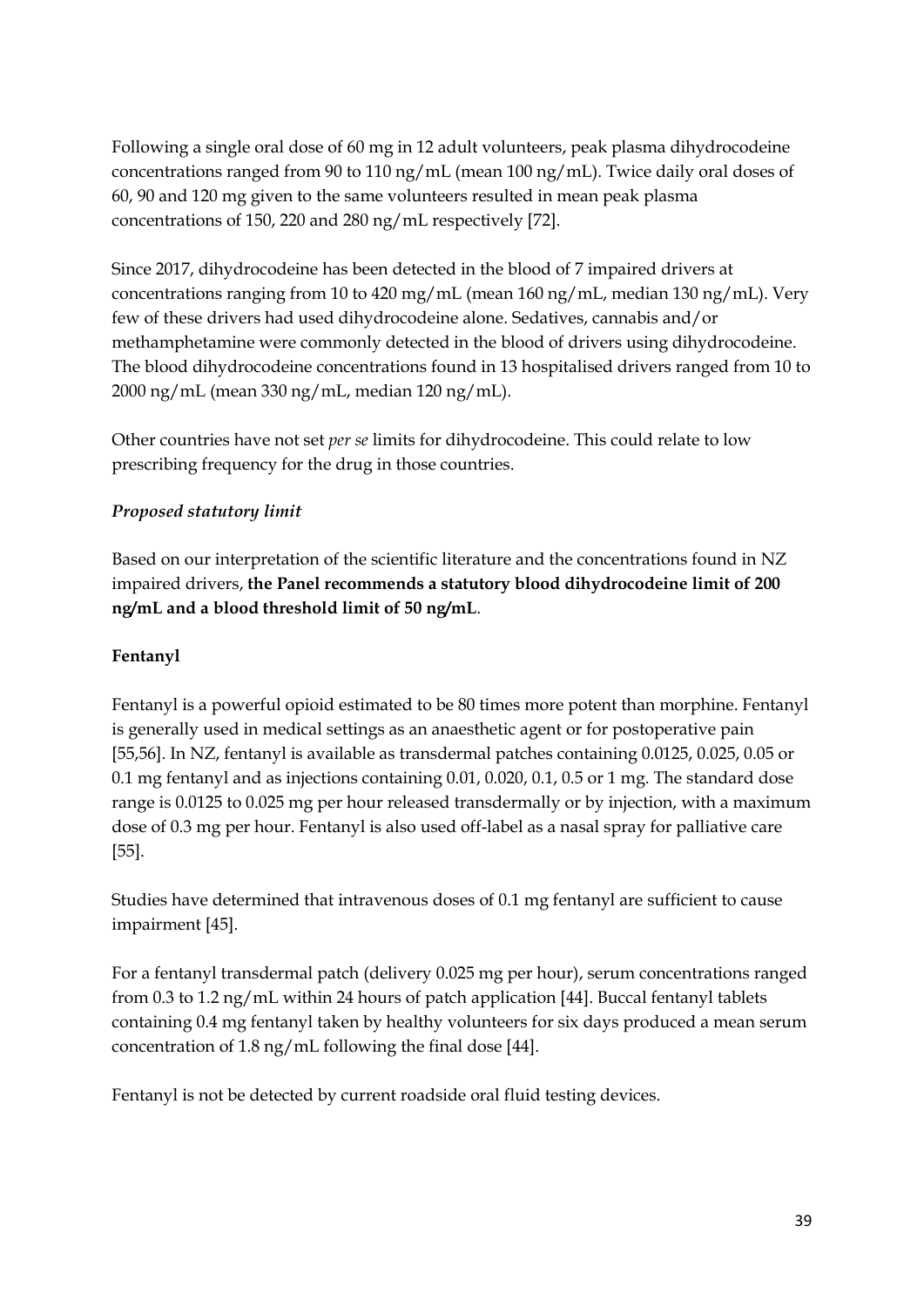Fentanyl is not often found in NZ impaired driver samples. The blood concentrations found in two impaired drivers were 3 and 8 ng/mL. Fentanyl is frequently detected in hospitalised drivers, likely due to its administration by medical personnel.

Norway has a *per se* limit of 0.34 ng/mL [2], which is below the detection limit of the current ESR technology.

## *Proposed statutory limit*

Based on our interpretation of the scientific literature, with consideration of statutory limits in overseas jurisdictions, and acknowledging the current technological limitations, **the Panel recommends a statutory blood fentanyl limit and a blood threshold limit of 0.5 ng/mL.**

### **Methadone**

Methadone is a synthetic opioid used in the treatment of opioid dependence, but also as an analgesic and antitussive. Adverse effects include sedation, cognitive impairment and respiratory depression. Some tolerance to sedation and respiratory depression develops in chronic use [44]. In NZ, methadone is available as tablets containing 5 mg, injection solutions of 10 mg/mL and oral liquids at 2, 5 or 10 mg/mL. The normal oral dose is up to 20 mg daily for naïve patients, with a maintenance dose of 60 to 120 mg daily [55]. Higher doses are used in methadone tolerant patients.

Studies have determined that 10 mg doses of methadone are sufficient to cause impairment in naïve users of the drug, but tolerance (and thus reduced impairment at a particular dose) develops with long-term use [45].

A single 10 mg dose to healthy adults resulted in a mean peak blood concentration of 33 ng/mL [44]. Daily administration of 100 to 120 mg of methadone to tolerant subjects resulted in peak blood concentrations ranging from 440 to 820 ng/mL [73].

Since 2017, methadone has been detected in the blood of 69 impaired drivers at concentrations ranging from 10 to 1200 mg/mL (mean 260 ng/mL, median 200 ng/mL). Very few of these drivers had used methadone alone. Sedatives, cannabis and/or methamphetamine were commonly detected in the blood of drivers using methadone. The blood methadone concentrations found in 50 hospitalised drivers ranged from 10 to 800 ng/mL (mean 280 ng/mL, median 280 ng/mL).

Norway has a *per se* limit of 25 ng/mL [2] and Denmark has a *per se* limit of 53 ng/mL [3]. The UK's *per se* limit for methadone is 500 ng/mL [1].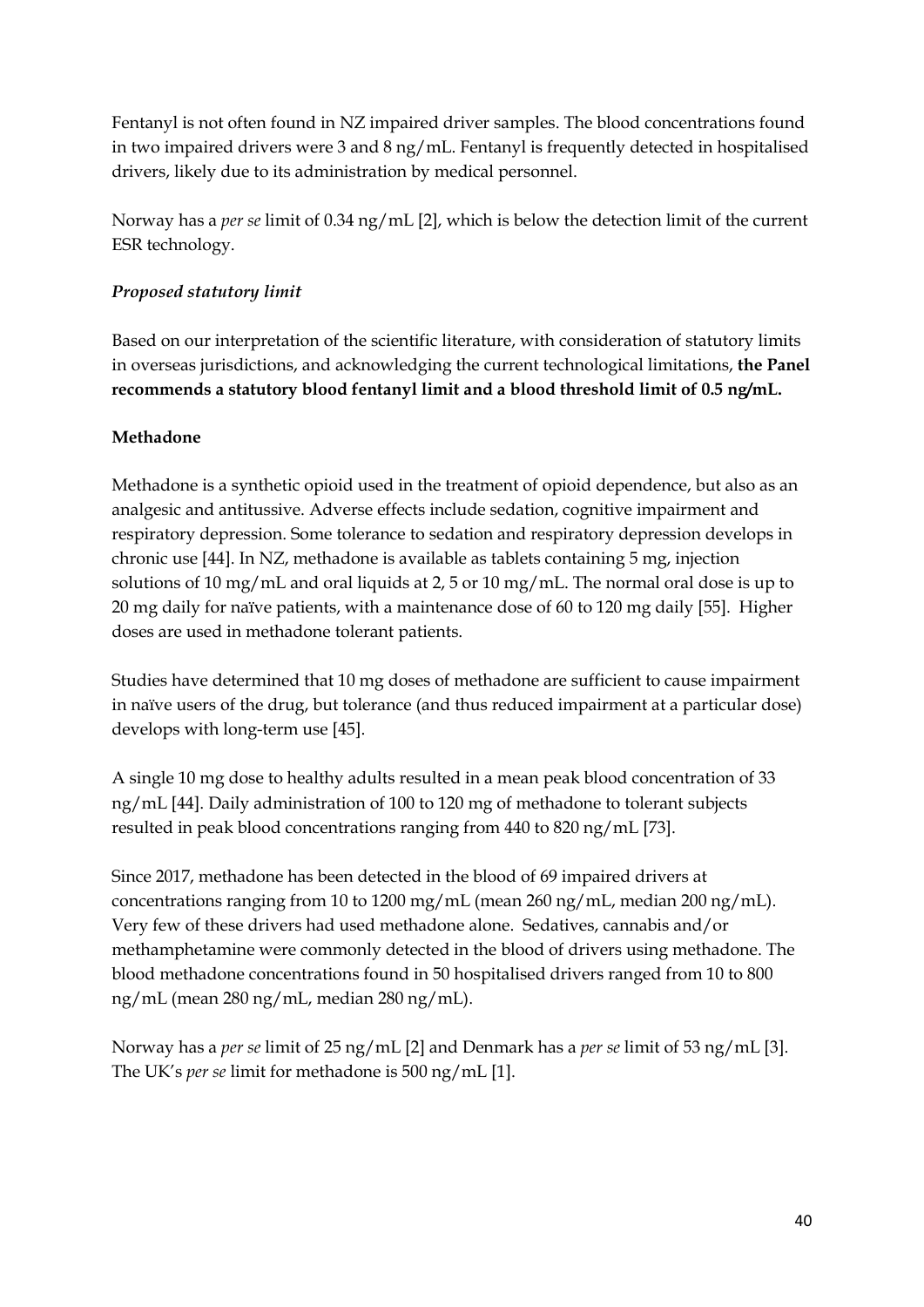## *Proposed statutory limit*

Based on our interpretation of the scientific literature, with consideration of statutory limits in overseas jurisdictions, and the concentrations found in NZ impaired drivers, **the Panel recommends a statutory blood methadone limit of 200 ng/mL and a blood threshold limit of 50 ng/mL.**

## **Morphine**

Morphine is used for the relief of severe and chronic pain. Chronic intake of morphine may lead to physical and psychological dependence.

In NZ, morphine is available as immediate release tablets containing 10 or 20 mg, as modified release tablets and capsules containing 10, 30, 60 or 100 mg, as oral liquid at 1, 2, 5 or 10 mg/mL and as injections at 1, 2, 5, 10, 15, 20, 30, 50, 60 or 100 mg. The standard doses are: 5 to 20 mg every 4 to 6 hours (immediate release); 10 to 20 mg twice daily (modified release); 1 to 5 mg every 4 hours (oral liquid); 5 to 10 mg injected at 1 to 2 mg/minute (intravenous) [55]. Maximum doses are difficult to define due to the development of tolerance and extenuating circumstances [55].

Studies have determined that 10 mg doses of morphine are sufficient to cause impairment in naïve users of the drug but tolerance develops with long-term use [45].

Morphine blood concentrations are difficult to interpret because concentrations achieved after morphine administration depend on the route of administration (i.e. intravenous or oral) and the formulation of the medication (i.e. immediate or controlled release) [44].

A single oral dose of 30 mg of morphine in an immediate release tablet gave rise to a mean peak plasma concentration of 24 ng/mL after 0.8 hours [74]. A single oral dose of 60 mg morphine in a controlled release capsule gave a mean peak plasma concentration of approximately 10 ng/mL at 7.9 hours [74].

Since 2017, morphine has been detected in the blood of 23 impaired drivers at concentrations ranging from 10 to 110 ng/mL (mean 40 ng/mL, median 30 ng/mL). Very few of these drivers had used morphine alone. Sedatives, cannabis and/or methamphetamine were commonly detected in the blood of drivers using morphine. Morphine is frequently detected in hospitalised drivers, likely due to administration by medical personnel, before or during the drivers' hospital admission.

Norway has a three tiered *per se* limit range for morphine of 9, 24 and 61 ng/mL [2]. Denmark has a *per se* limit of 10 ng/mL [3], and the UK's *per se* limit for morphine is 80 ng/mL [1].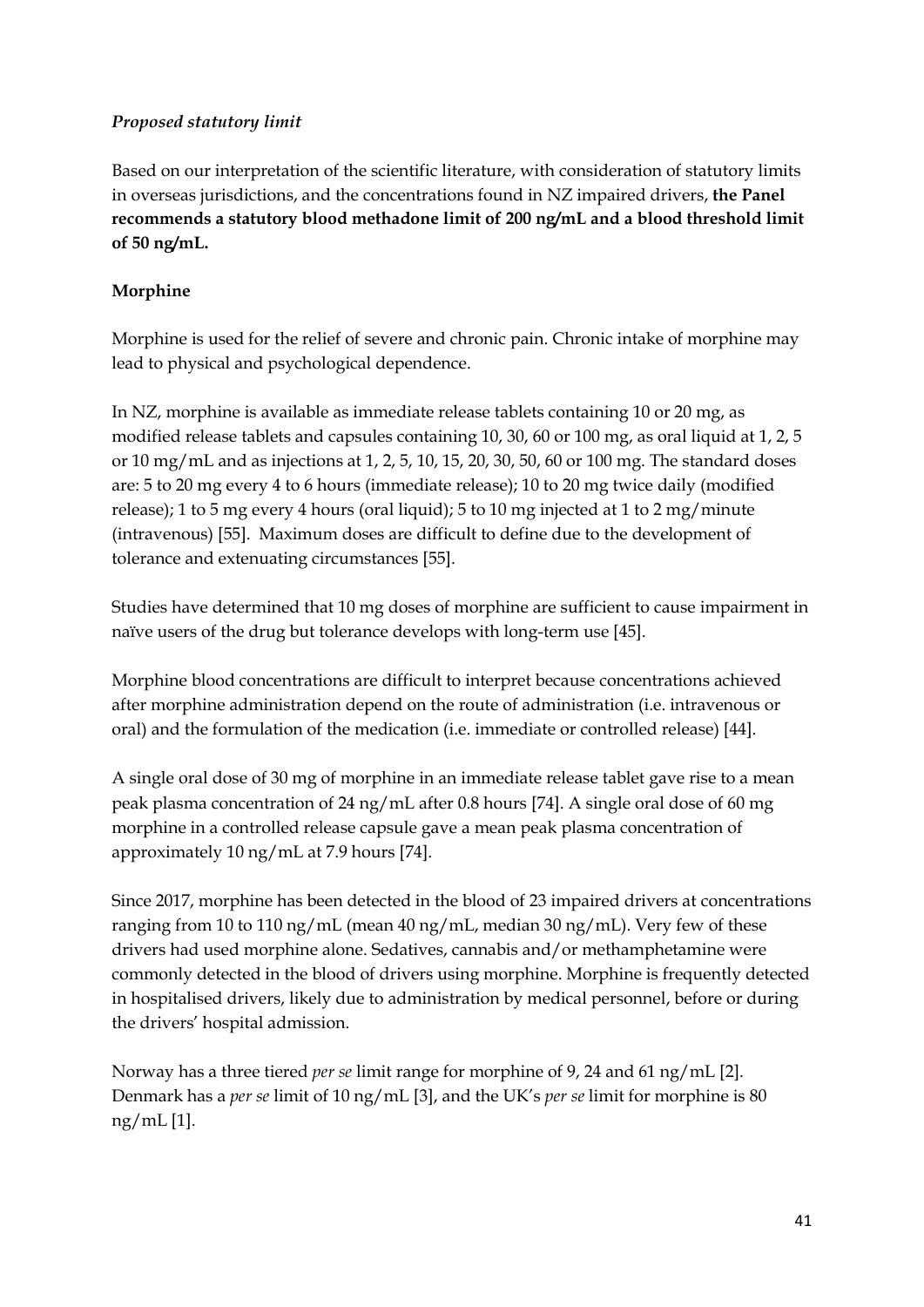### *Proposed statutory limit*

Based on our interpretation of the scientific literature, consideration of statutory limits in overseas jurisdictions, and the concentrations found in NZ impaired drivers, **the Panel recommends a statutory blood morphine limit of 20 ng/mL and a blood threshold limit of 10 ng/mL.**

## **Oxycodone**

Oxycodone is a narcotic analgesic approximately equipotent to morphine [44]. In NZ, oxycodone is available as immediate release capsules containing 5, 10 or 20 mg, as modified release tablets 5, 10, 15, 20, 30, 40, 60, or 80 mg, as oral liquid at 5 mg/5 mL and as an injection at 10, 20, 50 or 200 mg. The standard dose is 5 to 20 mg every 4 to 6 hours (immediate release); 10 to 40 mg every 12 hours with a maximum of 200 mg every 12 hours (modified release); 2.5 to 20 mg every 4 to 6 hours (oral liquid) and initially 5 mg every 4 hours (injection). The maximum daily dose is 400 mg. A 2 mg oral oxycodone dose is approximately equivalent to 1 mg parenteral oxycodone [55].

Studies have determined that a 20 mg dose of oxycodone is sufficient to cause impairment [45].

Peak plasma concentrations in 12 adult surgery patients receiving 10 mg immediate release oral dose ranged from 13 to 46 ng/mL (mean 30 ng/mL), whereas subjects receiving 40 or 80 mg modified release tablets attained mean peak plasma concentrations of 30 and 99 ng/mL respectively [44].

Oxycodone is not detected by current roadside oral fluid testing devices.

Oxycodone is not often found in NZ driver samples. The blood concentrations found in seven impaired drivers ranged from 10 to 140 ng/mL (mean 80 ng/mL, median 50 ng/mL). Blood oxycodone concentrations detected in six hospitalised drivers ranged from 10 to 300 ng/mL (mean 90 ng/mL, median 50 ng/mL).

Norway has a *per se* limit of 16 ng/mL [2]. Neither Denmark nor the UK have *per se* limits for oxycodone.

#### *Proposed statutory limit*

Based on our interpretation of the scientific literature, consideration of statutory limits in overseas jurisdictions, and concentrations detected in NZ impaired drivers, **the Panel recommends a statutory blood oxycodone limit of 50 ng/mL and a blood threshold limit of 20 ng/mL.**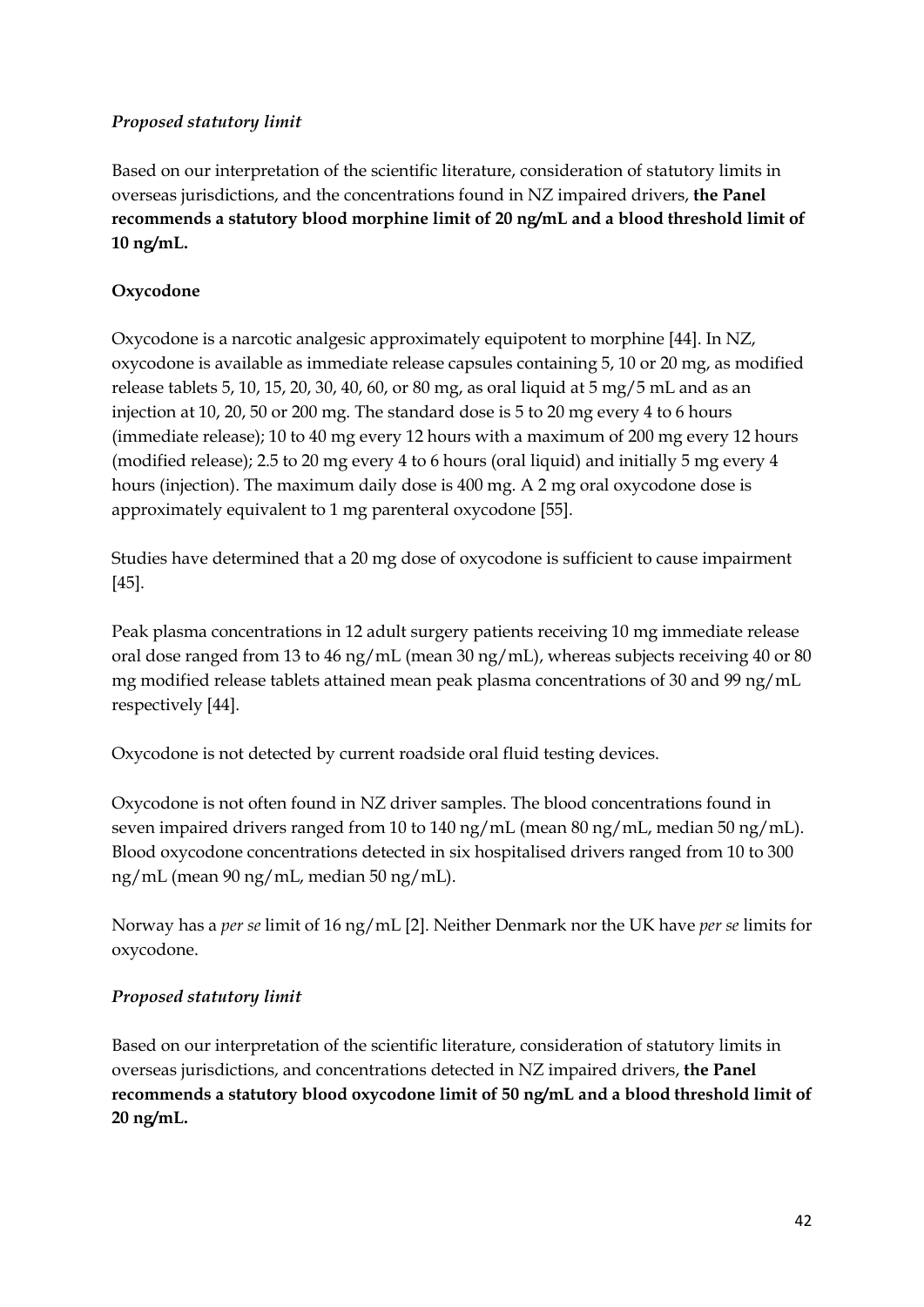## **Tramadol**

Tramadol is a narcotic analgesic that is approximately one-tenth the potency of morphine. In NZ, tramadol is available as immediate release capsules containing 50 mg, as modified release tablets containing 50, 100, 150 or 200 mg, as oral liquid containing 10 or 100 mg and as an injection of 50 or 100 mg. The standard doses are:

- 50 to 100 mg every 4 to 6 hours (immediate release capsules),
- 50 to 200 mg every 12 hours (modified release),
- 12.5 mg equivalent to 5 drops or 1 press of a delivery pump up to 100 mg every 4 to 6 hours (oral drops or pump spray),

with a maximum daily dose of 400 mg (reduced to 300 mg in patients 75 years of age and over) [55].

A single 50 mg normal release oral dose given to 24 healthy adults resulted in a mean peak plasma concentration of 107 ng/mL [44], and a single 100 mg normal release oral dose given to 10 healthy adults resulted in a mean peak plasma concentration of 280 ng/mL [44].

Tramadol is not detected by currently available roadside oral fluid testing devices.

Since 2017, tramadol has been detected in the blood of 40 impaired drivers at concentrations ranging from 10 to 1000 ng/mL (mean 280 ng/mL, median 220 ng/ml). Very few of these drivers had used tramadol alone - sedatives, cannabis and/or methamphetamine were commonly detected in the blood of drivers using tramadol. The blood tramadol concentrations found in 164 hospitalised drivers ranged from 10 to 3,000 ng/mL (mean 210 ng/mL, median 130 ng/mL).

Norway has a *per se* limit of 53 ng/mL for tramadol [2]. Neither Denmark nor the UK has *per se* limits for tramadol.

## *Proposed statutory limit*

Based on our interpretation of the scientific literature, consideration of statutory limits in overseas jurisdictions, and the concentrations found in NZ impaired drivers, **the Panel recommends a statutory blood tramadol limit of 250 ng/mL and a blood threshold limit of 100 ng/mL.**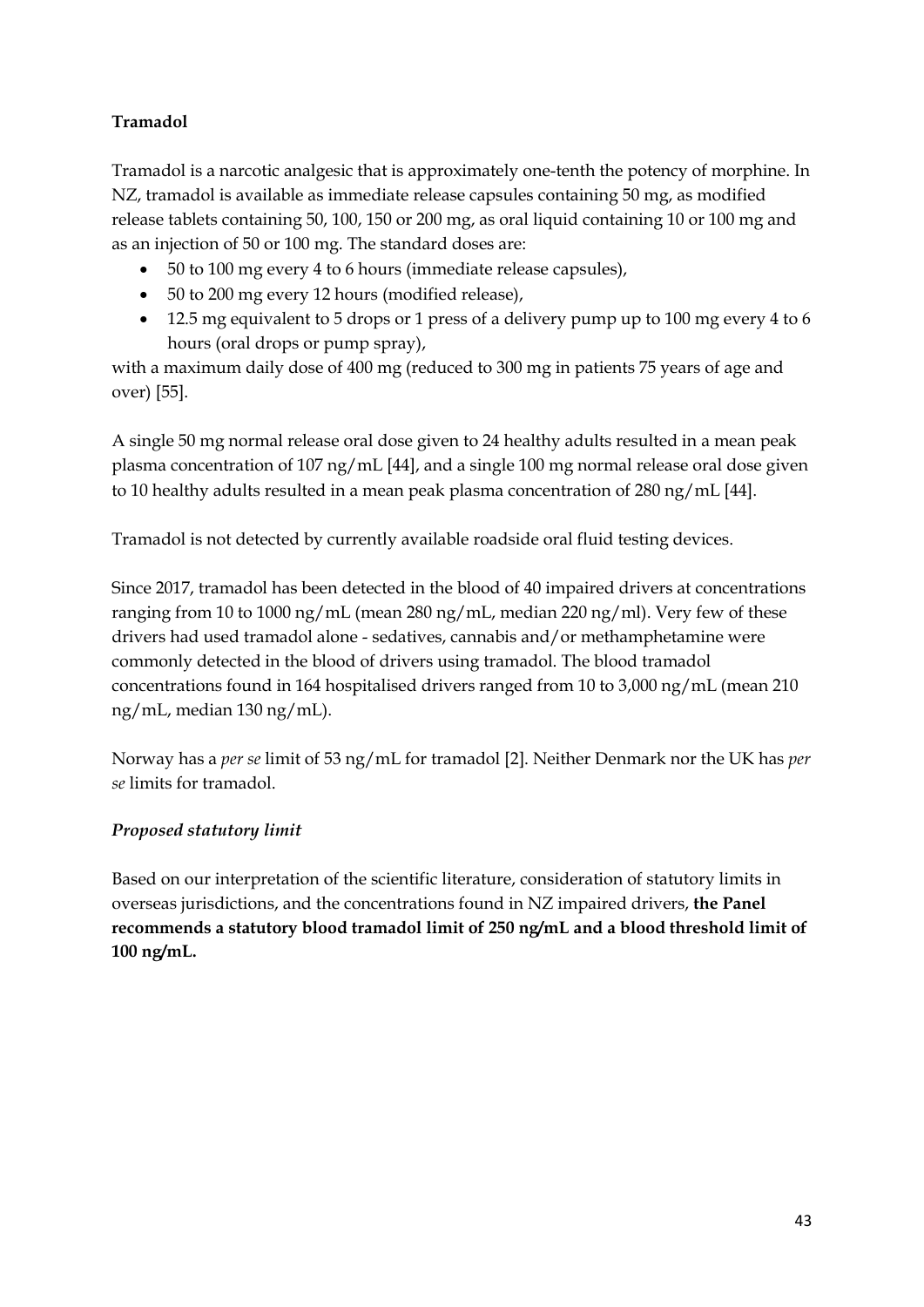### **References**

1. Rooney B, Gouveia GJ, Isles N, Lawrence L, Brodie T, Grahovac Z, Chamberlain M, Trotter G. 'Drugged drivers blood concentrations in England and Wales prior to the introduction of per se limits' Journal of Analytical Toxicology 41 (2017) 140-145

2. Vindenes V, D. Jordbru A-B, Knapskog, EK, Mathisrud G, Slørdal L, and Mørland J. 'Impairment based legislative limits for driving under the influence of non-alcohol drugs in Norway' Forensic Science International 219 (2012) 1-11

3. Simonsen KW, Steentoft A, Bernhoft IM,Hels T, Rasmussen BS and Linnet K. 'Psychoactive substances in seriously injured drivers in Denmark' Forensic Science International 224 (2013) 171-177

4. Couper, F.J. and B.K. Logan. Cocaine. April 2014 (revised). Drug and Human Performance Fact Sheet. National Highway Traffic Safety Administration. <https://www.nhtsa.gov/sites/nhtsa.dot.gov/files/809725-drugshumanperformfs.pdf>

5. Ohllson A, Lindgren JE, Wahlen A, Agurell S, Hollister LE and Gillespie HK. 'Plasma delta-9-THC concentrations and clinical effects after oral and intravenous administration and smoking' Clinical Pharmacology and Therapeutics 28(3) (1980) 409-416

6. Huestis MA, Henningfield JE and Cone EJ. 'Blood cannabinoids I. Absorption of THC and formation of 11-OH-THC and THCCOOH during and after smoking marijuana' Journal of Analytical Toxicology 16 (1992) 276-282

7. McBurney LJ, Bobbie BA and Sepp LA. 'GCMS and EMIT analyses for delta-9 tetrahydrocannabinol metabolites in plasma and urine in human subjects' Journal of Analytical Toxicology 10 (1986) 56-64

8. Barnett G, Licko V and Thompson T. 'Behavioural pharmacokinetics of marijuana' Psychopharmacology 85 (1985) 51-56

9. Moeller MR, Doerr G and Warth S. 'Simultaneous quantitation of THC and THC-COOH by GCMS using deuterated internal standards and its application to a smoking study and forensic cases' Journal of Forensic Science 37 (1992) 969-983

10. Agurell S and Hollister LE. ''Pharmacokinetics and metabolism of THC: Relations to effects on man' Alcohol, Drugs and Driving 2 (1987) 61-77 11. Ohlsson A, Lindgren JE, Wahlen A, Agurell S, Hollister LE and Gillespie HK. 'Single dose kinetics of deuterium labelled THC in heavy and light cannabis users' Biomedical Mass Spectrometry 9 (1982) 6-10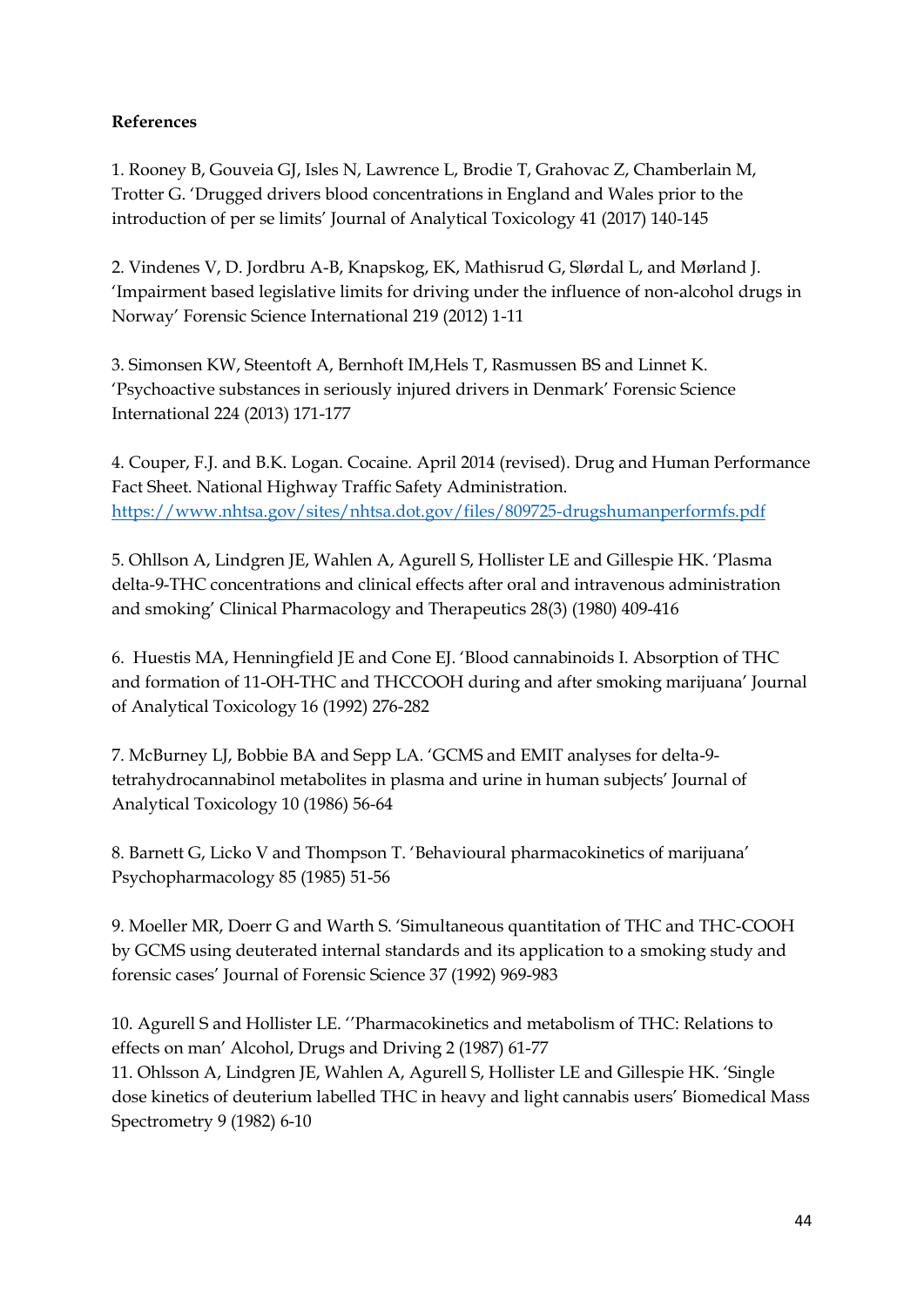12. Lindgren JE, Ohlsson A, Agurell S, Hollister L and Gillespie H. 'Clinical effects and plasma levels of THC in heavy and light users of cannabis' Psychopharmacology 74 (1981) 208-212

13. Azorlosa JL, Greenwald MK and Stitzer ML. 'Marijuana smoking effects of varying puff volume and breath hold duration' Journal of Pharmacology and Experimental Therapeutics 272 (1995) 560-569

14. Hartman RL, Brown TL, Milavetz G, Spurgin A, Gorelick DA, Gaffney G and Huestis MA. "Effect of blood collection time on measured tetrahydrocannabinol concentrations: Implications for driving interpretation and drug policy" Drug Monitoring and Toxicology 62 (2) (2016) 367-377

15. Spindle TR, Cone EJ, Schlienz NJ, Mitchell JM, Bigelow GE, Flegel R, Hayes E and Vandrey R. 'Acute Effects of Smoked and Vaporized Cannabis in Healthy Adults Who Infrequently Use Cannabis" doi:10.1001/jamanetworkopen.2018.4841.

16. Papafotiou K, Carter JD and Stough C. 'The relationship between performance on the standardised field sobriety tests, driving performance and the level of THC in the blood' Forensic Science International 155 (2005) 172-178

17. Declues K, Perez S, Figueroa A. 'A 2-year study of -9-tetrahydrocannbinol concentrations in drivers: examining driving and field sobriety test performance' Journal of Forensic Sciences 61(6) (2016) 1664-1670

18. Khiabani HZ, Bramness JG, Bjorneboe A and Morland J. 'Relationship between THC concentrations in blood and impairment in apprehended drivers' Traffic Injury Prevention 7 (2006) 111-116

19. Hartman RL and Huestis MA. 'Cannabis effects on driving skills' Clinical Chemistry 59(3) (2013) 478-492

20. Lemos NP, San Nicolas AC, Volk JA, Ingle EA and Williams CM. 'Driving under the influence of marijuana versus dying under the influence of marijuana: A comparison of blood concentrations of THC, 11-hydroxy-THC, 11-nor-9-carboxy-THC and other cannabinoids in arrested drivers versus deceased drivers' Journal of Analytical Toxicology 59 (2015) 588-601

21. Grotenherman F, Leson G, Bergaus G, Drummer OH, Kruger H-P, Longa M, Moskowitz H, Perrine B, Ramaekers J, Smiley A, Tunbridge R. 'Developing science-based per se limits for driving under the influence of cannabis' Addiction 102 (2007) 1910-1917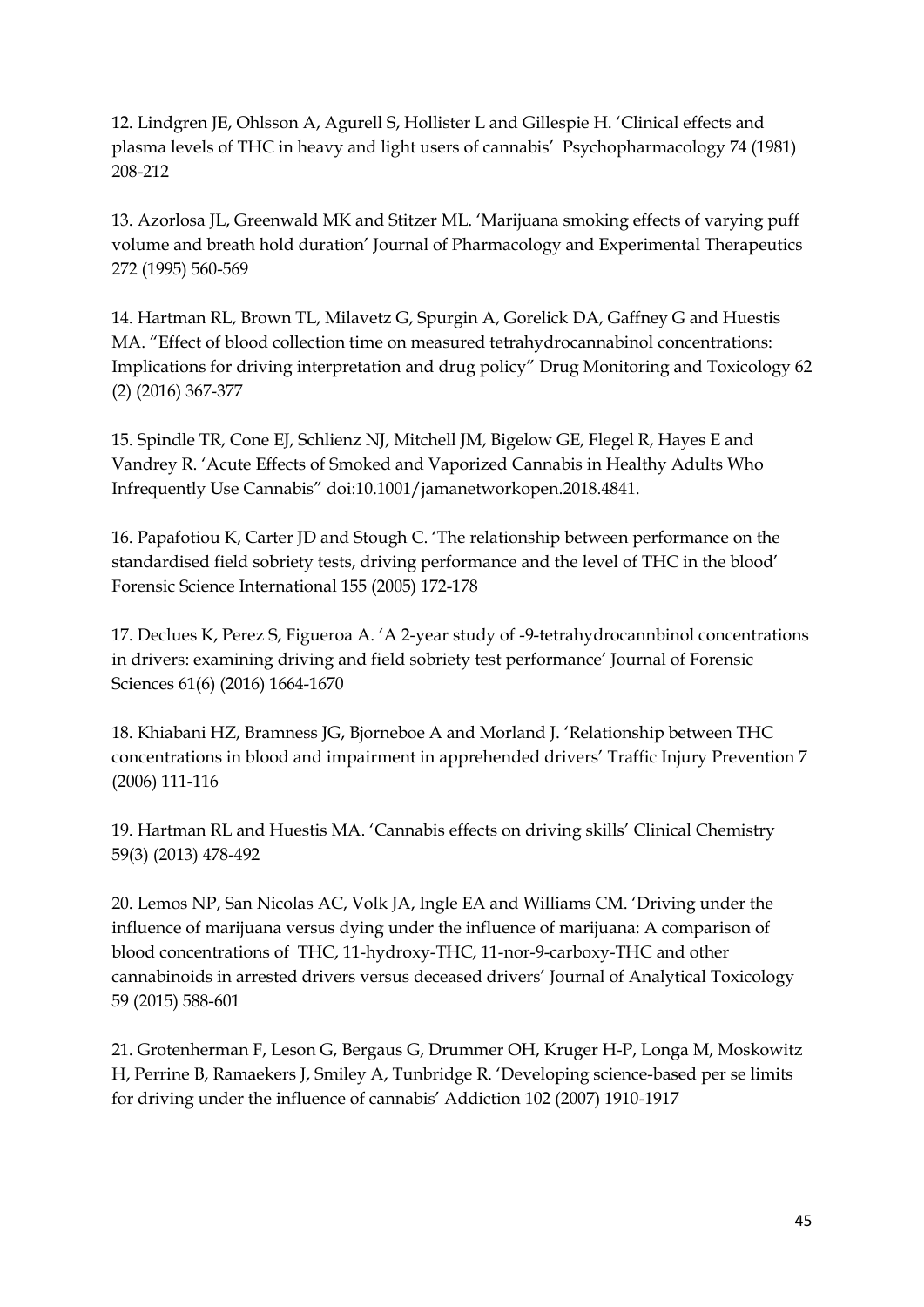22. Drummer O, Gerostamoulos J, Batziriz H, Chu M, Caplehorn J, Robertson MD and Swann P. 'The involvement of drugs in drivers of motor vehicles killed in Australian road traffic crashes' Accident Analysis and Prevention 36 (2004) 239-248

23. Poulsen H, Moar R and Pirie R. 'The culpability of drivers killed in NZ road crashes and their use of alcohol and other drugs' Accident Analysis and Prevention 67 (2017) 119-128

24. Spindle TR, Cone EJ, Schlienz NJ, Mitchell JM, Bigelow GE, Flegel R, Hayes E and Vandrey R. 'Acute pharmacokinetic profile of smoked and vaporized cannabis in human blood and oral fluid' Journal of Analytical Toxicology 43 (2019) 233-258

25. Desrosiers NA and Huestis MA. 'Oral fluid drug testing: Analytical approaches, issues and interpretation of results' Journal of Analytical Toxicology 43 (2019) 415-443

26. Daylong L, Vandrey R, Milman G, Bergamaschi M, Mendu DR, Murray JA, Barnes AJ and Huestis MA. 'Oral fluid/plasma cannabinoid ratios following controlled oral THC and smoked cannabis administration' Analytical Bioanalytical Chemistry 405(23) (2013) 7269- 7279

27. Niedbala RS, Kardos KW, Fritch DF, Kunsman KP, Blum KA, Newland GA, Waga J, Kutrz L, Bronsgeest M and Cone EJ. 'Passive cannabis smoke exposure and oral fluid testing II: Two studies of extreme cannabis smoke exposure in a motor vehicle' Journal of Analytical Toxicology 29 (2005) 522-527

28. Moore C, Coulter C, Uges D, Tuyay J, van derLinde S, van Leeuwen A, Garnier M and Orbita J. 'Cannabinoids in oral fluid following passive exposure to marijuana smoke' Forensic Science International 212 (2011) 247-251

29. Cone EJ, Bigelow GE, Herrmann ES, Mitchell JM, LoDico C, Flegel R and Vendrey R. 'Nonsmoker exposure to second handcannabis smoke III. Oral fluid andblood drug concentrations and corresponding subjective effects' Journal of Analytical Toxicology 39 (2015) 497-509

30. Cone EJ, Johnson RE, Buddha DP, Leroy DM and Mitchell J. 'Marijuana laced brownies: Behavioural effects, physiological effects and urinalysis in humans' Journal of Analytical Toxicology 12 (1988) 169-175

31. C523. Huestis MA. 'Human cannabinoid pharmacokinetics' Chemical Biodiversity 4(8) (2007) 1770-1804

32. Newmeyer MN, Swortwood MJ, Andersson M, Abulseoud OA, Scheidweiler KB and Huestis MA. 'Cannabis edibles: Blood and oral fluid cannabinoid pharmaokinetics and evaluation of oral fluid screening devices for predicting THC in blood and oral fluid following cannabis brownie administration' Clinical Chemistry 63(3) (2017) 647-662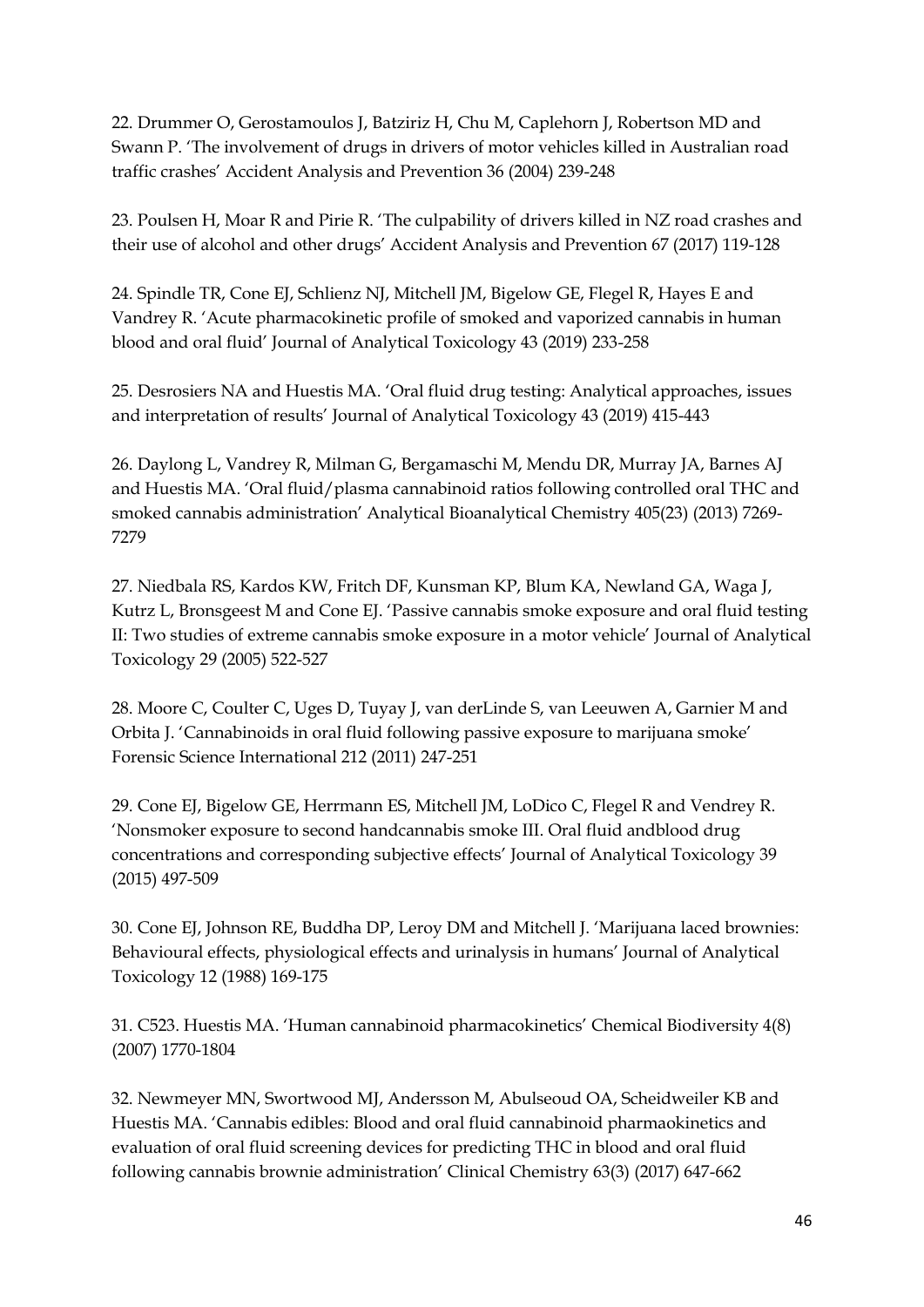33. Hayley AC, Downey LA, Hansen G, Dowell A, Savins D, Buchta R, Catubig R, Houlden R and Stough CKK. 'Detection of delta-9-tetrahydrocannabinol (THC) in oral fluid, blood and urine following oral consumption of low-content THC hemp oil' Forensic Science International 284 (2018) 101-106

34. Karschner EL, Darwin WD, Goodwin RS, Wright S and Huestis M. 'Plasma cannabinoid pharmacokinetics following controlled oral THC and oromucosal cannabis extract administration' Clinical Chemistry 57(1) (2011) 66-75

35. Neavyn MJ, Blohm E, Babu KM and Bird SB. 'Medical Marijuana and Driving: a Review' Journal of Medical Toxicology 10 (2014) 269-279

36. Bondallaz P, Favrat B, Chtioui H, Fornari E, Maeder P and Giroud C. 'Cannabis and its effects on driving skills' Forensic Science International 268 (2016) 92-102

37. Bergamaschi MM, Karschner EL, Goodwin RS, Scheidweiler KB, Hirvonen J, Queiroz RHC and Huestis MA. 'Impact of prolonged cannabinoid excretion in chronic daily cannabis smokers' blood on per se drugged driving laws' Clinical Chemistry 59(3) (2013) 519-526

38. Odell MS, Frei MY, Gerostamoulos D, Chu M and Lubman DI. 'Residual cannabis levels in blood, urine and oral fluid following heavy cannabis use' Forensic Science International 249 (2015) 173-180

39. Schwope DM, Bosker WM, Ramaekers JG, Gorelick DA and Huestis MA. 'Psychomotor performance, subjective and physiological effects and whole blood THC concentrations in heavy chronic cannabis smokers following acute smoked cannabis'

40. Karschner EL, Swortwood MJ, Hirvonene J, Goodwin RS, Bosker WM, Ramaekers JG and Huestis M. 'Extended plasma cannabinoid excretion inchronic frequent cannabis smokers during sustained abstinence and correlation with psychomotor performance' Drug Testing and Analysis 8 (2015) 682-689

41. Reiter A, Hake J, Meissener C, Rohwer J, Oehmichen M. 'Time of drug elimination in chronic drug abusers Case study of 52 patients in a low step detoxification ward' Forensic Science International 119 (2001) 248-253

42. McHugh ML. 'The odds ratio: calculation, usage and interpretation' Biochemia Medica 19(2) (2009) 120-126

43. Logan BK. "Methamphetamine – Effects on human performance and behaviour" Forensic Science Review 14 (2002) 134-151.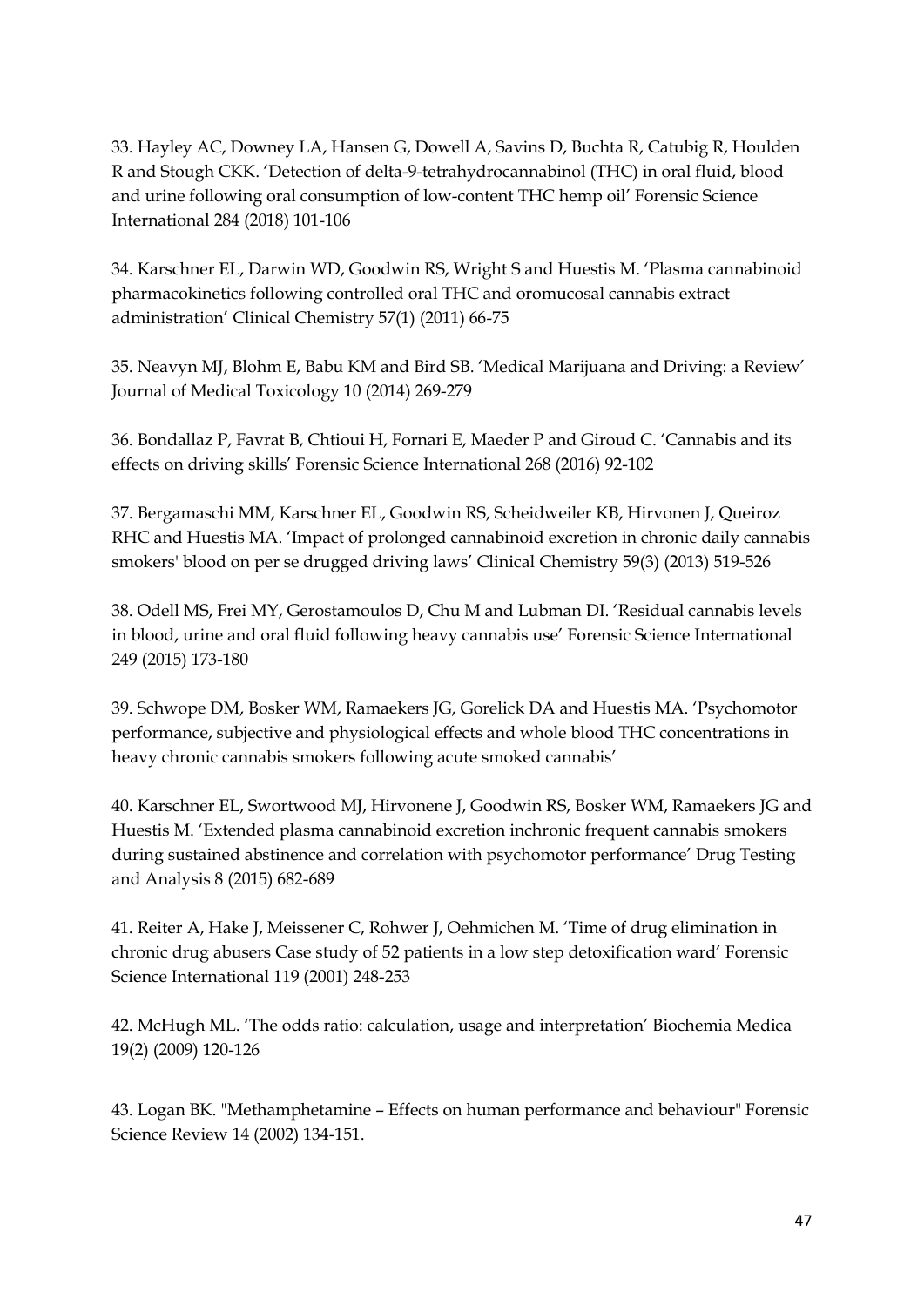44. Baselt RC. Disposition of Toxic Drugs and Chemicals in Man, Biomedical Publications, Seal Beach, 2017, 11th edition.

45. Baselt RC (editor). Drug Effects on Psychomotor Performance, Biomedical Publications, Foster City, 2001.

46. Beirness DJ and Smith DR. 'An assessment of oral fluid screening devices' Canadian Society of Forensic Science Journal 50 (2017) 55-63

47. Desrosiers NA and Huestis MA. 'Oral fluid drug testing: Analytical approaches, issues and interpretation of results' Journal of Analytical Toxicology 43 (2019) 415-443

48. Luethi D and Liechti ME. 'Monoamine transporter and receptor interaction profiles in vitro predict reported human doses of novel psychoactive stimulants and psychedelics' Journal of Neuropsychopharmacology 21 (10) (2108) 926-931

49. Logan BK and Couper FJ. '3,4-Methylenedioxymethamphetamine – Effects on human performance and behaviour' Forensic Science Review 15 (2003) 12-28

50. Stough C, Downey LA, King R, Papafotiou K, Swann P and Ogden E. 'The acute effects of 3,4-methylenedioxymethamphetamine and methamphetamine on driving: A simulator study' Accident Analysis and Prevention 45 (2012) 493-497

51. Wolff K, Brimblecombe R, Forfar JC, Gilvarry E, Johnston A, Morgan J, Osselton MD, Read L and Taylor D. 'Driving under the influence of drugs' Report for UK Department of Transport (2013)

52. Ferrara SD, Zotti S, Tedeschi L, Frison G, Castagna F, Gallimberti L, Gessa GL and Palatini P. "Pharmacokinetics of gamma-hydroxybutyric acid in alcohol dependent patients after single and repeated oral doses." British Journal of Clinical Pharmacology 34(3) (1992) 231-235.

53. Jones AW, Holmgren A and Kugelberg FC. "Gamma hydroxybutyrate Concentrations in the Blood of Impaired Drivers, Users of Illicit Drugs, and Medical Examiner Cases." Journal of Analytical Toxicology 31 (2007) 566-572.

54. Vindenes V, Lund HME, Andresen W, Gjerde H, Ikdahl SE, Christophersen AS and Oiestad EL. 'Detection of drugs of abuse in simultaneously collected oral fluid, urine and blood from Norwegian drug drivers' Forensic Science International 219 (2012) 165-171

55. The NZ Formulary.<https://nzf.org.nz/nzf>

56. MIMS Gateway (online) [http://mimsgateway.co.nz](http://mimsgateway.co.nz/)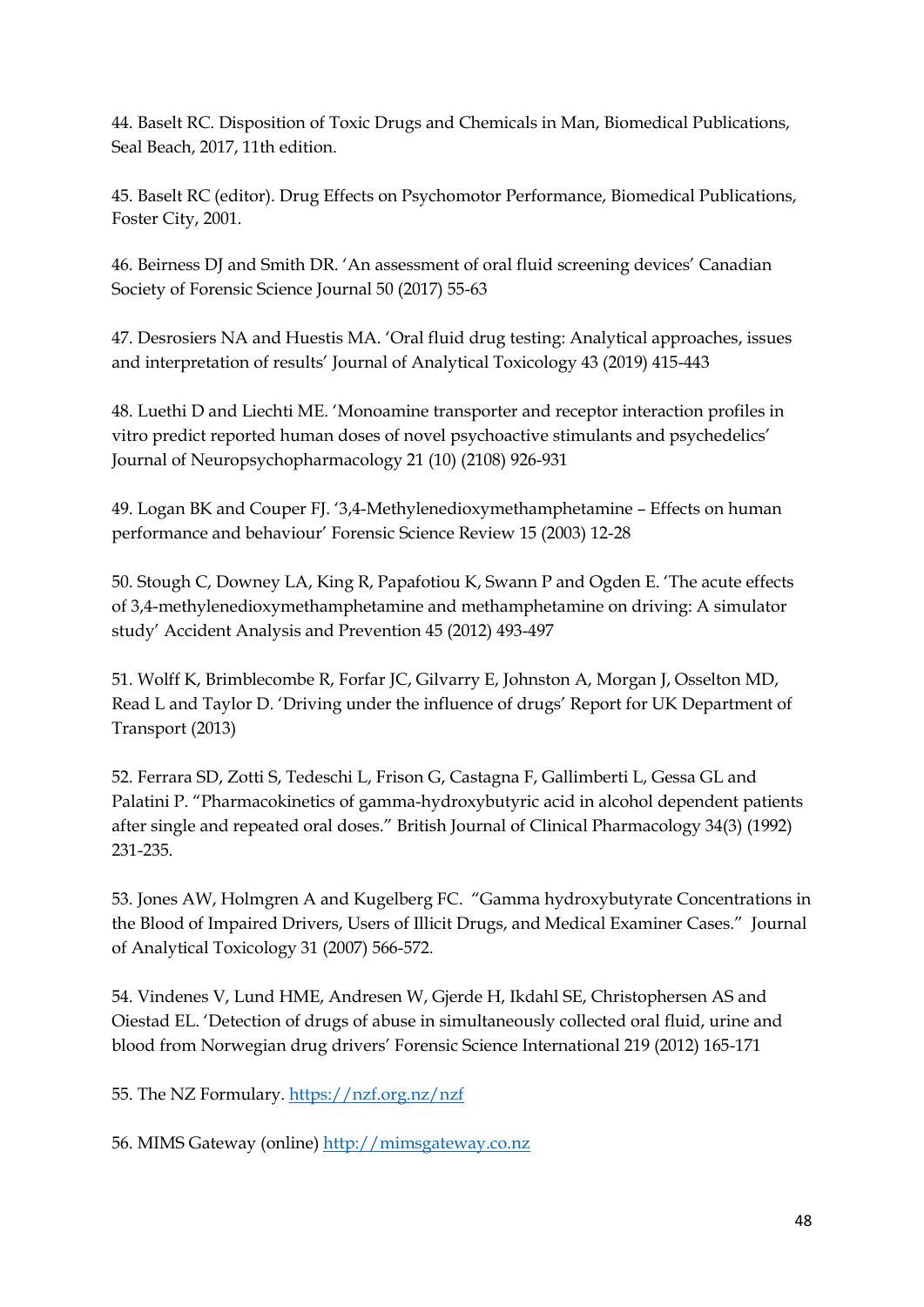57. Naestoft J and Larsen NE. "Quantitative determination of clonazepam and its metabolites in human plasma by gas chromatography." Journal of Chromatography 93 (1974) 113 – 122.

58. Greenblatt DJ, Harmatz JS, Friedman H, Locniskar A and Shader RI. "A large-sample study of diazepam pharmacokinetics" 11 (1989) 652-657.

59. Greenblatt DJ, Shader RI, Franke K, MacLauughlin DS, Harmatz JS, Allen MD, Werner A and Woo E. "Pharmacokinetics and bioavailability of intravenous, intramuscular and oral lorazepam in humans" Journal of Pharmaceutical Sciences 68 (1979) 57-63.

### 60. <https://www.medsafe.govt.nz/Profs/Datasheet/h/Hypnoveltab.pdf>

61. Knowles JA and Ruelius HW. "Absorption and excretion of 7-chloro-1,3-dihydro-5-phenyl-2H-1,4-benzodiazepine-2-one (oxazepam) in humans." Arzneimittel Forschung 22 (1972) 687-692.

62. Locniskar A and Greenblatt DJ. "Oxidative versus conjunctive biotransformation of temazepam" Biopharmaceutics & Drug Disposition 11 (1990) 499-506.

63. Baktir G, Fisch HU, Huguenin P and Bircher J. "Triazolam concentration-effect relationships in healthy subjects." Clinical Pharmacology and Therapeutics 34(2) (1983) 195- 201.

64. Fernandez C, Maradeix V, Gimenez F, Thuillier A and Farinotti R. "Pharmacokinetics of zopiclone and its enantiomers in Caucasian young healthy volunteers" Drug Metabolism and Disposition 21 (1993) 1125-1128.

65. Jones AW, Holmgren A and Kugelberg FC. "Concentrations of scheduled prescription drugs in blood of impaired drivers: Considerations for interpreting the results" Therapeutic Drug Monitoring 29 (2007) 248-260.

66. Logan B, D'Orazio AL, Mohr ALA, Limoges JF, Miles AK, Scarneo CE, Kerrigan S, Liddicoat LJ, Scott KS and Huestis MA. 'Recommendations for toxicological investigation of drug impaired driving and motor vehicle fatalities - 2017 update' Journal of Analytical Toxicology 2017 doi:10.1093/jat/bkx082

67. Rudisill TM, Zhu M, Kelley GA, Pilkerton C and Rusisill BR 'Medication use and the risk of motor vehicle collisions among licenced drivers: A systematic review' Accident Analysis and Prevention 96 (2016) 255-270

68. Hels T, Lyckegaard A, Simonsen KW, Steentoft A and Bernhoft IM. 'Risk of severe driver injury by driving with psychoactive substances' Accident Analysis and Prevention 59 (2013) 346-356